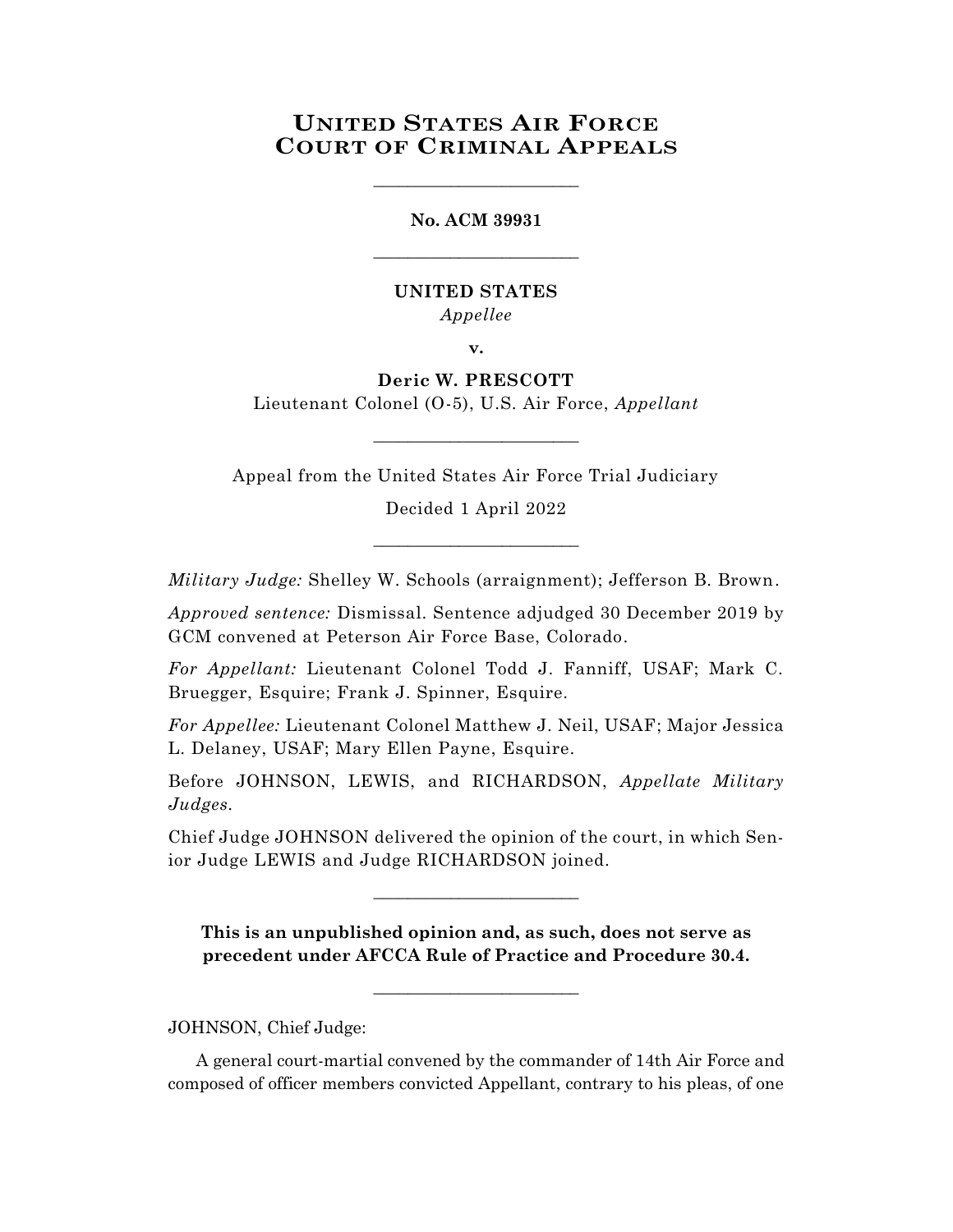specification of attempted larceny and one specification of making a false official statement in violation of Articles 80 and 107, Uniform Code of Military Justice (UCMJ), 10 U.S.C. §§ 880, 907.<sup>1</sup> The court-martial sentenced Appellant to be dismissed from the service. The commander of Space Operations Command, United States Space Force, approved the adjudged sentence.

Appellant raises the following issues<sup>2</sup> for our review on appeal: (1) whether Appellant's convictions are legally and factually sufficient; (2) whether the military judge abused his discretion by permitting the Government to offer evidence of Appellant's 2011 household goods claim under Military Rule of Evidence (Mil. R. Evid.) 404(b); (3) whether trial counsel made improper argument on findings; (4) whether Appellant's sentence is inappropriately severe; (5) whether the commander of Space Operations Command, United States Space Force, lacked jurisdiction to take action on Appellant's sentence; (6) whether the charged victim's subrogation and charge-back agreements with its agents render Appellant's conviction for attempted larceny legally and factually insufficient; (7) whether the military judge erred by granting the Government's challenge for cause against a court member; (8) whether the finding of guilty as to attempted larceny was ambiguous; (9) whether the court-martial ceased to be properly convened when 14th Air Force—the convening command—was redesignated Space Operations Command; (10) whether Appellant is entitled to relief for unreasonable post-trial delay; and (11) whether, in light of *Ramos v. Louisiana*, 140 S. Ct. 1390 (2020), the military judge was required to instruct the court members that a guilty verdict must be unanimous. <sup>3</sup> We have carefully considered issues  $(6)$ ,  $(7)$ ,  $(8)$ , and  $(11)$  and find they do not require discussion or warrant relief. *See United States v. Matias*, 25 M.J. 356, 361 (C.M.A. 1987); *United States v. Anderson*, No. ACM 39969, 2022 CCA LEXIS 181, at \*57 (A.F. Ct. Crim. App. 25 Mar. 2022) (finding unanimous court-martial verdicts not

<sup>1</sup> Unless otherwise indicated, all references to the UCMJ, the Rules for Courts-Martial (R.C.M.), and the Military Rules of Evidence are to the *Manual for Courts-Martial, United States* (2016 ed.).

<sup>2</sup> For purposes of our analysis, we have consolidated Appellant's first, second, and seventh assignments of error within issue (1), and renumbered the other assignments of error accordingly. Appellant raises the issue of legal and factual sufficiency in part pursuant to *United States v. Grostefon*, 12 M.J. 431, 435 (C.M.A. 1982). In addition, we address issues (5) and (9), regarding jurisdiction, together in our analysis below.

<sup>3</sup> Appellant personally raises issues (6), (7), (8), (9), and (11) pursuant to *Grostefon*, 12 M.J. at 435. We granted Appellant's motion for leave to file issue (11) on 25 February 2022.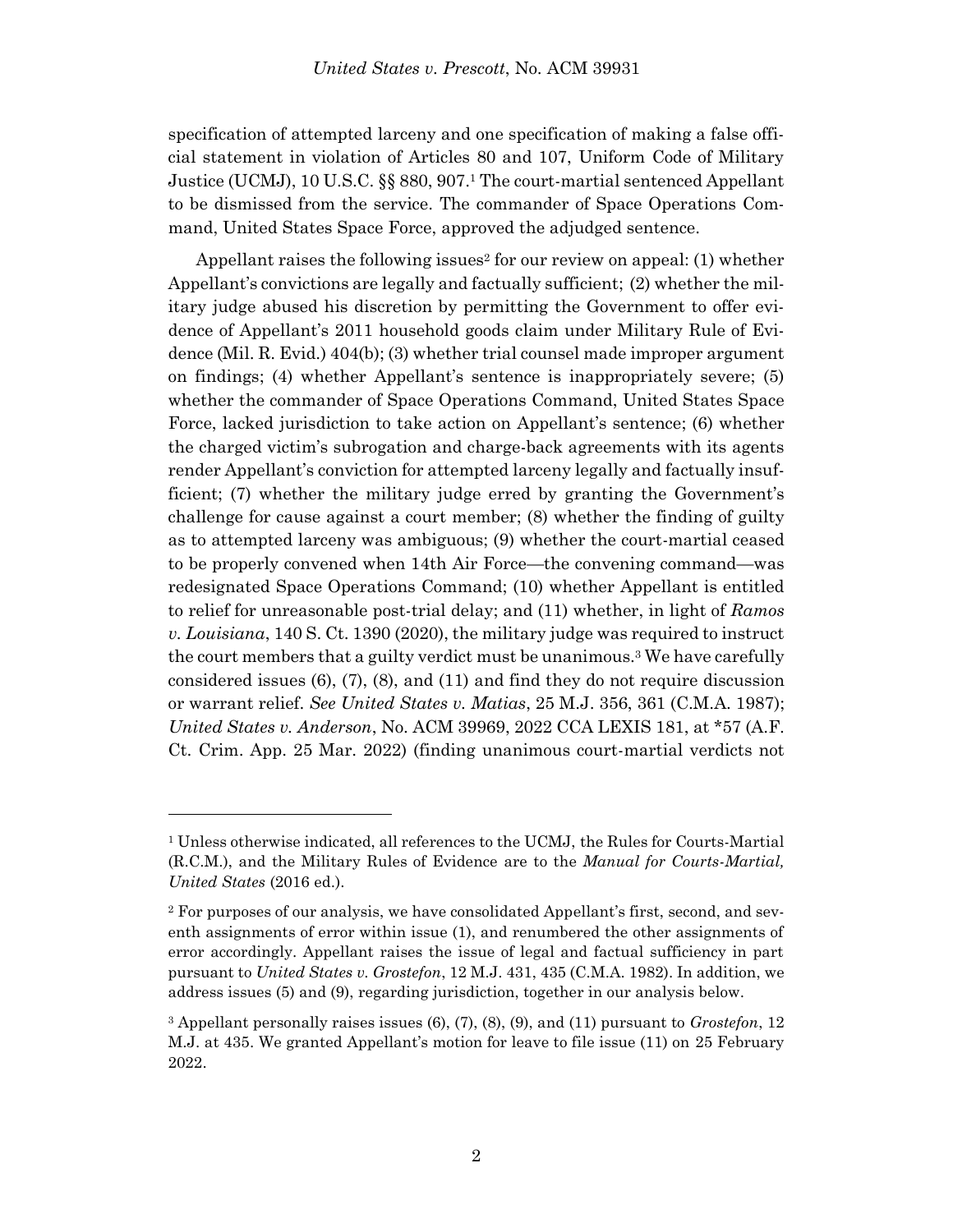required in light of *Ramos*). We find no error materially prejudicial to Appellant's substantial rights, and we affirm the findings and sentence.

#### **I. BACKGROUND**

### **A. Appellant's Household Goods Shipment**

l

In 2011, Appellant transferred from Georgia to March Air Reserve Base (ARB), California. Following the delivery of his household goods in July 2011, Appellant submitted a claim in the Defense Personal Property System (DPS)<sup>4</sup> in excess of \$32,000.00 for 168 items he claimed had been either damaged or were missing as a result of the move; Appellant received \$16,309.22 for his claim.

In 2014, Appellant transferred from March ARB to Joint Base San Antonio, Texas. Following this move, Appellant submitted another claim in DPS for approximately \$30,000.00 for 151 items that he claimed had been damaged or gone missing. The shipping company paid Appellant \$20,538.24 for the claim. Appellant then filed a claim with the Air Force Claims Service Center (AFCSC) for items for which the shipping company had not paid; Appellant received an additional \$6,995.90 payment from the AFCSC. The shipping company was entitled to take possession of items for which it had paid full replacement value, but did not do so, and Appellant retained these items.

In the summer of 2016, Appellant—who was single and did not live with any dependents—was transferred from Joint Base San Antonio to be the wing staff judge advocate at Minot Air Force Base (AFB), North Dakota. Before the move, Appellant contacted HS, the Deputy Director of the Joint Personal Property Shipping Office (JPPSO) in San Antonio, Texas, the office responsible for overseeing the transportation of Appellant's household goods to his new duty location. Due to concerns Appellant expressed to HS about the move, HS arranged for Appellant's 2016 household goods move to be a "Code 2" shipment, rather than the "Code D" shipment typical of moves within the continental United States. As HS explained at trial, a Code 2 shipment involves sealing

<sup>4</sup> DPS is an online system for servicemembers undergoing a permanent change of station to manage the shipment of their household goods. DPS includes a process for servicemembers to file a claim with the transportation service provider (TSP) responsible for the move for damage or loss of household goods during the shipment. The TSP adjudicates such claims. If the TSP does not pay the claim in full, the servicemember has the option of filing a supplemental claim with the applicable military claims office—for Air Force personnel, the Air Force Claims Service Center.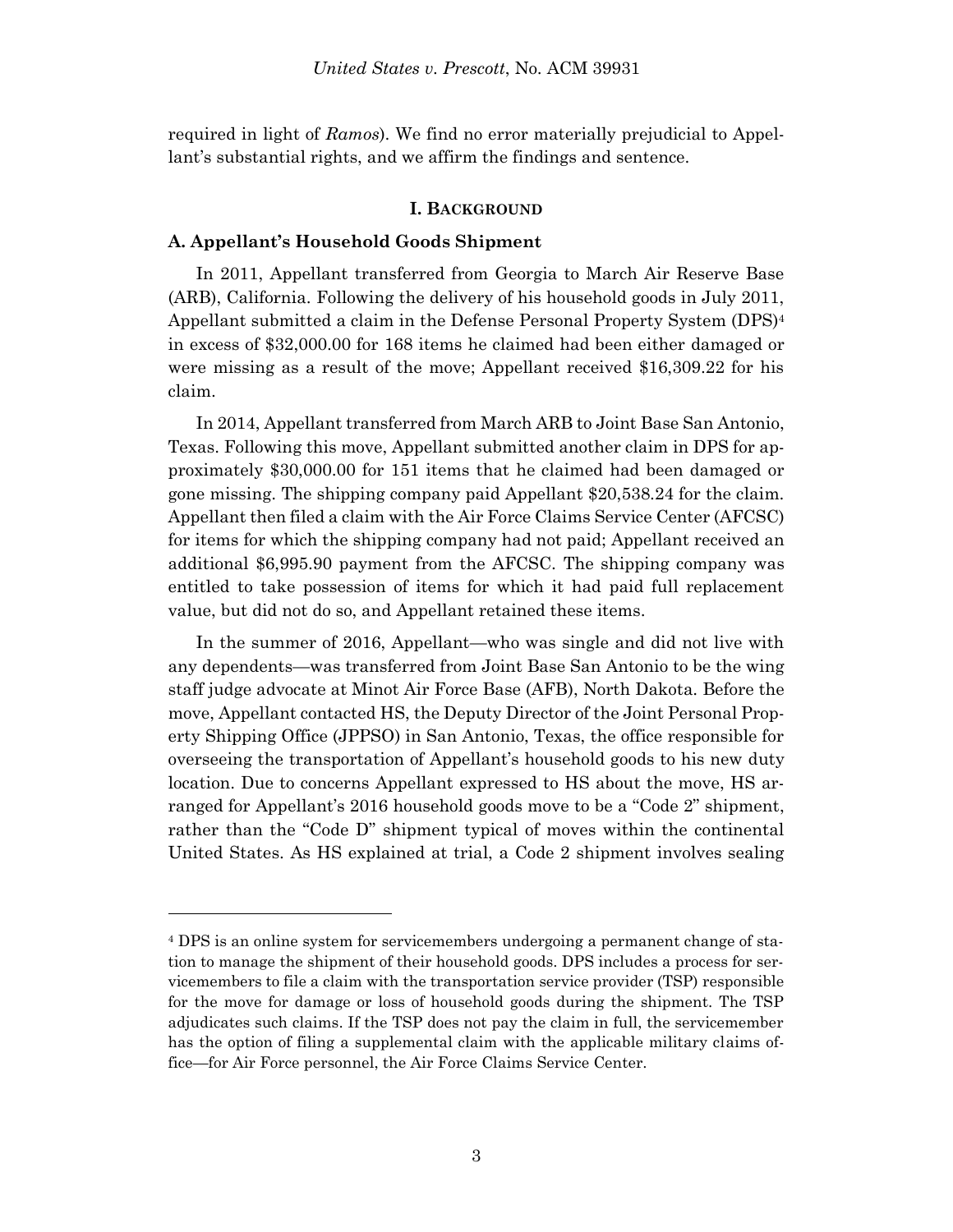the servicemember's personal property inside wooden crates at the pickup location. The containers then remain sealed throughout their transportation and storage until they are opened at the ultimate delivery location for unloading. Code 2 shipments are generally considered more secure than Code D shipments.

Total Military Management (TMM) was the company selected to be the transportation service provider (TSP)<sup>5</sup> for Appellant's 2016 relocation. TMM management personnel were aware that Appellant had filed consecutive claims in excess of \$30,000.00 following his previous two moves, and as a result they were wary of Appellant's shipment. Although TMM had the overall contract and responsibility for the move, TMM hired local companies to accomplish the packing and pickup of Appellant's household goods at origin and the delivery and unpacking at the destination—specifically, Lone Star Relocation Service (Lone Star) in San Antonio and AAction Moving and Storage (AAction) in Minot. TMM engaged a third company to carry the shipment between San Antonio and Minot.

When Lone Star employees arrived at Appellant's residence in San Antonio to pack his household goods in July 2016, they found Appellant was having repair work done on a portion of the house. After some initial hesitation but at Appellant's insistence, the Lone Star employees proceeded with packing and loading Appellant's personal property despite the presence of other workers, construction activity, and a large dumpster in Appellant's driveway.

Several circumstances resulted in certain irregularities in the documentation of the packing and pickup stage of the household goods move. For example, the Lone Star employees used multiple rolls of numbered stickers, or "tags," to place on individual items or boxes in order to identify them on the written inventory; this resulted in some different items having the same number associated with them, albeit designated from a different roll of numbers ("white" tags, "new white" tags, and "blue" tags). In addition, Appellant complained that the employees were marking an excessive number of exceptions for preexisting damage on certain items. As a result of Appellant's complaint, at the direction of DS, Lone Star's general manager at the time, several items were lined through and marked "void" on the inventory in order to re-enter them and change the description of the pre-existing damage. Furthermore, Lone Star employees attempted to use "bingo sheets" in order to note which items had

<sup>5</sup> TMM's Senior Manager of Customer Support described the company as a "move manager," a company that subcontracts with an origin agent, carrier, and destination agent to move the shipper's household goods. This opinion will refer to TMM as a "TSP" based on the documentation of Appellant's move admitted into evidence.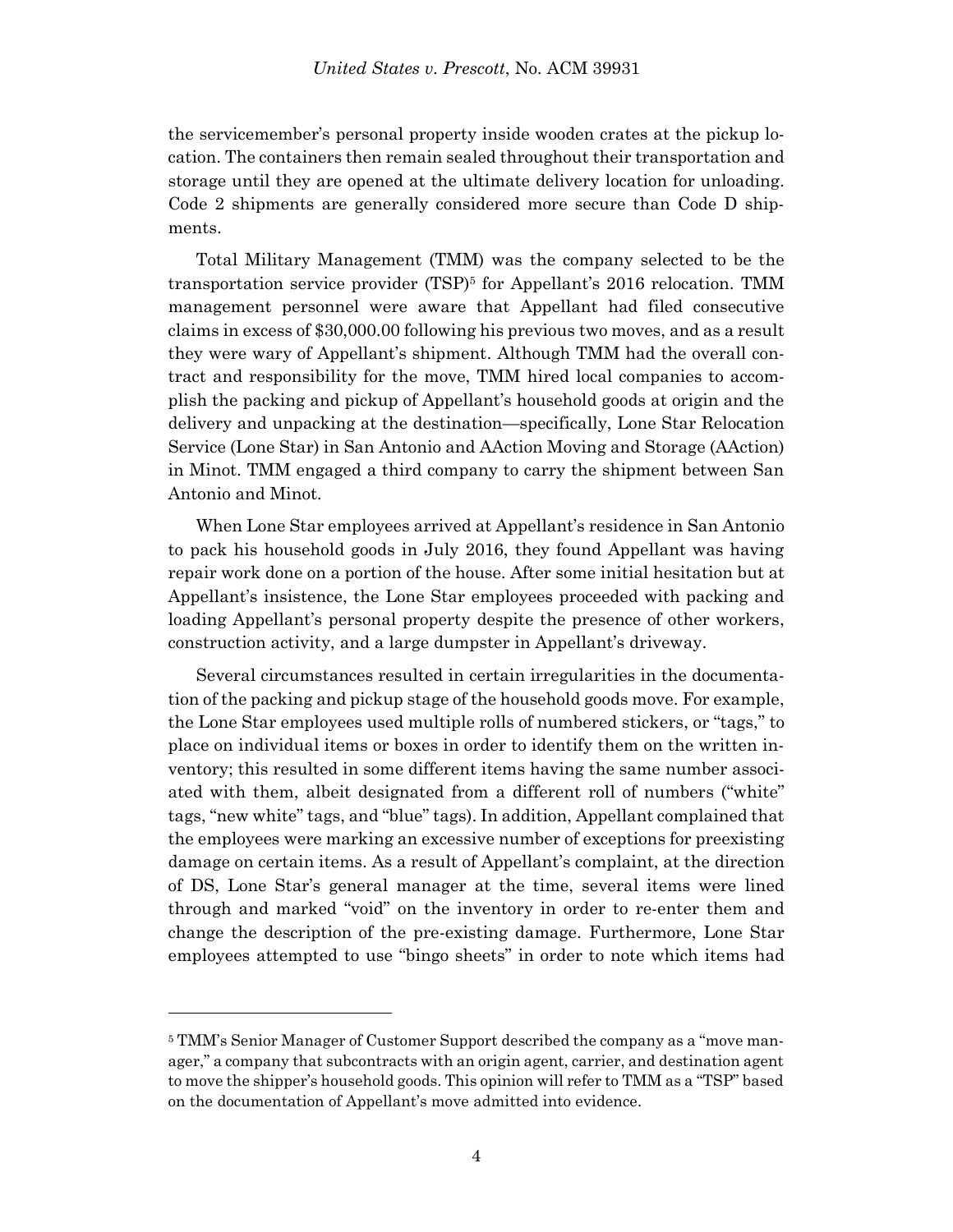been placed in which crates. However, the bingo sheets, which were not mandatory documents for the household goods shipment process, were only partially filled out.

Nevertheless, on 13 July 2016 the packing and loading were complete and Appellant's household goods had been placed inside 12 wooden crates and a "sofa box." Appellant and the leader of the Lone Star crew at the site, JM, conducted a walkthrough of Appellant's residence to ensure no items to be shipped had been left behind. The crew nailed the wooden crates shut and placed "seals" (variously described as paper or plastic) on them before driving them to the Lone Star warehouse. At the warehouse, Lone Star employees then placed one or more metal bands around each crate for additional security.

Appellant's household goods were transported from San Antonio to Minot, where they remained in the AAction warehouse for some period of time until the scheduled delivery date. After arrival at the warehouse, the crates and sofa box were stored together in plain sight in their own row until delivery. According to DH, a former AAction employee who worked in the Minot warehouse at the time, all 12 crates and the sofa box were delivered in good condition. Three other individuals—QT, a then-active duty Air Force household goods quality control inspector; TP, the former AAction Minot warehouse manager; and BT, another former AAction employee in Minot—confirmed the crates had arrived in Minot unopened, with the metal bands on and the seals for the most part intact. When QT inspected the crates at the warehouse the day before they were to be delivered to Appellant, he noted that one of the seals was "messed up." However, QT and other witnesses testified that the paper or plastic seals on the containers sometimes rub off or break due to friction with other crates during transit. In this case, QT testified, he determined that the seal in question had rubbed off rather than been tampered with, and so informed Appellant at delivery.

On 22 August 2016, AAction employees delivered the 12 crates and one sofa box to Appellant's on-base residence at Minot AFB. At TMM's request, QT and another Air Force quality assurance representative were initially present for the delivery. The crates were opened at Appellant's residence, and Appellant was physically present when at least some of them were opened. As the AAction crew unloaded the items, they would call out the corresponding inventory numbers to Appellant, who was responsible for marking off the items on the inventory sheets as having been delivered. However, approximately 30 inventory items were not marked as received at destination on the inventory sheets. As the unloading progressed, Appellant expressed the opinion that a number of items had not been delivered and were missing. The crates were completely emptied, and AAction employees spent some amount of time searching the residence for items that had not been marked as received. In addition, the "parts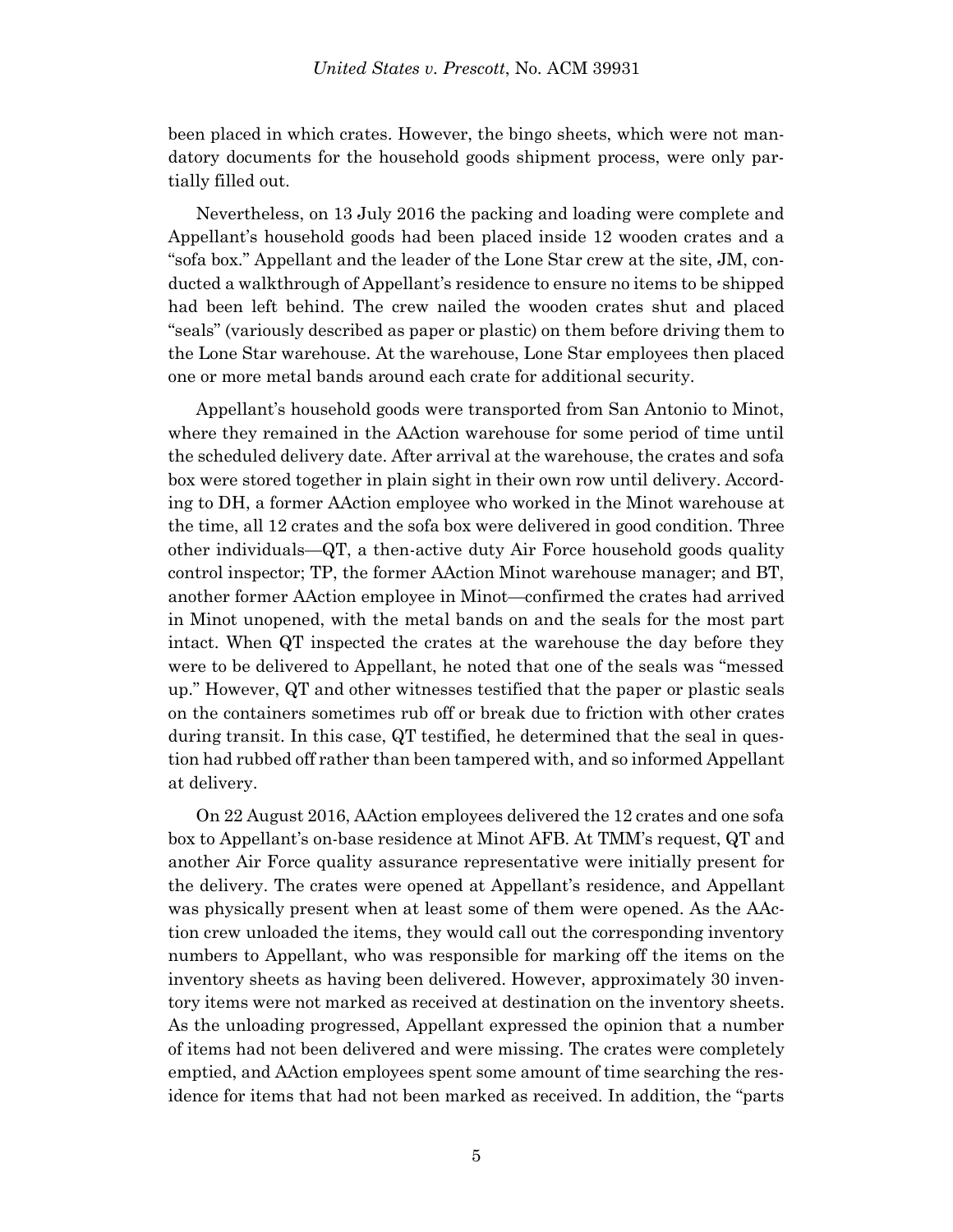box" containing hardware needed to reassemble furniture items, although marked as received, $6$  also could not be found, which inhibited efforts to reassemble certain items of Appellant's furniture.<sup>7</sup> Ultimately, Appellant did not sign the inventory on 22 August 2016. One of the AAction employees, BT, took the inventory sheets with her at the end of the day.

NJ, TMM's Senior Manager of Customer Support, had been in contact with Appellant over the course of the delivery date. Initially, Appellant told NJ that there were no "major" problems with the early stages of the unloading. However, as the day went on Appellant told NJ that he was missing items. When NJ questioned how items could be missing when all of the sealed crates had been delivered, Appellant opined that the seals had been broken and that someone may have opened the crates while they were in storage. On 23 August 2016, the day after the delivery, NJ obtained an electronic copy of the unsigned inventory sheet from AAction and emailed it to Appellant in order for Appellant to identify specific items that were damaged, missing, or required reassembly. NJ later testified that his purpose in doing so was to identify any expedited "essential items claims" for items Appellant would need immediately, and to initiate a "trace" with Lone Star and AAction to search for specific missing items. NJ testified that Appellant was "very vague about his responses" and never identified which specific inventory line items were missing. At trial, Appellant testified he did not look at the electronic copy of the unsigned inventory sheet NJ sent him until 2019, when he was preparing for his court-martial with his trial defense counsel.

Appellant and GH, another AAction employee, eventually signed the written inventory on 3 October 2016. Each of them individually signed all 12 pages of the line-item inventory; each page had a piece of carbon paper and a copy of the inventory page underneath. GH took the signed original inventory with her, and Appellant retained the copies. Significantly, on the delivery date (22 August 2016) and the date Appellant and GH signed the inventory (3 October 2016), all of the copy pages were apparently imperfectly placed underneath the originals, either too high or too low. As a result, the "X"s or check marks marking individual line items as received at the destination do not appear on the

<sup>6</sup> Appellant confirmed in his testimony that he received the parts box at destination. AAction employees testified that they looked for the parts box with Appellant on the day of delivery and could not find it.

<sup>7</sup> In the following weeks an AAction employee returned to Appellant's residence multiple times in order to reassemble furniture.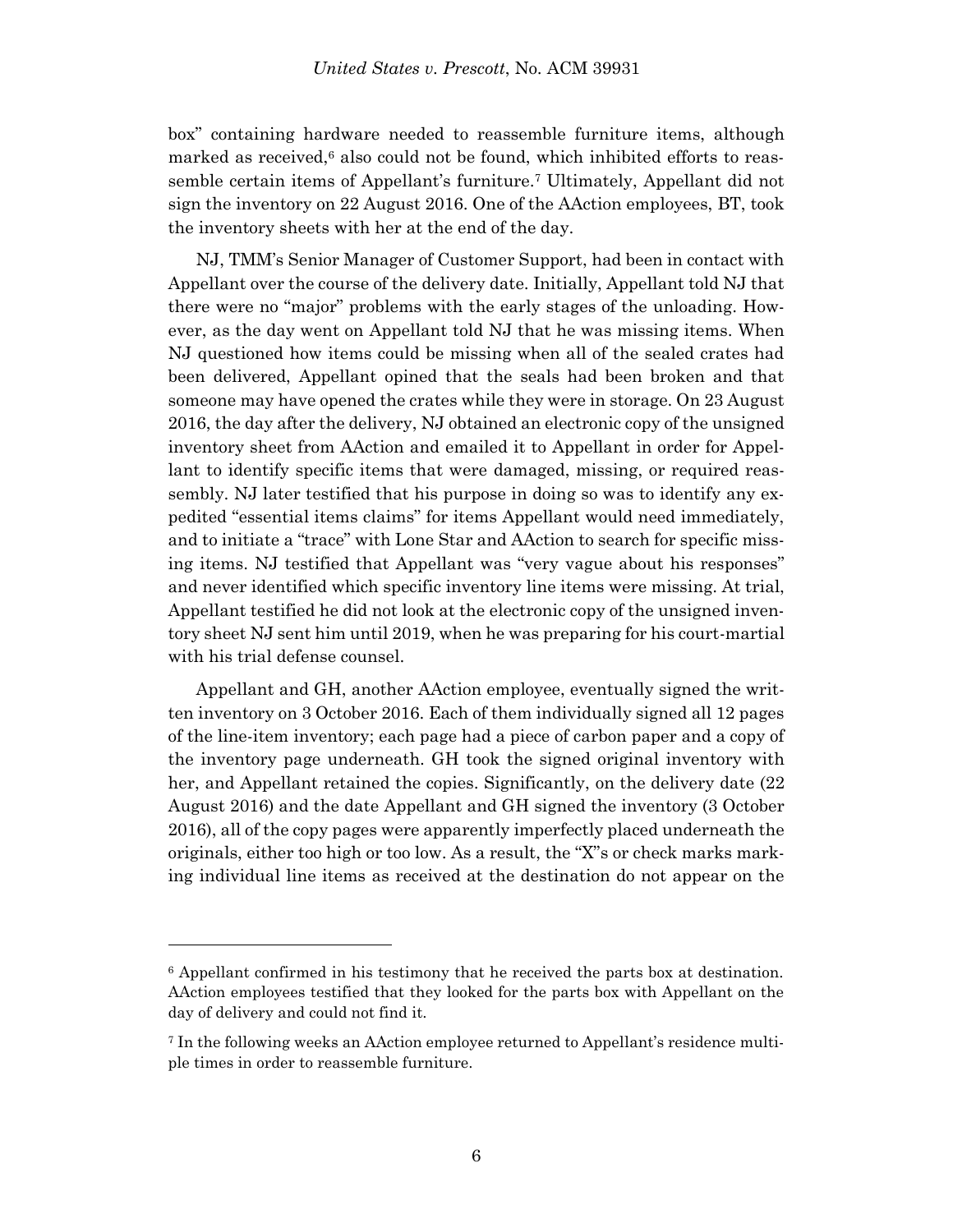correct inventory lines on the copy as compared to the original. These discrepancies are discernible, although not immediately obvious, from the placement of the "X"s and check marks on the copy itself; however, the signatures of Appellant and GH and dates that they signed are more obviously out of place on the copies. 8

### **B. Appellant's 2017 Household Goods Claims**

Appellant submitted his household goods claim for the 2016 move electronically in DPS in February or March 2017. He claimed 146 items as having been damaged or gone missing, for a total claimed reimbursement amount of over \$41,000.00. The claim listed more than 40 items as entirely missing, which prosecution witnesses estimated had a combined weight of over 1,000 pounds; approximately 30 other items were described as missing parts or components, such as shelves for bookcases and remote controls for multiple televisions. Several items Appellant claimed as entirely missing are marked as having been delivered on the original inventory sheet, but are *not* marked as having been delivered on the copy of the inventory Appellant retained after signing on 3 October 2016, due to the alignment discrepancy with the copy described above. At trial, Appellant testified he used the carbon copies of the inventory to submit his claim, coupled with his personal knowledge of which items had not been delivered. Appellant did not amend his claim in DPS after he initially submitted it.

On 9 March 2017, MP, a self-employed furniture maker and claims inspector hired by TMM, performed an inspection at Appellant's residence of items Appellant claimed had been damaged. At trial, MP described his role as an inspector as "to determine if there is damage; and when it comes to wooden furniture, determine what it would cost to repair, if it's reparable." He did not search Appellant's residence, but inspected the items Appellant presented to him, and took photographs of some of them. MP testified that Appellant's claim was much larger than the "average" claim he inspected, which typically involved between 15 and 20 items. MP prepared a written report of his inspection for TMM. In his report, he did not specifically note whether or not there was pre-existing damage to the items he inspected.

KF, TMM's claims director, testified at trial that the company suspected Appellant was engaged in fraud in part because Appellant had asserted over 1,000 pounds of household goods were missing from a sealed Code 2 shipment. TMM employees also compared the 2017 claim with Appellant's prior claims,

<sup>8</sup> Unlike the notation of receipt and delivery on 22 August 2016 and the signatures on 3 October 2016, the carbon copies of the handwritten notations made at origin in San Antonio in July 2016, including the tag numbers, item descriptions, pre-existing damage notations, and origin signatures, were not misaligned.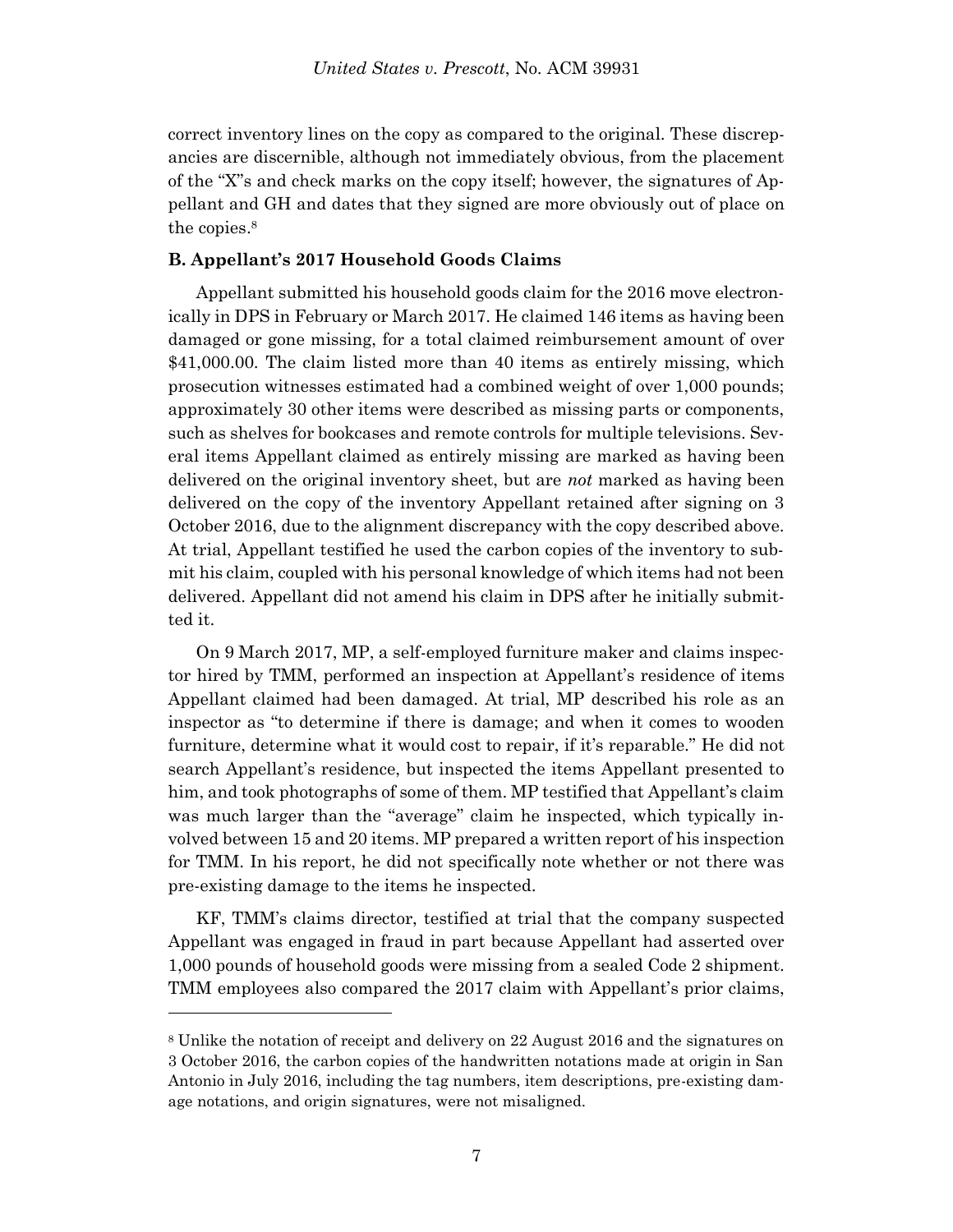and noted similarities in the types of damages and missing items that Appellant had previously claimed. In addition, the fact that Appellant claimed multiple items that had been marked on the original inventory sheet as having been delivered increased TMM's suspicions. According to KF, the average amount claimed for damage to personal property on a Code 2 shipment—absent a "catastrophic" event such as fire or mold—was under \$2,500.00. TMM denied Appellant's DPS claim entirely.

After TMM denied his DPS claim, Appellant filed a claim with the AFCSC. At some point, TMM personnel contacted the AFCSC to raise concerns about the validity of Appellant's claim. As of the time of Appellant's trial, the AFCSC had not adjudicated Appellant's claim.

### **C. The Investigation and Appellant's Trial Testimony**

In April or May 2017, TMM personnel and DS from Lone Star met with agents of the Air Force Office of Special Investigations (AFOSI) in San Antonio to present their suspicions that Appellant's household goods claim might be fraudulent. As a result, the AFOSI initiated an investigation led by Special Agent (SA) PD. The AFOSI developed a list of "suspicious" items by comparing Appellant's 2017 claim with the 2011 and 2014 claims TMM had brought to them.

On 12 July 2017, SA PD and another agent interviewed Appellant at Minot AFB. The AFOSI had obtained a search authorization for Appellant's on-base residence, and while the interview was going on other AFOSI agents searched the residence.

Appellant waived his Article 31, UCMJ, 10 U.S.C. § 831, rights and agreed to speak with the agents. The interview was videorecorded. While the interview was in progress, SA PD received information from the agents searching Appellant's residence regarding items they found there. In the course of the interview, the agents questioned Appellant about the 2016 move generally, about his household goods claim, and about specific items the agents searching Appellant's residence had found. Appellant denied seeking payment for any items he claimed as missing but had actually received. Notably, the agents questioned Appellant about a third-row car seat from a Chevy Tahoe they found in Appellant's garage. According to Appellant, his Tahoe had two separate seats in the third row, a left seat and a right seat. Appellant's inventory sheet indicated he had shipped two such seats; his DPS claim asserted that one of them had not been delivered and was missing. The seat found in the garage still had a tag on it from Appellant's 2014 household goods shipment. Appellant told the agents that he had bought the seat located in the garage on eBay as a replacement for the missing seat; he did not state the seat in his garage was the seat that actually had been delivered.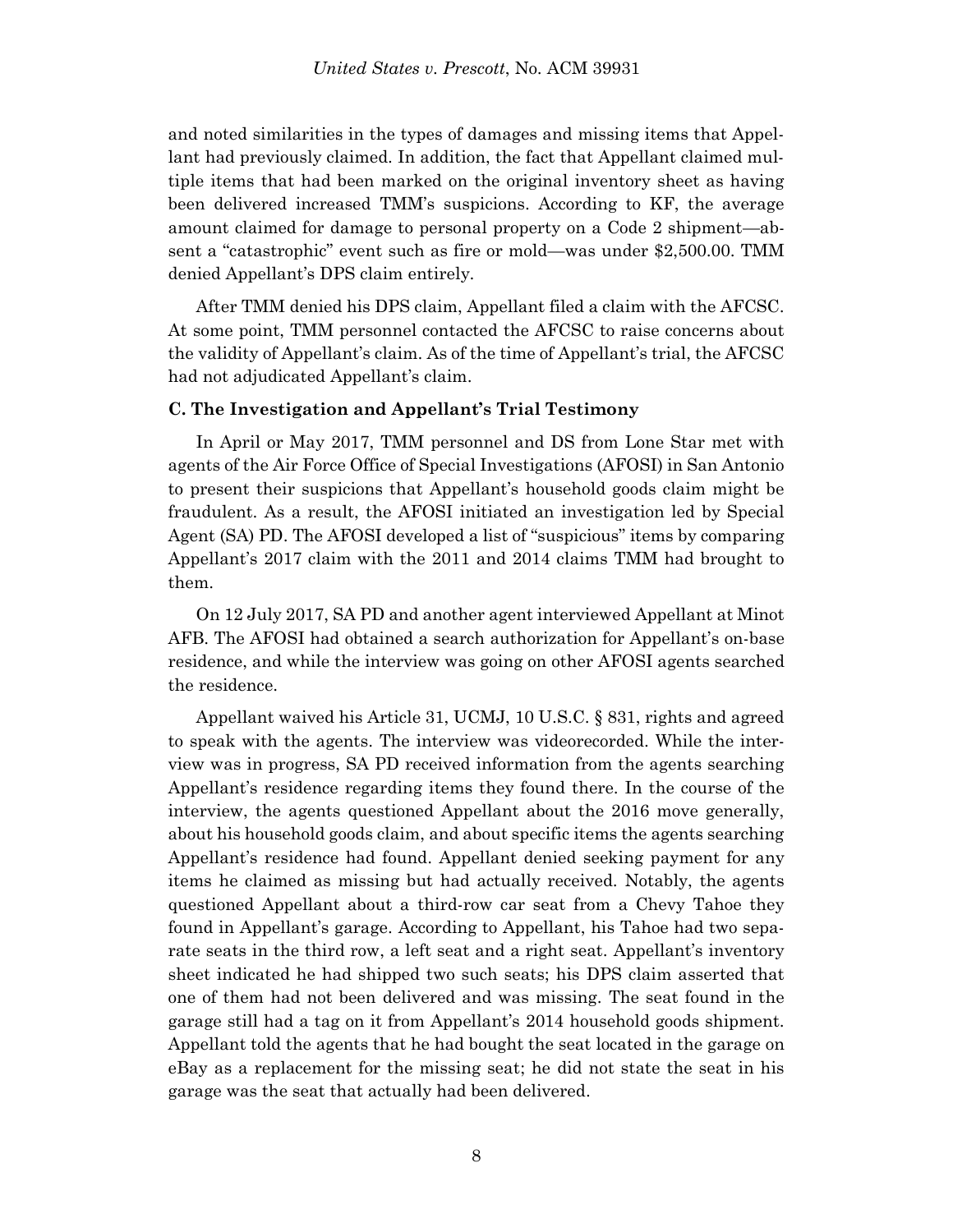Although the agents conducting the search identified several items they considered suspicious with respect to the investigation and took several photographs, they did not seize any items from Appellant's residence. The AFOSI also did not search Appellant's vehicle (a Chevy Tahoe) or attempt to inspect it from the outside. While the AFOSI investigation continued, Appellant was transferred from Minot AFB to Peterson AFB, Colorado.

Several months after the interview, Appellant sent the AFOSI a typed 21 page signed memorandum, with an additional 17 pages of photographs and other attachments. The memorandum primarily consisted of explanations of particular items Appellant claimed as damaged or missing in his household goods claim. In this memorandum, Appellant acknowledged he made certain "mistakes" in his DPS claim and during his AFOSI interview. Notably, with regard to the Tahoe seat, Appellant admitted he had no record of having bought such a seat on eBay but now "believe[d] [he] recall[ed] that [he] purchased [two] Tahoe replacement seats from a garage sale near Minot, North Dakota." Appellant concluded the memorandum with a general denial that he had ever intended "to deceive or to defraud the [G]overnment, to commit a wrongful taking, or anything else with a larcenous intent," and that his "sole intent was and still remains to make a valid claim for the losses and damage that [the transportation companies] caused . . . ."

Appellant testified extensively at trial regarding the household goods shipment, claim, and AFOSI investigation. Among other testimony, he denied he was guilty of any alleged offenses. Notably, Appellant agreed his household goods were placed in a total of 12 crates and one sofa box, and he did not believe the Lone Star employees erroneously left anything behind in San Antonio. He testified that when he first saw the delivered crates at his residence in Minot, some of them had already been opened by the AAction moving crew, and the seals on the unopened crates he saw had been "ripped." Appellant acknowledged he may have made some mistakes on his claim because he was working from the misaligned carbon copies of the inventory sheets. Appellant testified that he routinely made claims for full replacement value—as determined by Internet searches—for items that had dents, scratches, or other minor damage, based on his understanding that he was allowed to request such compensation, and the additional understanding that the claims process was a negotiation and the TSP might offer to settle for a lesser amount.

On cross-examination, Appellant agreed the evidence suggested that all of the crates and the sofa box had been delivered, and that numerous items he claimed as missing were marked as having been delivered on the inventory. Specifically with regard to the Tahoe seat, for which Appellant claimed a replacement value of \$995.00, he maintained that he bought two replacement seats at a garage sale somewhere in Minot for between \$25.00 and \$75.00, and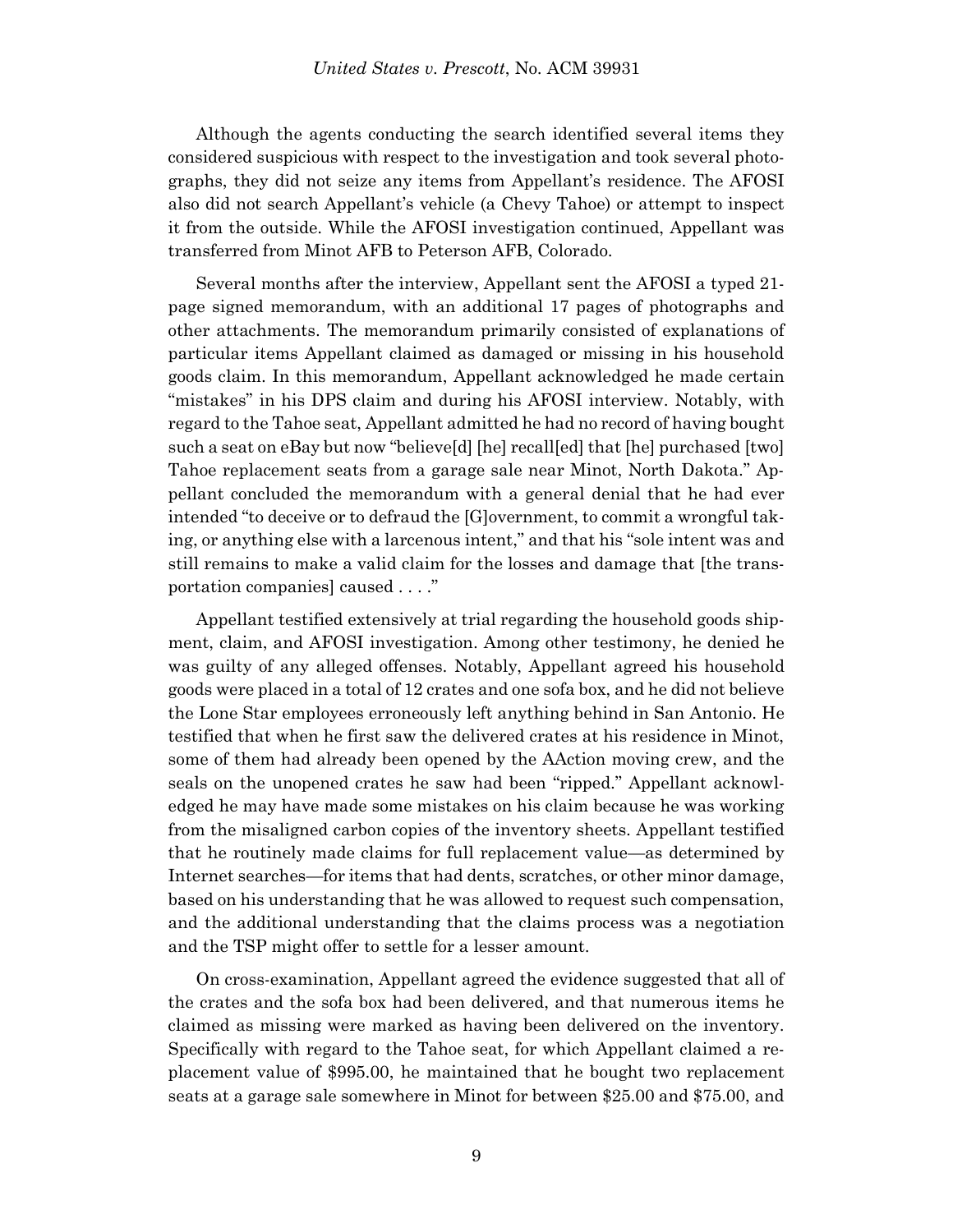did not have a receipt for them. In response to questions from the court members, Appellant testified that he "got rid of" one of the Tahoe seats in July or August 2017, after he bought the two replacements, by putting it in "a stack of stuff that [he] put in front of [his] yard" for anyone to take. Appellant also testified that between MP's inspection on 9 March 2017 and the AFOSI search of his house on 12 July 2017, he replaced all of the shelves from bookcases that he had claimed as missing, acquiring many of them from "garage sales and yard sales," but he could not identify where he obtained particular shelves.

The court members found Appellant guilty of one specification of attempted larceny of over \$500.00 from TMM with regard to his 2017 claim, and of one specification of making a false official statement to SA PD, in violation of Articles 80 and 107, UCMJ, respectively. The court members found Appellant not guilty of one specification of larceny with regard to his 2014 household goods claim, and of three specifications of making false official statements to SA PD, in violation of Article 121, UCMJ, 10 U.S.C. § 921, and Article 107, UCMJ, respectively.

#### **II. DISCUSSION**

#### **A. Legal and Factual Sufficiency**

### **1. Attempted Larceny**

#### *a. Law*

We review issues of legal and factual sufficiency de novo. *United States v. Washington*, 57 M.J. 394, 399 (C.A.A.F. 2002) (citation omitted). Our assessment of legal and factual sufficiency is limited to evidence produced at trial. *United States v. Dykes*, 38 M.J. 270, 272 (C.M.A. 1993) (citations omitted).

"The test for legal sufficiency is whether, after viewing the evidence in the light most favorable to the prosecution, any rational trier of fact could have found the essential elements of the crime beyond a reasonable doubt." *United States v. Robinson*, 77 M.J. 294, 297–98 (C.A.A.F. 2018) (quoting *United States v. Rosario*, 76 M.J. 114, 117 (C.A.A.F. 2017)). "[T]he term 'reasonable doubt' does not mean that the evidence must be free from any conflict . . . ." *United States v. King*, 78 M.J. 218, 221 (C.A.A.F. 2018) (citation omitted). "[I]n resolving questions of legal sufficiency, we are bound to draw every reasonable inference from the evidence of record in favor of the prosecution." *United States v. Barner*, 56 M.J. 131, 134 (C.A.A.F. 2001) (citations omitted). Thus, "[t]he standard for legal sufficiency involves a very low threshold to sustain a conviction." *King*, 78 M.J. at 221 (alteration in original) (citation omitted).

The test for factual sufficiency is "whether, after weighing the evidence in the record of trial and making allowances for not having personally observed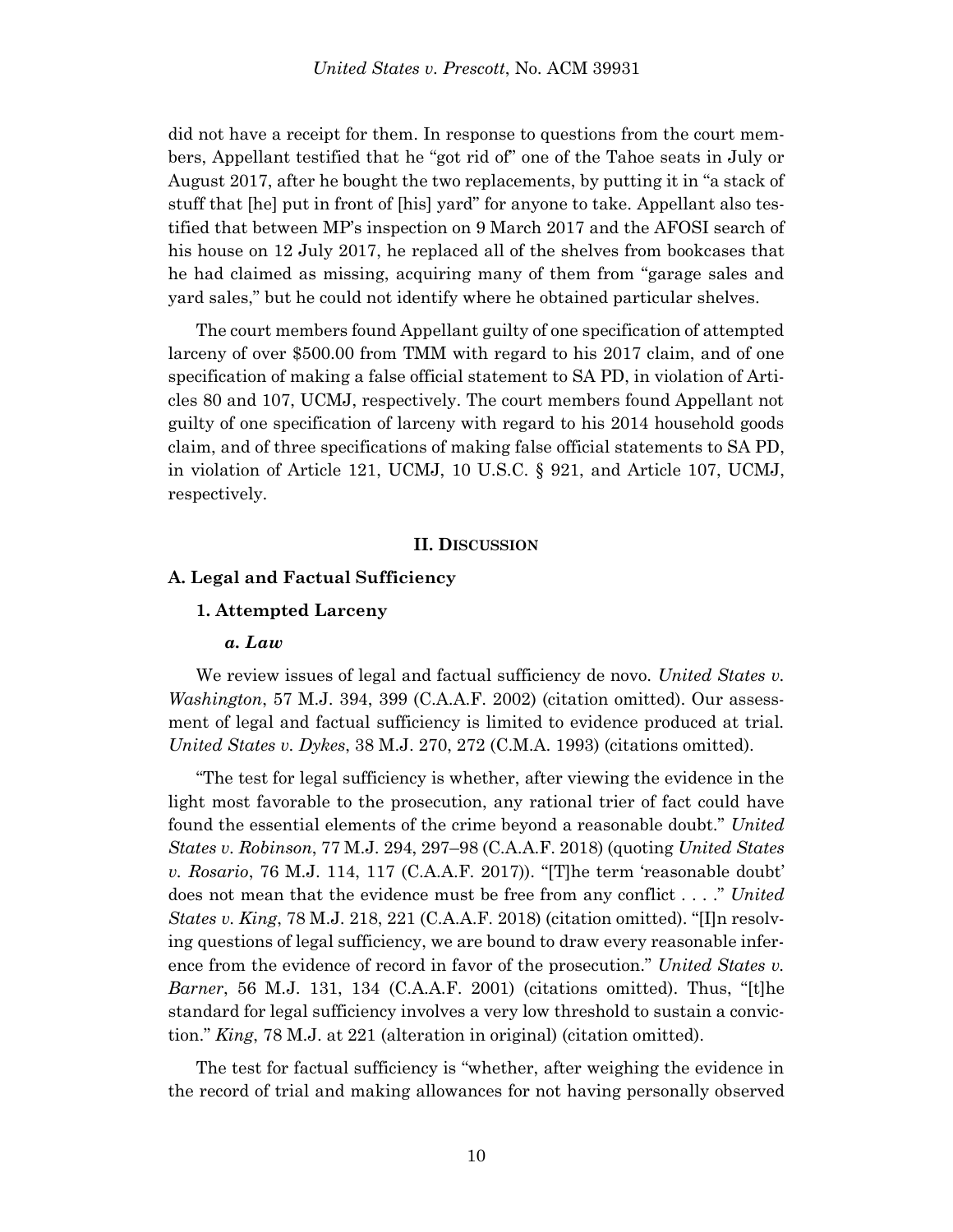the witnesses, [we are] convinced of the [appellant]'s guilt beyond a reasonable doubt." *United States v. Turner*, 25 M.J. 324, 325 (C.M.A. 1987). "In conducting this unique appellate role, we take 'a fresh, impartial look at the evidence,' applying 'neither a presumption of innocence nor a presumption of guilt' to 'make [our] own independent determination as to whether the evidence constitutes proof of each required element beyond a reasonable doubt.'" *United States v. Wheeler*, 76 M.J. 564, 568 (A.F. Ct. Crim. App. 2017) (quoting *Washington*, 57 M.J. at 399), *aff'd*, 77 M.J. 289 (C.A.A.F. 2018).

Appellant's conviction for attempted larceny of money of a value greater than \$500.00 in violation of Article 80, UCMJ, required the Government to prove: (1) that Appellant did a certain overt act, that is, filed a household goods claim which included items for which he was not entitled to payment; (2) that the act was done with the specific intent to commit a certain offense under the code, specifically larceny of money of a value greater than \$500.00 from TMM; (3) that the act amounted to more than mere preparation; and (4) that the act apparently tended to effect the commission of the intended offense except for TMM personnel discovering similarities between Appellant's 2017 claim and his 2011 and 2014 claims. *See Manual for Courts-Martial*, *United States* (2016 ed.) (*MCM*), pt. IV, ¶ 4.b. The elements of larceny in violation of Article 121, UCMJ, 10 U.S.C. § 921, include: (1) that Appellant wrongfully took, obtained, or withheld certain property from the possession of the owner or of any other person; (2) that the property belonged to a certain person; (3) that the property had a certain value; and (4) that the taking, obtaining, or withholding was with the intent permanently to deprive or defraud another person of the use and benefit of the property or permanently to appropriate the property for the use of the accused or for any person other than the owner. *MCM*, pt. IV, ¶ 46.b.(1). For purposes of Article 121, UCMJ, the term "person" includes, *inter alia*, a corporation or organization. *MCM*, pt. IV,  $\P$  46.c.(1)(c)(iv). "[A]n obtaining of property from the possession of another is wrongful if the obtaining is done by false pretense."  $MCM$ , pt. IV,  $\P$  46.c.(1)(d). "A false pretense is a false representation of past or existing fact." *MCM*, pt. IV,  $\P$  46.c.(1)(e). "[T]he [G]overnment is free to meet its burden of proof with circumstantial evidence . . . ." *King*, 78 M.J. at 221 (citations omitted).

### *b. Analysis*

### *i. General considerations*

Appellant's court-martial was lengthy and complex. More than 30 witnesses testified during the findings phase, some of them multiple times, and their testimony was sometimes in conflict. The documentary, photographic, and videorecorded evidence was also extensive. Moreover, the trial was inextricably related to the household goods claims system, which inherently in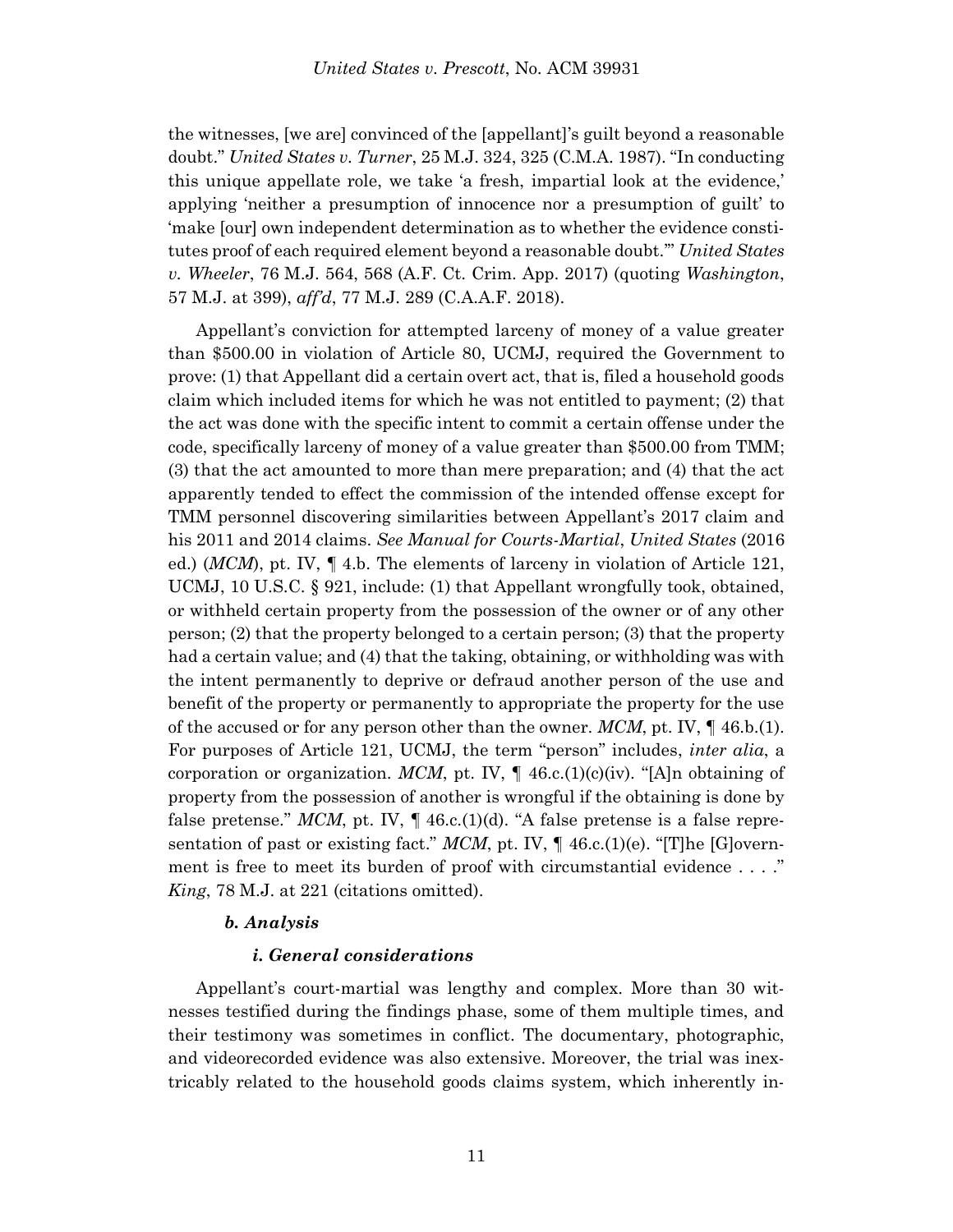volves a process of initial claim, negotiation, and settlement. Therefore, in order to understand the evidence supporting Appellant's convictions and properly frame our analysis, it is appropriate to clarify certain foundational aspects of the household good shipment and claims process established by the evidence presented at Appellant's trial.

First, it was permitted, and not fraudulent, for a claimant to claim full replacement value for an item that had suffered only minor damage. Second, a claimant could elect to retain a claimed damaged item, even if a TSP had paid to replace the item, provided the TSP did not exercise its right to take possession of the item for its salvage value within a particular time period. Third, if a claimant made a claim for a damaged item, received payment, and then repaired the item himself, and the item was then damaged again in the same way or a different way on a subsequent move, the claimant was entitled to seek compensation for the new damage regardless of the prior payment for the same item—even if he previously received full replacement value. Fourth, where a claimant shipped a large amount of personal property, it is likely *some* amount of damage could occur during the move, either before, while, or after the items are contained in sealed crates.

Accordingly, we do not base our review of the legal and factual sufficiency of Appellant's conviction for attempted larceny on a determination that Appellant claimed an excessive amount of money for an item that was actually damaged during the move; nor do we base it on the mere fact that Appellant sought compensation for damage to items which he had claimed had been damaged in previous moves. Instead, we focus our analysis on whether the Government proved beyond a reasonable doubt that Appellant wrongfully sought over \$500.00 in payment for items that either: (1) had been delivered, but Appellant falsely claimed had not been delivered; or (2) had not been damaged during the 2016 move.

# *ii. Potential explanations for items claimed as missing*

With that clarification, we next note that one of the most telling aspects of the evidence in the Prosecution's favor is that Appellant claimed approximately 70 items—with an estimated weight over 1,000 pounds—were entirely or partially missing from his 2016 shipment, where his goods had been sealed inside 12 crates and a sofa box, all of which containers had been delivered essentially undamaged to his residence at Minot AFB. Appellant testified he believed that Lone Star employees had picked up all of the items on the inventory and had not erroneously left anything behind in San Antonio, a conclusion supported by the testimony of the Lone Star crew supervisor, JM, and the other available evidence. Therefore, three apparent possibilities remained for the court members to consider with regard to items claimed missing: (1) that the items were taken by moving company employees at some point in the process,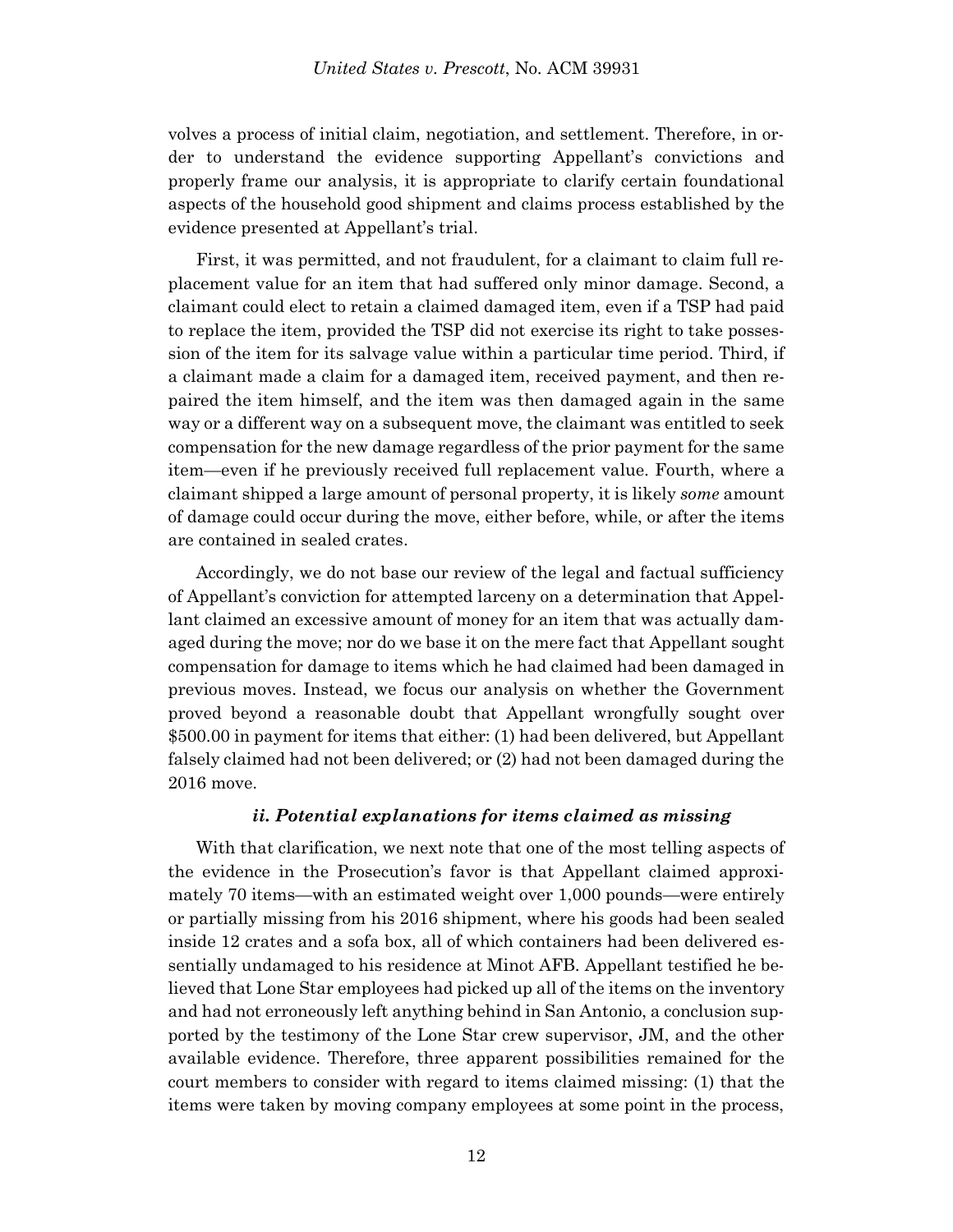and not delivered; (2) that the items were delivered and Appellant mistakenly but honestly claimed them as missing; (3) that the items were delivered and Appellant knowingly falsely claimed them as missing, consistent with the charge of attempted larceny; or some combination of these possibilities.

Turning to the first of these possibilities, the court members could reasonably conclude that Lone Star employees did not divert a significant amount of Appellant's property at origin in San Antonio by carrying it off or otherwise disposing of it, rather than placing it in the crates to be sealed. JM testified that the Lone Star employees had done no such thing. Appellant did not report or testify to observing any such activity, and there is no other evidence of it.<sup>9</sup> Such activity would presumably have been readily observable by other employees, and so would likely have required some degree of collusion among them, which the court members could reasonably find unlikely. Moreover, such an explanation is implausible indeed for large items Appellant subsequently claimed as missing, such as the Tahoe seat, an entire bookcase, and entire boxes of clothing. In addition, the court members may have considered that many of the items claimed as missing were of little independent value and unlikely targets for pilferage, such as shelves from bookcases or remote control devices.

For similar reasons, the court members could have found it implausible that AAction employees carried off or otherwise disposed of these items after the crates were opened in front of Appellant's residence at Minot AFB. Testimony indicated the crates were entirely emptied, and there is no specific evidence any such theft actually occurred.

Another theory, and the one Appellant seemed to favor when discussing the missing items with NJ (TMM's Senior Manager of Customer Support) and with the AFOSI, was that the crates had been opened and items taken from them between the time the crates had been nailed shut and the seals placed at Appellant's San Antonio residence, and when they were opened at his residence at Minot AFB. However, the court members could reasonably conclude this explanation was also highly unlikely. First, QT, the Air Force quality control inspector, testified that he inspected the crates at the AAction warehouse in Minot the day before delivery and, with one exception, found the seals and metal bands intact. With respect to the "messed up" seal, he determined it had been disturbed by friction with other crates during transit. Even if the court members considered that the seals might have been broken, or were replaced with unbroken ones, and that the metal bands might have been removed to

<sup>9</sup> Similarly, there is no evidence whatsoever that the construction workers improperly removed any of Appellant's household goods, or that the items were deposited in the dumpster in his driveway.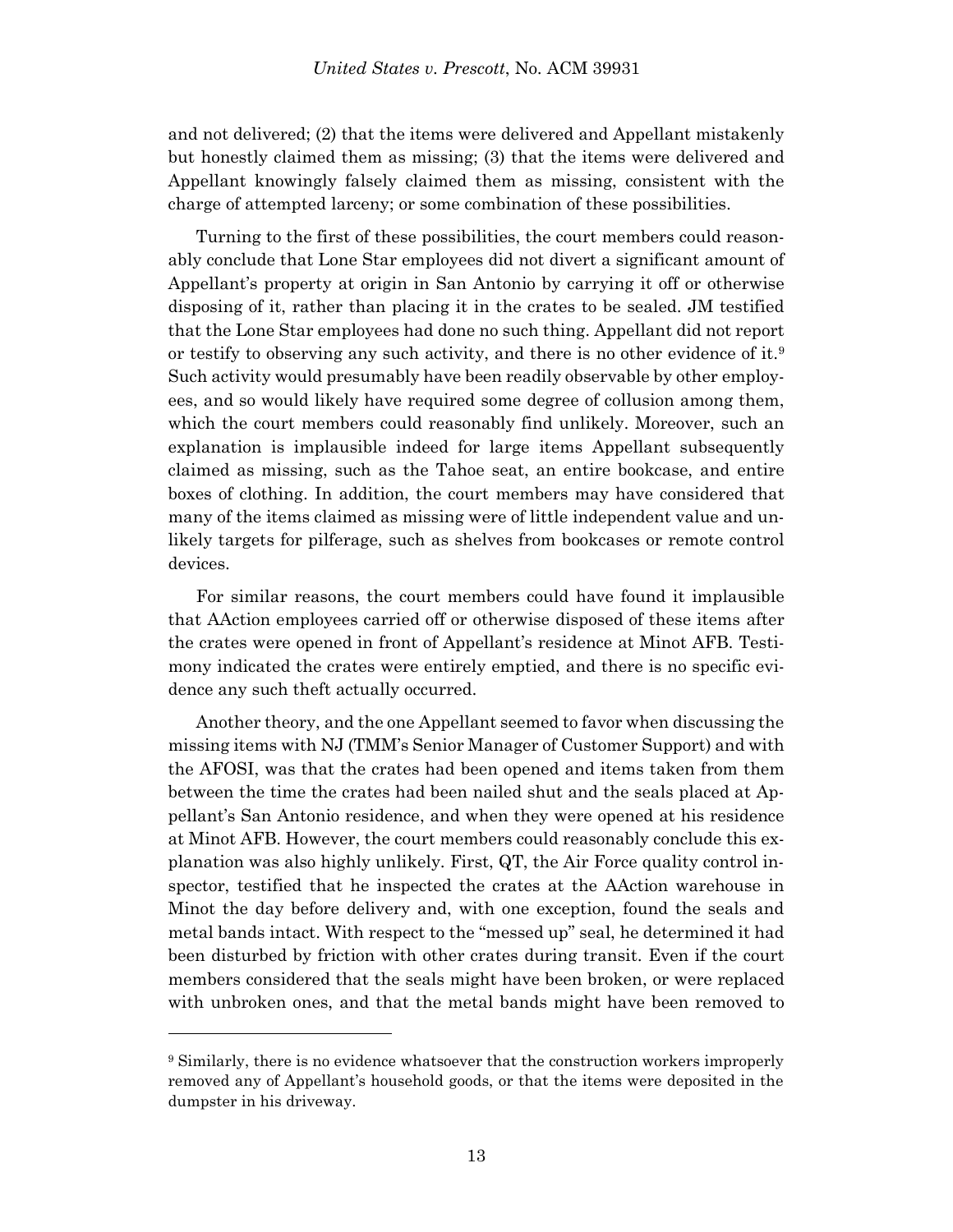allow access to the crates and then replaced, they still could have found theft from the sealed crates to be an unpersuasive explanation. The evidence indicated that Appellant claimed items as missing from multiple crates. Moreover, as noted above, the independent value of many of the missing items was relatively low.<sup>10</sup> The members could have reasonably concluded the likelihood was extremely low that larcenous persons with access to the crates went to the trouble of breaking the seals, removing the metal bands, and removing the nails from multiple crates, only to take items of relatively little value to thieves, <sup>11</sup> and then seal the crates again, either without detection by, or in collusion with, others.

The court members may also reasonably have concluded that Appellant's household goods claim cannot be entirely explained by innocent mistakes. It is true that Appellant owned numerous duplicative items of household goods and furniture of particular types, such as bookshelves and cat furniture, which could in theory increase the potential for mistakes in claiming particular items. However, Appellant was by his own admission, and supported by the other evidence and testimony, very particular about his household goods and meticulous in pursuing household goods claims. Moreover, Appellant spent at least five months living in the residence where his household goods had been delivered before he filed his claim in DPS, and he testified he searched his house for the missing items. Appellant did not amend his claim at any point during the nearly two months it was pending with TMM. The court members could reasonably have found some of the items claimed as missing, such as the Tahoe seat, were very unlikely to be mistakenly overlooked, and that it was implausible Appellant would have overlooked an aggregate 1,000 pounds worth of goods.

Furthermore, the court members could have found the discrepancy with Appellant's carbon copies of the inventory sheets particularly telling with regard to the absence of mistake. Appellant claimed multiple items that were marked as delivered on the original inventory, but appeared to be marked as not delivered on Appellant's copy, including one of the Tahoe seats. Thus, the court members could reasonably infer Appellant believed the inventory inaccurately indicated certain items had not been delivered, and then based his DPS claim not on what items had been actually delivered, but what items he believed he could get TMM to pay for based on the documents.

<sup>&</sup>lt;sup>10</sup> However, the replacement value for the missing items, or the items from which parts or components were missing, for which Appellant was permitted to claim compensation, was much higher than the likely resale value of the missing items and parts.

<sup>&</sup>lt;sup>11</sup> Appellant did not claim any of the computers or televisions listed on the separate "High Risk/High Value Inventory" as missing.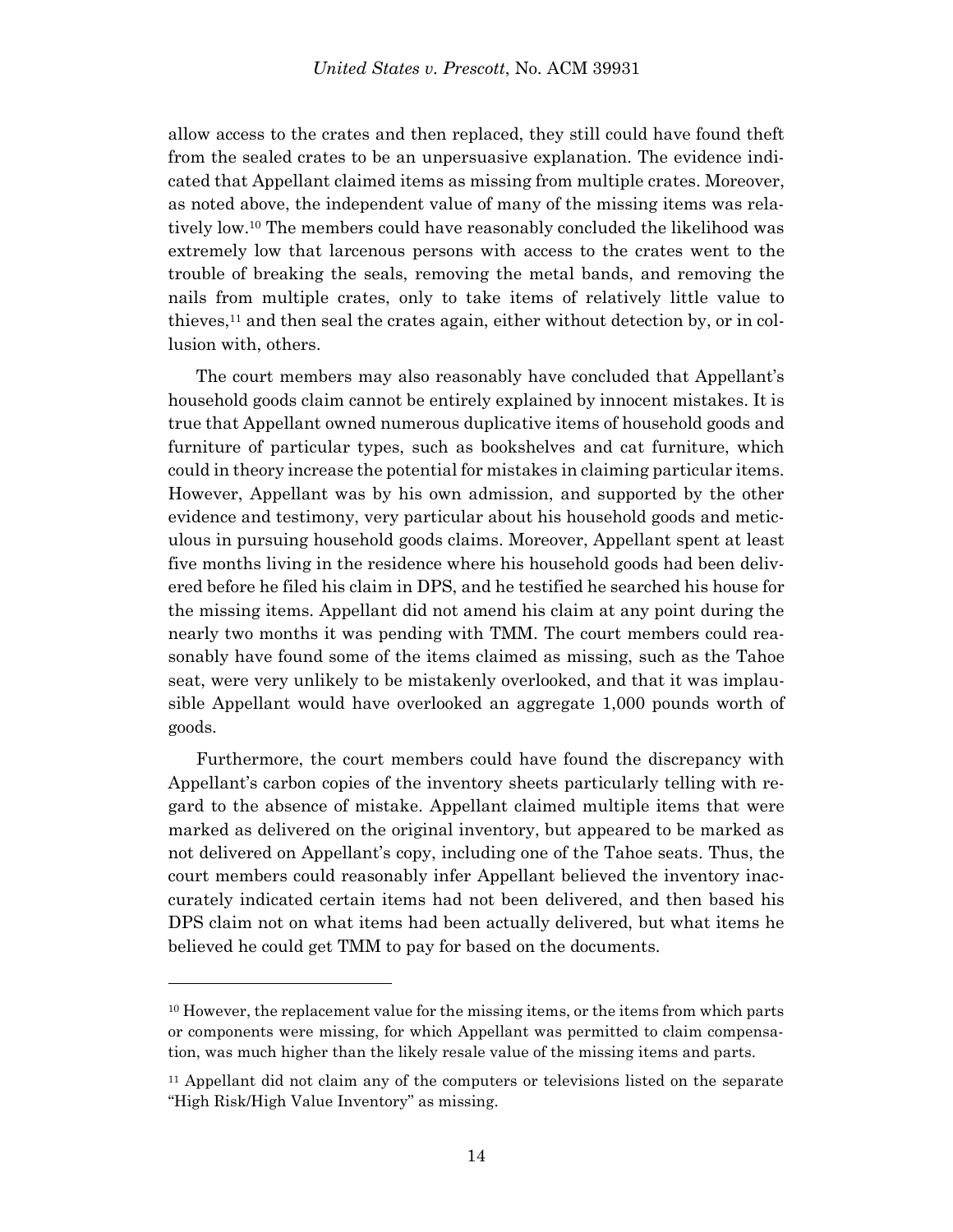Accordingly, the court members could reasonably have found Appellant falsely seeking payment for items he claimed as missing, which had in fact been delivered, to be the only plausible explanation, considering the alternative explanations of employee pilfering or innocent mistakes. Additional reasonable inferences from the evidence further support such a conclusion.

### *iii. Implausible explanations and other considerations*

Despite Appellant's insistence on his innocence, the court members could reasonably have found some of his statements to AFOSI and testimony implausible and generally damaging to his credibility.

The court members could reasonably have found Appellant's explanation of the Tahoe seat the AFOSI found in his garage to be evidence of consciousness of guilt. During Appellant's AFOSI interview, the agents confronted him with the fact that he had claimed a Tahoe seat had not been delivered, yet one had been found in his garage. One might expect Appellant's response would have been simple—he shipped two Tahoe seats, but only one was delivered, and the one that arrived was the one in his garage. But that is not what he said. Appellant immediately responded (wrongly) that he had bought the Tahoe seat in his garage on eBay as a replacement. In other words, Appellant did not respond as someone who had an obvious explanation for the item, but as someone who had been discovered with an unexplained Tahoe seat in his garage.

Appellant might have recovered by later explaining he was confused during the interview and subsequently clarifying the Tahoe seat in the garage was not a replacement he had purchased, especially as the seat had a sticker from his 2014 move on it. Instead, his explanation continued to grow more strained. In his written memorandum to AFOSI prepared months after the interview, Appellant explained that his confident assertion he had purchased the seat on eBay had been a mistake, and that he had instead found and bought a matching set of replacement Tahoe seats in the same color as the originals at a garage sale in Minot at some point between August 2016 and July 2017, at a location he could no longer remember, and forgot to mention during the interview. The court members may have found this explanation both unlikely and suspiciously convenient, in that unlike an online purchase, the purported garage sale provided no receipt or other proof beyond Appellant's word. At trial, Appellant elaborated on this explanation in ways the court members might reasonably have found additionally suspicious. For example, Appellant—despite defense evidence that he had been diagnosed with a "hoarding disorder"<sup>12</sup> and retained

<sup>12</sup> In April 2019, a board convened pursuant to R.C.M. 706 determined that Appellant did not suffer from a severe mental disease or defect at the time of the alleged offenses,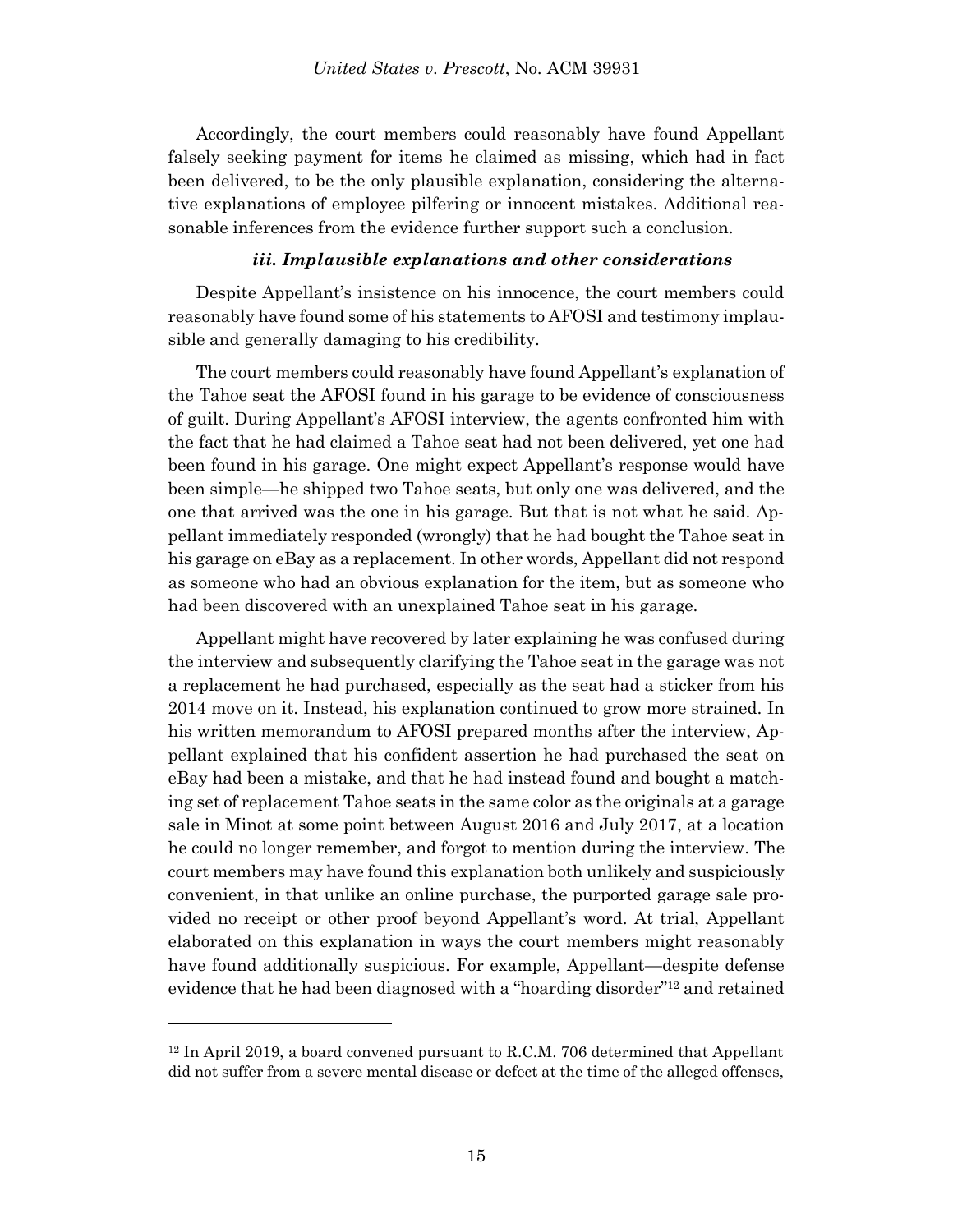many superfluous furnishings and items of various types, who was meticulous about seeking compensation for damage to his property, and who claimed \$995.00 as the replacement value of the Tahoe seat in his DPS claim—testified he simply discarded one of the Tahoe seats after he bought the two replacements, such that at the time of his trial he owned only two Tahoe seats.<sup>13</sup> The court members might reasonably have doubted this claim of disposing of the third Tahoe seat, again without supporting evidence, and considered whether the two third-row Tahoe seats Appellant claimed to own in November 2019, during his court-martial, were the same two he owned before his 2016 move.

Appellant made similar claims that he bought at garage sales replacement shelves for the bookcase shelves he claimed were missing from his household goods shipment. Again, Appellant provided no details as to where he had purchased the shelves or other confirming evidence. The court members might reasonably have doubted this convenient explanation as to why his bookcases had shelves in them when the AFOSI searched his residence in July 2017, after Appellant displayed bookcases with missing shelves to the claims inspector MP on 9 March 2017. The court members may have also considered that bookshelves would be relatively easy to remove and conceal, for purposes of making a false claim; that the shelves would seem to have relatively little independent value as targets of pilferage; and that Appellant had made similar assertions of missing bookshelves in his previous DPS claims.

# *iv. Evidence with respect to specific items*

Next we consider whether the Government introduced sufficient evidence with regard to particular claimed items to permit the court members to find beyond a reasonable doubt that Appellant sought to obtain more than \$500.00 from TMM by false pretenses. What follows is not an exhaustive list, but includes some of the items the court members could reasonably have concluded the Government proved Appellant falsely claimed. The items Appellant claimed fall generally into one of two categories: missing items and damaged items.

# *v. Specific items claimed as missing*

l

Appellant claimed \$995.00 replacement value for the Tahoe seat he asserted had not been delivered. As discussed above, both Tahoe seats were marked as delivered on the original inventory, although only one appeared to

that he was able to understand the nature and quality of his conduct, and that he was able to understand and participate in the proceedings against him.

<sup>13</sup> The Defense's expert witness in forensic psychology who diagnosed Appellant's hoarding disorder admitted on cross-examination it "was unusual" that someone with that diagnosis would discard such an item, and he was "a little surprised to hear that."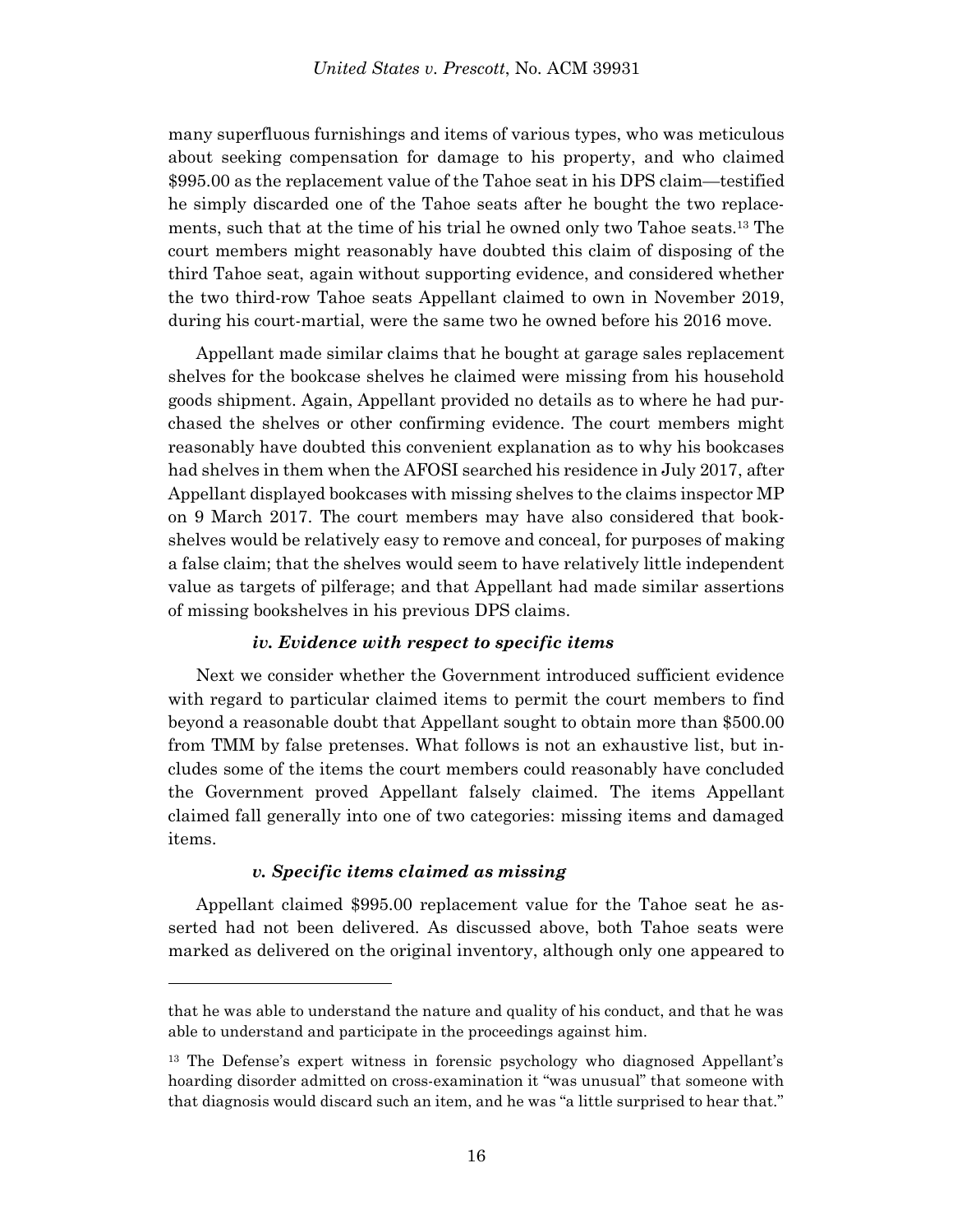be so marked on Appellant's carbon copy. The court members could reasonably conclude the Tahoe seat was not misplaced during shipment. Due to its size, the court members reasonably may also have found the Tahoe seat was very unlikely to have been pilfered by moving company employees, or to have been overlooked by Appellant if it was delivered to his residence. The court members could have reasonably found Appellant's evolving explanation for the presence of the Tahoe seat in his garage to be improbable, suspiciously convenient, and indicative of consciousness of guilt. Although the AFOSI agents only found one Tahoe seat at Appellant's residence, the court members could reasonably have concluded Appellant—intent on falsely claiming one seat as undelivered—had replaced only one of the seats in his Tahoe, or put one of the seats somewhere the agents did not see it.

Appellant claimed over \$2,300.00 for what he asserted were shelves missing from furniture. <sup>14</sup> As discussed above, the court members could have reasonably found it unlikely these shelves were lost, pilfered by movers, or overlooked by Appellant when he filed his claim in DPS. The court members could have reasonably found Appellant's claim that he bought replacement shelves at unspecified garage sales after MP's inspection on 9 March 2017 but before the AFOSI search on 12 July 2017 to be suspiciously convenient and non-credible. They likely also noticed Appellant made similar claims for lost shelves in 2011 and 2014. The court members may have reasonably concluded the shelves were delivered and Appellant simply concealed them during MP's inspection in order to claim full replacement value for several items of furniture.

Appellant claimed \$298.00 for a "bookcase," tagged as inventory number 61, he asserted was not delivered, but which the AFOSI agents found in his house with all its shelves in place.

Appellant claimed \$35.99 for a missing "cat pole," tagged as inventory number 116, one of several items of furniture Appellant owned for his pet cats. This item was marked as having been delivered on the original inventory form, but was not marked as delivered on Appellant's carbon copy. The AFOSI agents found this item in Appellant's home during their search on 12 July 2017. Appellant asserted that claiming this item had been a mistake on his part. However, under the circumstances, the court members could reasonably doubt Appellant's explanation and conclude Appellant attempted to seek compensation

<sup>14</sup> Appellant claimed additional damage to some of these items, but as Appellant's usual practice was to claim full replacement value for any loss or damage, in nearly all of these instances he claimed the same amount per item irrespective of whether missing shelves was the only loss or damage. In addition, this total does not include an entire bookcase Appellant claimed as missing.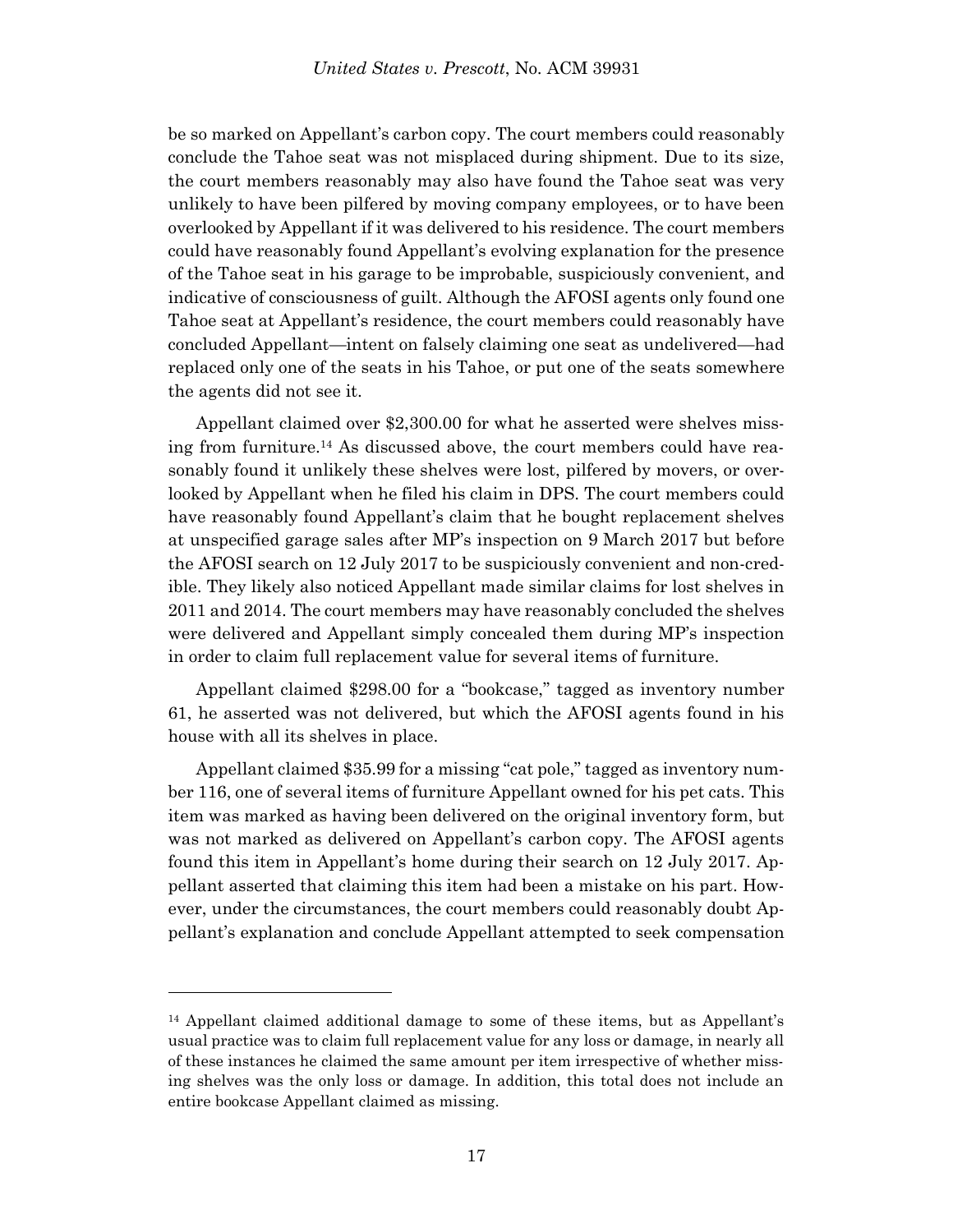for an item he knew had been delivered but was marked as not having been delivered on his carbon copy of the inventory.

Appellant claimed a total of \$63.98 for three undelivered remote controls for various devices, and an additional \$1,510.00 for five other items with damage that included missing remote controls. For the reasons discussed above, the court members may reasonably have found it unlikely that these were pilfered. They may have also considered that such devices could be easily concealed by a person intent on making a false claim. They may have additionally noted, and found suspicious, that Appellant had previously claimed multiple remote controls had gone missing during his 2011 and 2014 household goods shipments.

Appellant claimed \$299.00 for a box tagged as inventory item number 22 and identified as "file" on the inventory form. Appellant claimed the box contained papers and miscellaneous items taken from a cabinet; it was one of several boxes of items Appellant claimed had not been delivered. Due to the discrepancy between the original inventory and Appellant's carbon copy described above, the box was marked as undelivered on Appellant's copy but marked as delivered on the original. One of the defense exhibits admitted at trial is a photograph that Appellant testified was taken inside his residence on 22 August 2016; visible on the floor is a box labeled and tagged "22" with "Paperwork Guest Room" written on the side. At trial, Appellant testified that his claim for this item was a mistake. However, based on the evidence, the court members could reasonably conclude the box had been delivered, that Appellant had not innocently overlooked it when he made his claim, and that he falsely attempted to obtain payment for it to which he was not entitled.

### *vi. Specific items claimed as damaged*

At trial and on appeal the Government has argued Appellant also falsely claimed damage had been incurred on several items during his 2016 move that was actually pre-existing damage. Several of these items are worth noting here as supporting Appellant's conviction for attempted larceny.

In 2014, Appellant made a claim for damage to the top left corner of a particular wooden bookcase. The claim inspector who inspected Appellant's 2014 claim took a photograph of the claimed damage, consisting of minor scuff and/or paint marks. In his 2017 DPS claim, Appellant again claimed for damage to the top left corner of this bookcase, seeking \$298.00. However, Lone Star employees took a photograph of the condition of the piece before loading it into a crate, and this pre-move photograph appears to depict the same "damage" that Appellant had claimed in 2014. In other circumstances reasonable court members might have attributed this to a simple mistake on Appellant's part;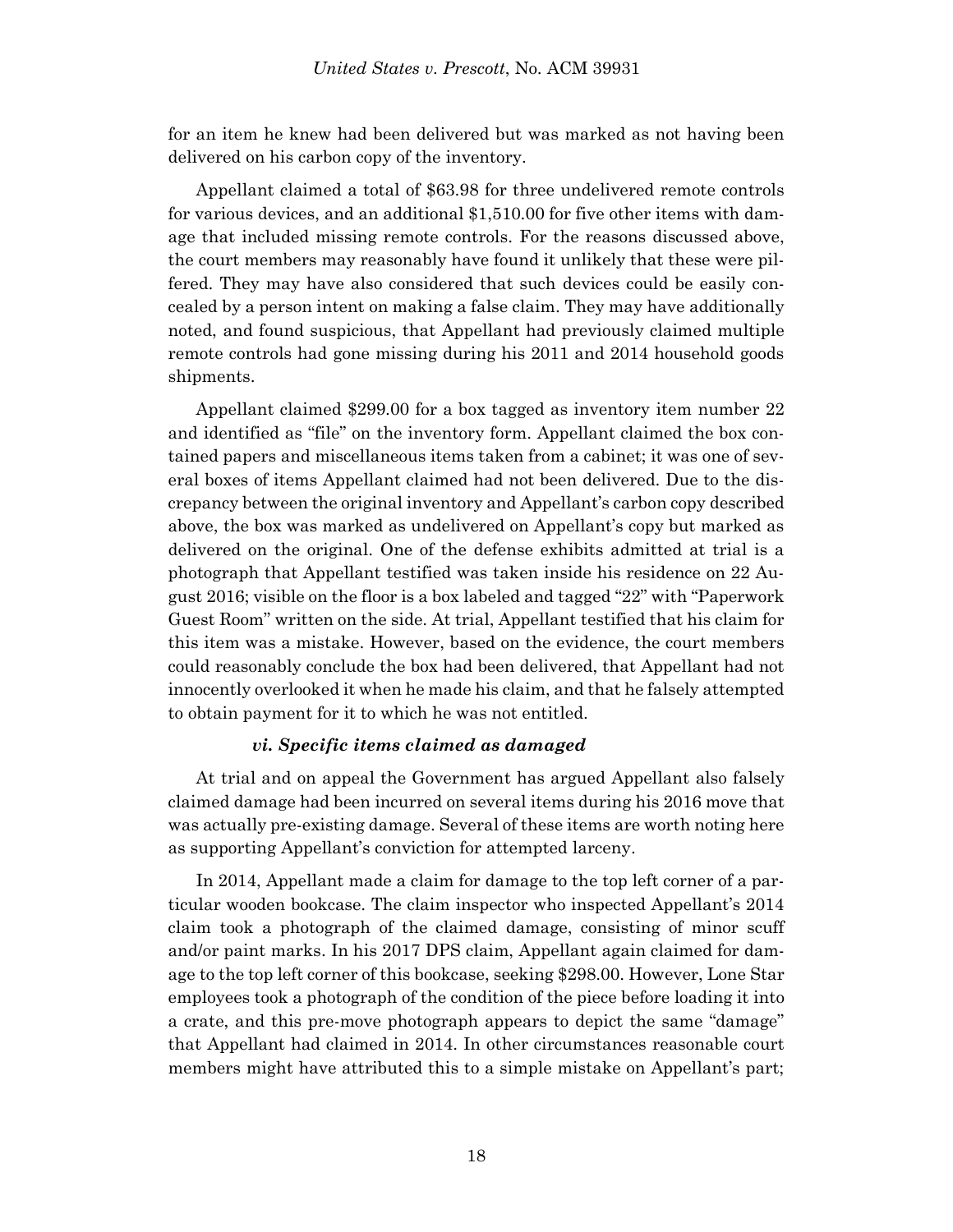however, given the totality of the evidence such court members may have instead reasonably found the evidence indicative of Appellant's intent to claim compensation from TMM to which he knew he was not entitled.

In 2011, Appellant claimed \$799.99 for a Fender speaker with damage described as "rear plug/outlet broken off/cracked." A photograph of the damage was entered in evidence at trial. In 2017, Appellant claimed \$649.00 for the same speaker with the damage described as "Backoutlet smashed in." The speaker was also photographed for the 2017 claim, and that photograph was introduced at trial. The photographs from 2011 and 2017 appear to show the exact same damage to the speaker, with one of the two rear outlet plugs pushed into the speaker and to one side in a distinctive way. In his memorandum to the AFOSI, Appellant asserted that "[a]round 2013 [he] was able to pull the outlet/plug back out," but in 2016 the same "exact damage" happened again to the same outlet plug. However, in light of the photographs and the totality of the evidence, the court members reasonably could have disbelieved Appellant's explanation and concluded that in 2017 Appellant fraudulently sought compensation for pre-existing damage to the speaker.

In 2011, Appellant claimed a total of \$798.00 for a Bowflex adjustable dumbbell weight set he asserted was missing some of its weights and had a scratched and dented frame. In 2014, Appellant again claimed the set was missing some of its weights and claimed \$369.00. In 2017, Appellant again claimed weights were missing from the set and that the frame was scratched and dented, seeking replacement value of \$799.00. In addition to noting an improbable pattern in Appellant's claims, for the reasons indicated above, the court members might reasonably doubt that these two individual weights would have been singled out for pilfering during the shipment. The court members might also have considered that someone intent on making a false claim could easily conceal the two weights, claim full replacement value for the set, and still make use of the weight set.

In 2011, Appellant claimed \$39.99 for a metal music stand that had been bent during the move. The claims inspector in 2011 took a photograph of the music stand which was introduced at trial. The claims inspector testified the apparent damage was "the left-hand side of the music stand is sloping down so the whole thing has a curve to it across the top." In 2014, Appellant again claimed a metal music stand that was "bent" at the "top," receiving the \$59.00 he claimed for it. In 2017, Appellant claimed for a music stand that was "bent" on the "top part," seeking \$38.00; the Government introduced at trial a photo of this item as well. Appellant testified that the music stand he claimed for in 2014 was not the same one he claimed for in 2017. However, on cross-examination, trial counsel confronted Appellant with his written memorandum to the AFOSI wherein he stated it *was* the same stand in both claims, that he had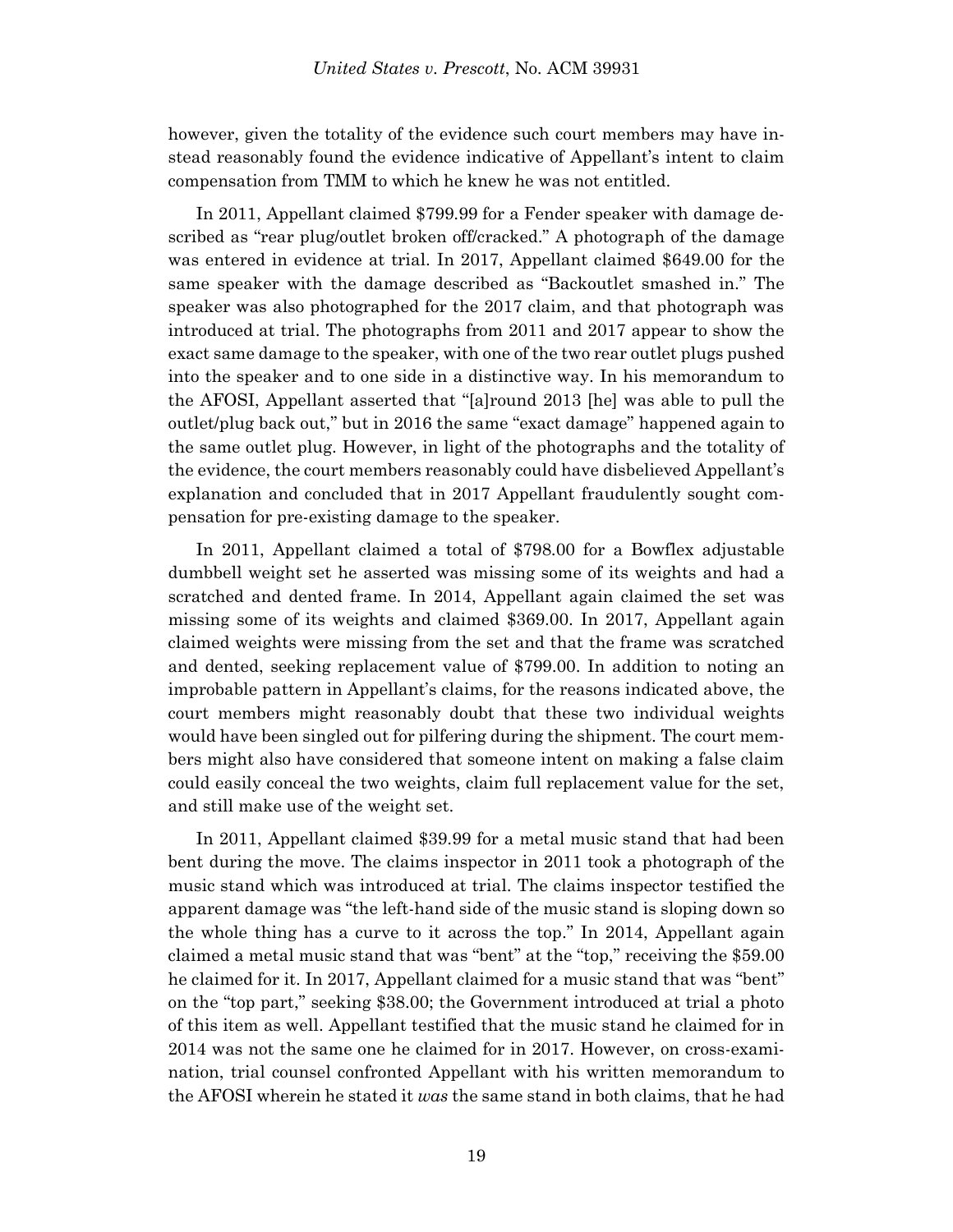self-repaired it after the 2014 move, and that it had been damaged again in 2016. Appellant testified that he had been mistaken in his memorandum. However, under the circumstances, the court members could reasonably conclude Appellant falsely claimed that pre-existing damage to the music stand had been caused during the 2016 shipment.

In 2014, Appellant claimed \$79.00 for a "crack" in a plastic garage shelf unit. The 2014 claim inspector took a photograph of the item which was introduced as evidence at Appellant's trial. In 2017, Appellant again claimed the garage shelf unit, seeking \$72.00 due to "[s]helf cracked from disassembly." MP, the 2017 claim inspector, also took photographs of the shelf which appeared to show the same crack in the unit. At trial, on cross-examination and in response to court member questions, Appellant acknowledged he claimed the same shelf unit in 2014 and 2017, and that he had not attempted to repair the crack itself. He testified that the shelf unit was designed to be disassembled; that he had glued the pole of the shelf in place so that movers would not take it apart; that the movers had nevertheless taken the item apart; and this disassembly was the "damage" to the unit that he had claimed. However, the photographs of the damage taken by the claims inspectors in 2014 and 2017, presumably based on Appellant's explanation of the claim, both clearly depict the same crack. Under the circumstances, the court members could reasonably have disbelieved Appellant's explanation for the claim and found Appellant wrongfully sought compensation from TMM for pre-existing damage to the shelf unit.

### *vii. Appellant's arguments regarding attempted larceny*

Appellant makes several arguments attacking the sufficiency of the evidence supporting his conviction for attempted larceny. We have accounted for some of these arguments in our analysis above, and not all of them warrant discussion, but we address the most significant remaining points here.

Appellant cites several actions on his part regarding his household goods shipment that he contends are inconsistent with a scheme to submit a fraudulent claim. For example, he argues that drawing attention to himself and his prior claims by contacting JPPSO before his move, and agreeing to a more secure Code 2 containerized shipment, would not make sense if Appellant had been already intent on making an extensive claim for lost and damaged items. Such reasoning does not overcome the evidence described above that Appellant did, in fact, make false claims. Moreover, the relevant point in time with regard to Appellant's intent to commit larceny, for purposes of his conviction, was not before the shipment. The relevant point was when he made his claim after the shipment, perhaps informed by what he believed were advantageous discrepancies in the documents. In addition, the evidence Appellant cites does not necessarily disprove his early intent to pursue a fraudulent claim. His previous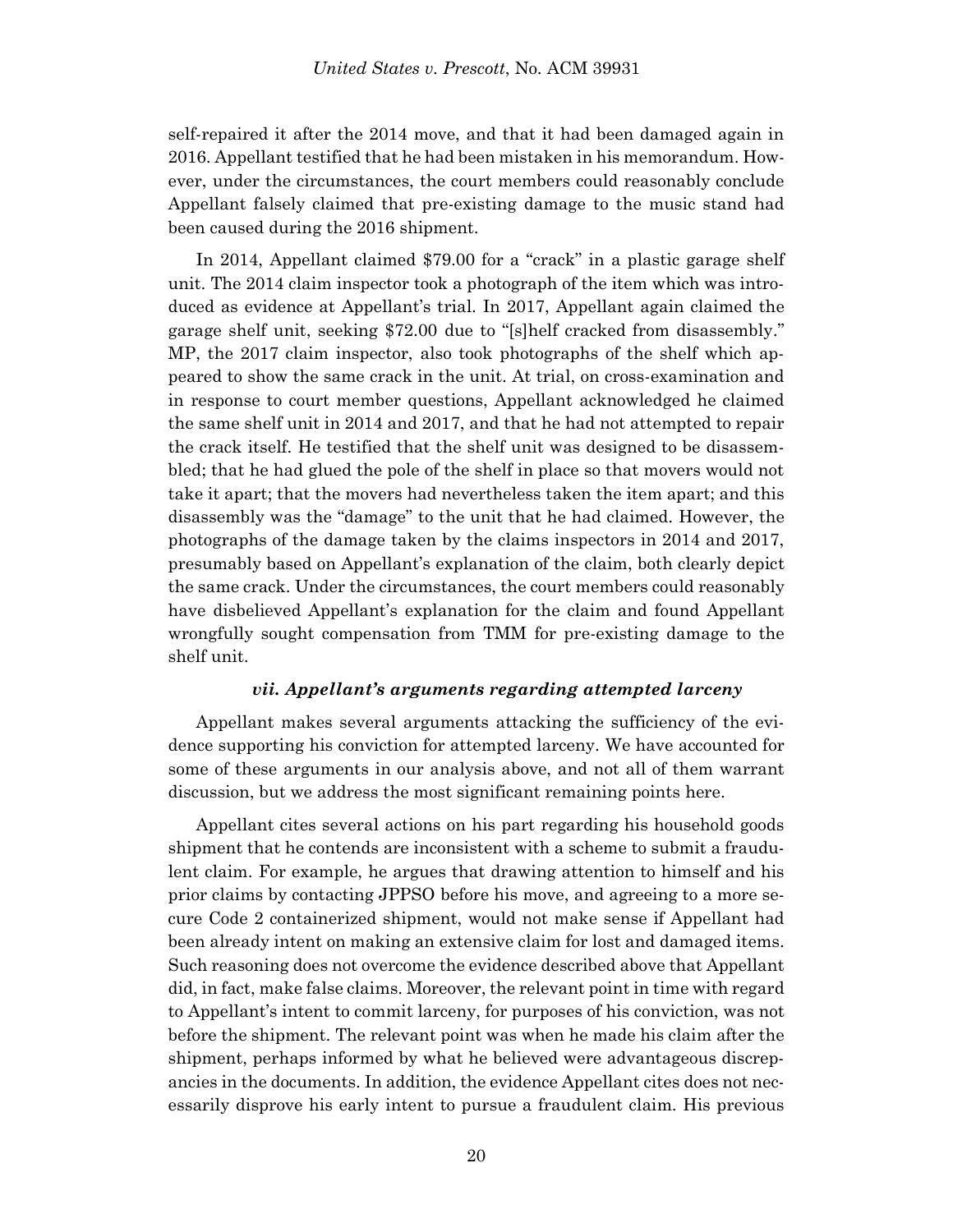experience with securing a large settlement for his prior household goods claim, and lack of prior experience with Code 2 shipments, may have made him overconfident in his ability to secure a settlement for the 2016 shipment.

Appellant cites errors in the AFOSI investigation and report, which SA PD admitted during his testimony. For example, SA PD admitted it was a mistake not to seize suspicious items found during the search of Appellant's residence or to examine his vehicle, and that some conclusions regarding false claims included in the report of investigation were inaccurate. However, Appellant's conviction was not based on AFOSI's report or evidence the agents failed to collect, but on the evidence introduced at his trial. As described above, the evidence and reasonable inferences derived from it support Appellant's conviction.

Appellant's strongest argument has to do with the specific wording of the specification of attempted larceny of which he was convicted. The specification reads, in pertinent part:

[Appellant] did, at or near Minot [AFB], North Dakota, between on or about 1 February 2017 and on or about 30 April 2017, attempt to steal money of a value greater than \$500[.00], the property of [TMM], by filing a household goods claim which included items for which [Appellant] was not entitled claims payment *and would have resulted in such payment except for [TMM] personnel discovering similarities between [Appellant's] 2017 household goods claim and [his] 2011 and 2014 household goods claims*.

(Emphasis added). The reason why an attempt to commit an offense charged under Article 80, UCMJ, did not succeed is not an element of the offense of attempt, and was not required to be included in the specification. Nevertheless, Appellant argues that the Government, having elected to include this language in the specification, was required to prove it beyond a reasonable doubt in order to secure Appellant's conviction as charged.

In addition, Appellant cites the following exchange during the direct examination of KF, TMM's claims director:

Q. [Trial Counsel:] Ma'am, you talked previously about your foreknowledge of the 2011 and 2014 claims at the time that you evaluated the 2017 claim. Is that correct?

A. [KF:] Correct.

Q. Had you made comparisons of the 2011 and 2014 claim to the 2017 claim at the time you evaluated that claim?

A. Yes.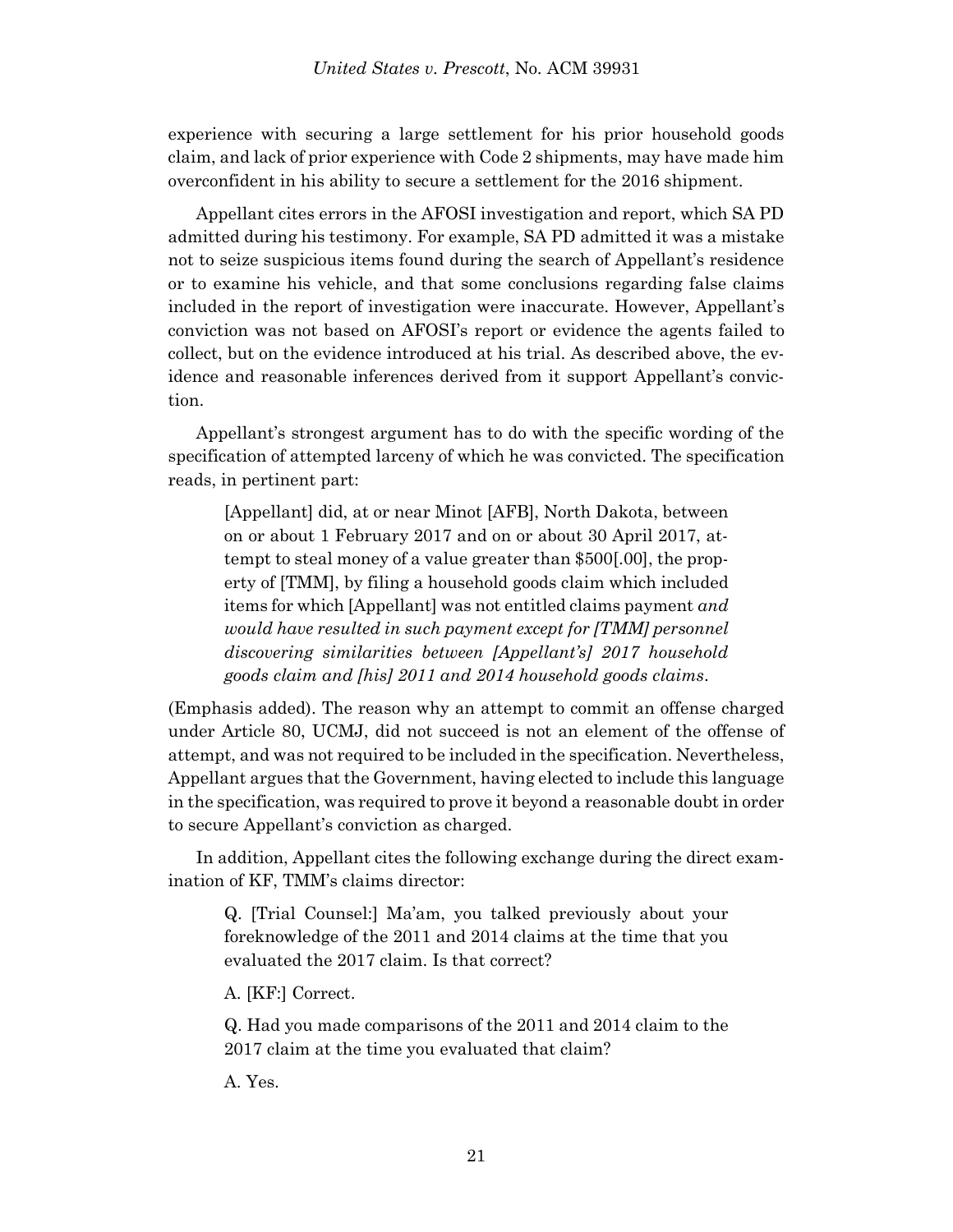Q. And did the similarities between the 2011, 2014, and 2017 claims play into TMM's decision to deny the 2017 claim?

. . .

A. Yeah.

Q. I'm sorry?

A. Yes.

Q. Okay. And can you explain to the members how so? How did the 2011 and 2014 claims play into your decision to deny the 2017 claim?

A. Both due to the similarities in the claim's items, the types of damage to the items that were being claimed, but most importantly due to the size and dollar amount of each one of those claims.

Q. Is it possible that but for the information you had about the 2011 and 2014 claims, that the 2017 claim could have been adjudicated differently?

A. I think it's possible that it would have been adjudicated differently, but I think that there is a strong likelihood that there still would have been a similar outcome as to this.

Q. And why do you say that?

A. Based on the manner in which we moved the shipment and retained oversight of the shipment, claims -- or shipments that we handle in this type of manner have not ever before led up to this kind of claim, and it would have been suspect at that time, regardless of the previous other claims.

Shortly thereafter, on cross-examination, KF had the following exchange with trial defense counsel:

Q. [Trial Defense Counsel:] [ ] And, correct me if I get this wrong, but I believe your testimony was that you, even without that data, 2011 and 2014, both the claims, and in 2014 the claims and inspection report, we may have -- you may have been at the same place. Correct?

A. [KF:] Yes. I think there would have been a portion of the claim that we would have referred or transferred due to suspect that it was not a true and valid claim.

Q. And what portion is that, ma'am?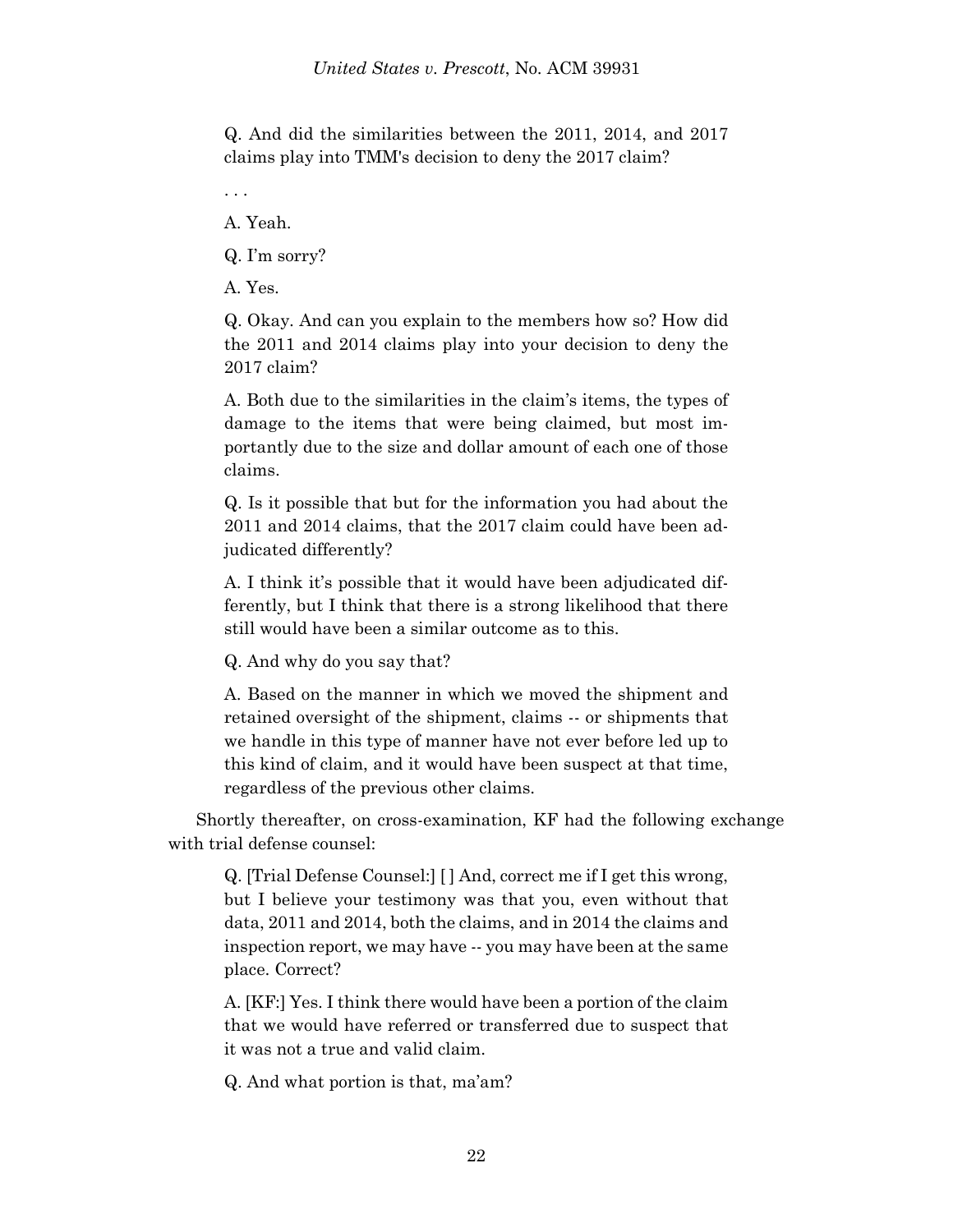A. The missing, and in addition some of probably the damages, too.

Appellant contends KF's testimony that there was a "strong likelihood" of a "similar outcome" for Appellant's 2017 claim even without the information from the 2011 and 2014 claims defeats proof beyond a reasonable doubt that Appellant's attempted larceny failed because of TMM's knowledge of his 2011 and 2014 household goods claims.

In response, the Government admits it is "unclear" why it chose to include this "surplus" language regarding the reason Appellant's attempted larceny was unsuccessful. However, the Government suggests that if this court finds the Prosecution failed to prove this language, this court could "strike" the surplus language from the specification. We disagree. "While Article 66, UCMJ, [10 U.S.C. § 866,] provides extensive powers of appellate review to service [C]ourts of [C]riminal [A]ppeal, it does not permit after-the-fact revisions to the charge sheet that sweep more broadly than what was alleged, and what an appellant was convicted of, at trial." *United States v. English*, 79 M.J. 116, 122 (C.A.A.F. 2019). To strike the language as the Government proposes would be to "affirm a charge with a broader factual basis than the Government originally charged and proceeded on at trial," in violation of Appellant's due process rights. *Id*.

Therefore, the question becomes whether the Government proved the "surplus" language, notwithstanding KF's testimony, such that the court members could find it beyond a reasonable doubt. We conclude the evidence does support such a finding.

First, in light of the totality of the evidence, the court members could have reasonably found unpersuasive KF's speculative opinion about what would have happened to Appellant's 2017 claim if TMM had not had the information from his 2011 and 2014 claims. The evidence indicated TMM's knowledge of the prior claims significantly influenced the company's actions and the progress of the subsequent AFOSI investigation. KF testified that Appellant's case presented "unique circumstances;" that she had never in 11 years previously encountered an individual who had "experienced" claims in excess of \$30,000.00 on three consecutive moves; and agreed that it was because Appellant had made such large previous claims that his 2016 shipment was "under the microscope." Not only the amount of money claimed and number of items, but also the similar nature of the claims from one move to the next is striking. TMM took evidence of the prior claims to the AFOSI which led to the criminal investigation against Appellant. SA PD testified the AFOSI used this information from Appellant's prior claims to develop their list of suspicious items to investigate. The court members were free to draw their own conclusions from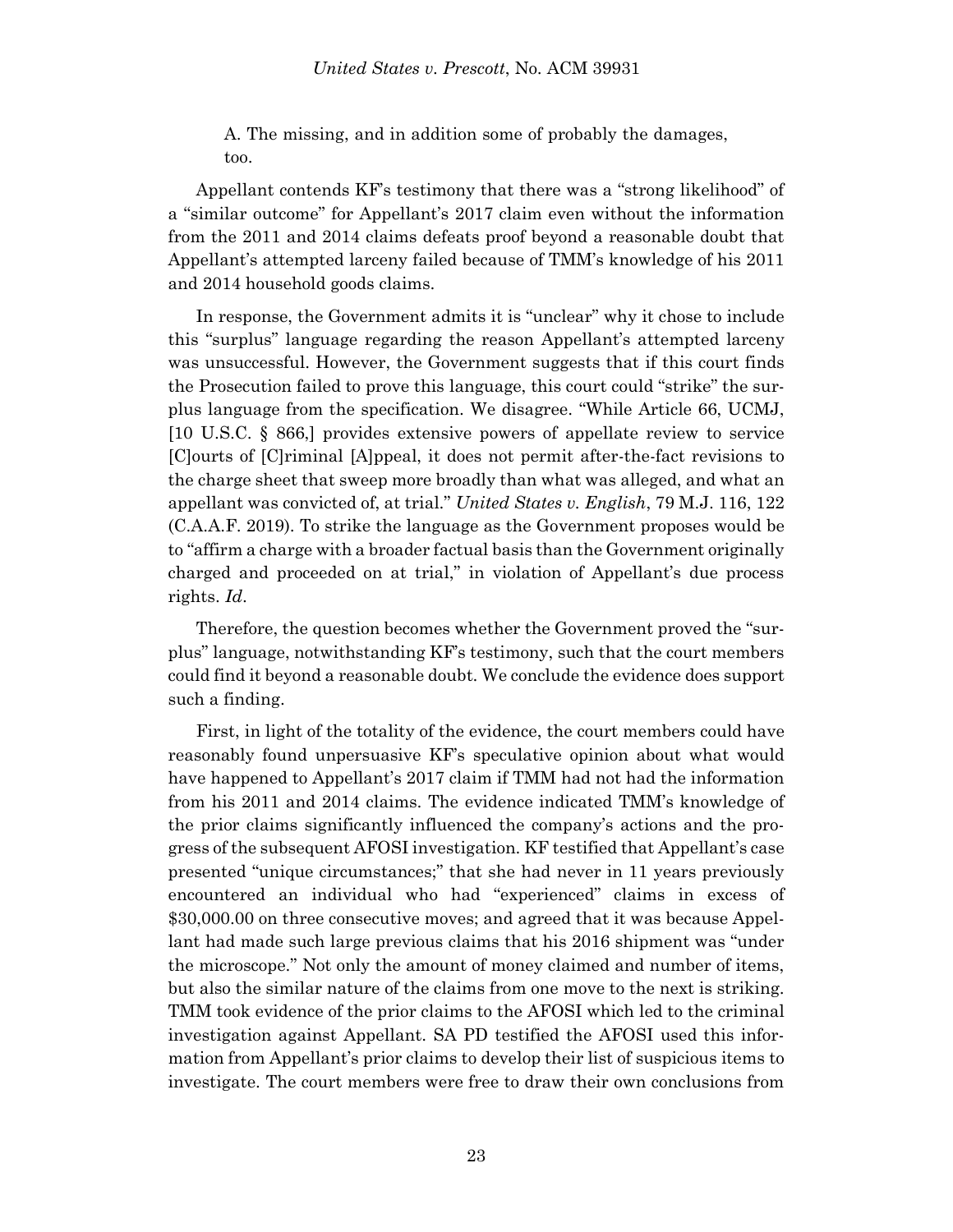the evidence about the significance of Appellant's prior claims rather than rely on KF's speculation.

Second, even if the court members credited KF's speculation, taken as a whole her testimony indicated KF believed TMM would have paid part of Appellant's claim but for its knowledge of the 2011 and 2014 claims. KF's testimony on cross-examination that there "would have been a portion of the claim" that TMM would not have paid implied TMM *would* have paid for another portion—specifically, some of the claims for damaged items. Above, we analyzed several items for which the court members could reasonably conclude Appellant fraudulently sought payment from TMM for pre-existing damages. With regard to most of these items—specifically the Fender speaker, Bowflex weights, music stand, and plastic shelf unit—evidence from 2011 and 2014 played a vital role in demonstrating the fraudulent nature of the claims. The total amount claimed for these four items alone was over \$1,500.00. Accordingly, the court members reasonably could have found TMM would have paid Appellant over \$500.00 for fraudulent claims "except for [TMM] personnel discovering similarities between [Appellant's] 2017 household goods claim and [his] 2011 and 2014 household goods claims," as charged.

Accordingly, the evidence supports the court members' finding that Appellant is guilty of the specification as charged.

# *viii. Conclusion with Regard to Attempted Larceny*

Drawing every reasonable inference from the evidence of record in favor of the Government, we conclude the evidence was legally sufficient to support Appellant's conviction for attempted larceny beyond a reasonable doubt. Additionally, having weighed the evidence in the record of trial and having made allowances for not having personally observed the witnesses, we are convinced of Appellant's guilt beyond a reasonable doubt.

# **2. False Official Statement**

### *a. Additional Background*

In 2011, Appellant sought compensation for damage to a Fender speaker, specifically to an input plug on the rear of the item. Appellant did not claim for damage to the front of the speaker. At trial, the Government introduced the testimony of WW, the claims inspector who inspected Appellant's 2011 claim on behalf of the TSP, and a photograph WW took of the claimed damage. WW testified that he did not observe or photograph any damage to the front of the speaker.

In 2017, Appellant again claimed damage to the "back outlet" of the same Fender speaker. Appellant's written memo to AFOSI addressed this item. Appellant stated,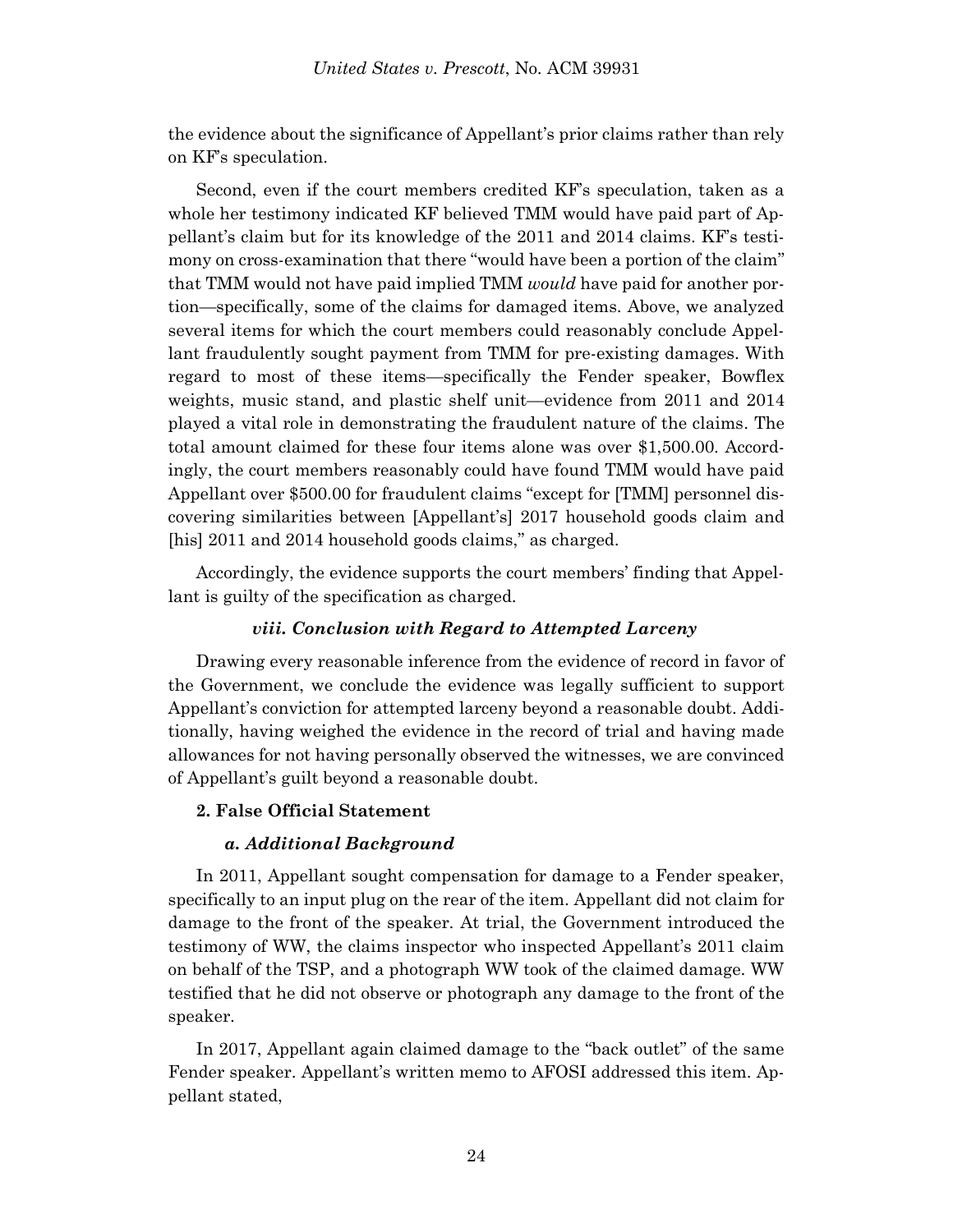In 2011, the movers smashed in the front screen and broke the back outlet. Around 2013, I was able to pull the outlet/plug back out. In 2016, there were additional scratches on the speaker and I noticed that the rear plug had broken again. I put in a claim for the broken rear plug.

At trial, the Government introduced a photograph the claim inspector, MP, took in March 2017 of the claimed damage to the rear of the speaker. In his testimony, MP described the damage as one of the "recessed parallel inputs" being missing.

During Appellant's cross-examination, he acknowledged that if the front of one of his speakers was "smashed in," he "usually would" claim it unless he forgot to for some reason. He also acknowledged he was "very detailed" with his household goods claims.

# *b. Law*

The standards applicable to our review of the legal and factual sufficiency of a conviction are set forth in Section II.A.1.*a*., *supra*.

Appellant's conviction for making a false official statement in violation of Article 107, UCMJ, required the Government to prove: (1) that Appellant signed a certain official document or made a certain official statement; (2) that the document or statement was false in certain particulars; (3) that Appellant knew it to be false when he signed or made it; and (4) that the false document or statement was made with the intent to deceive. *See MCM*, pt. IV, ¶ 31.b. "[S]tatements to investigators [may] be prosecuted under Article 107, UCMJ, as false official statements." *United States v. Nelson*, 53 M.J. 319, 326 (C.A.A.F. 2000).

### *c. Analysis*

l

The court members found Appellant guilty of the following specification:

[Appellant] did, at or near Peterson [AFB], Colorado,[ <sup>15</sup>] between on or about 25 January 2018 and on or about 6 February 2018, with intent to deceive, make to [SA PD], an official statement, to wit: "In 2011, the movers smashed in the front screen and broke the back outlet. Around 2013, I was able to pull the outlet/plug back out. In 2016, there were additional scratches on the speaker and I noticed that the rear plug had broken again. I put in a claim for the broken rear plug," or words to that effect, which

<sup>15</sup> Appellant was reassigned from Minot AFB to Peterson AFB, Colorado, after the AFOSI investigation began.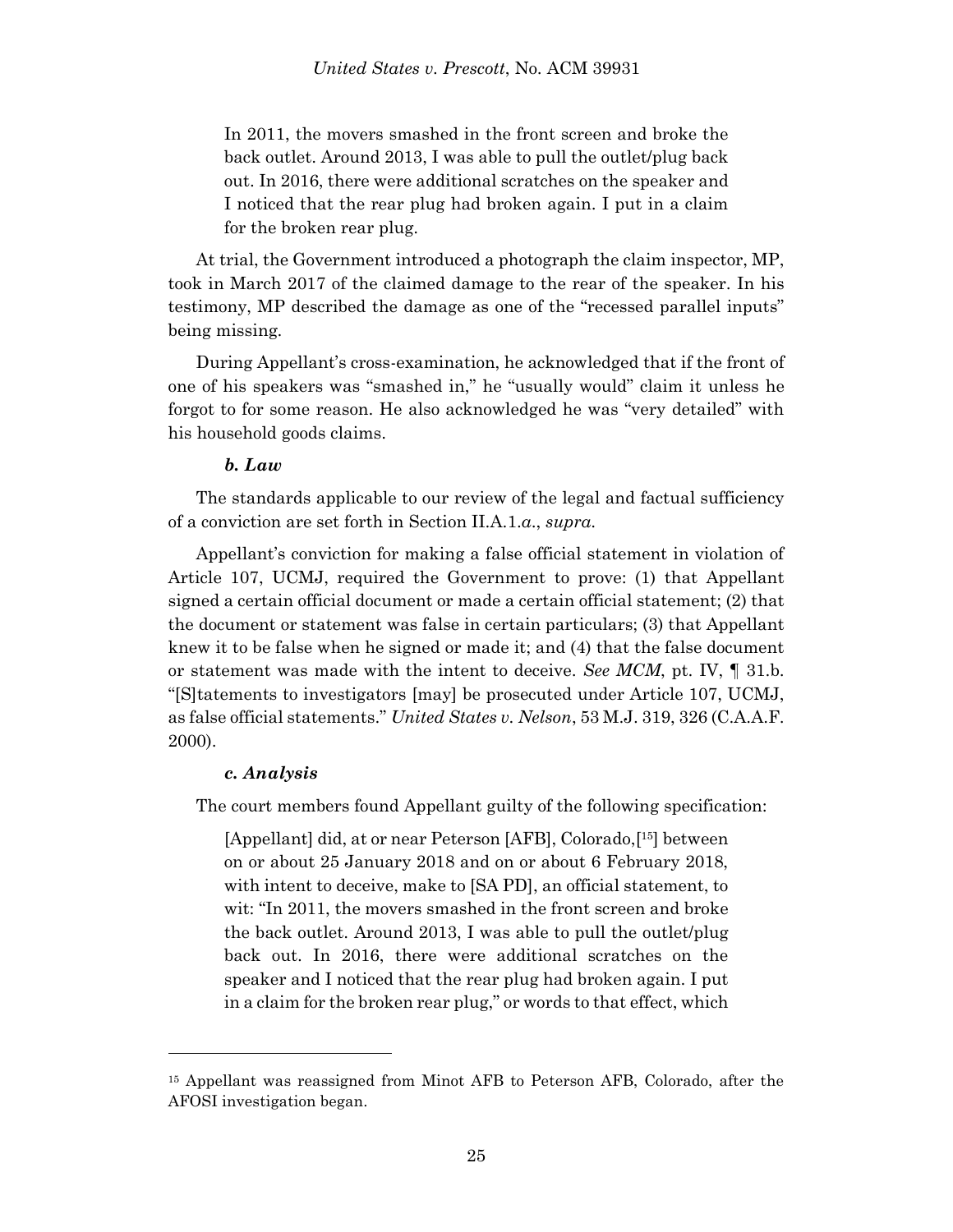statement was totally false, and was then known by [Appellant] to be so false.

We conclude the court members—who observed Appellant and the other witnesses testify in person and could assess their credibility—could reasonably find the charged statement was false. Based on the evidence from 2011, the court members could find that contrary to Appellant's assertion the front of the speaker was not "smashed in." In light of the entirety of the evidence in the case, the court members could also find that the rear plug of the speaker was not "repaired" by Appellant himself prior to his 2016 move, and then coincidentally damaged in the same location again in 2016, or that the speaker had new "scratches" for which Appellant did not claim. The court members could further reasonably conclude Appellant knowingly made these false statements with the intent to deceive, in an attempt to deflect suspicion that he falsely claimed pre-existing damage was incurred during his 2016 household goods shipment.

Drawing every reasonable inference from the evidence of record in favor of the Government, we conclude the evidence was legally sufficient to support Appellant's conviction for false official statement beyond a reasonable doubt. Additionally, having weighed the evidence in the record of trial and having made allowances for not having personally observed the witnesses, we are convinced of Appellant's guilt beyond a reasonable doubt.

### **B. Mil. R. Evid. 404(b)**

### **1. Additional Background**

Appellant was not charged with committing an offense in relation to his 2011 DPS claim. However, on 30 November 2018, pursuant to Mil. R. Evid. 404(b), the Government provided notice to the Defense of, *inter alia*, the following:

Between on or about 29 June 2011 and on or about 23 November 2011, [Appellant] stole money of a value greater than \$500[.00] by fraudulently claiming portions of his household goods shipment were either damaged or lost and receiving payment for items which were not damaged or lost. This is evidence of motive, intent, common scheme/plan, knowledge, and lack of mistake for the 2014 and 2017 claim[s].

Before trial, the Defense submitted a motion in limine which sought to preclude the Government from introducing "any discussion of the total claims amounts from [Appellant's] 2011, 2014, and 2017 [sic] moves, a comparison of these claimed amounts, and any evidence discussing the 'catastrophic' nature of the claims" as "irrelevant, barred by [Mil. R. Evid.] 404(b) . . . and unduly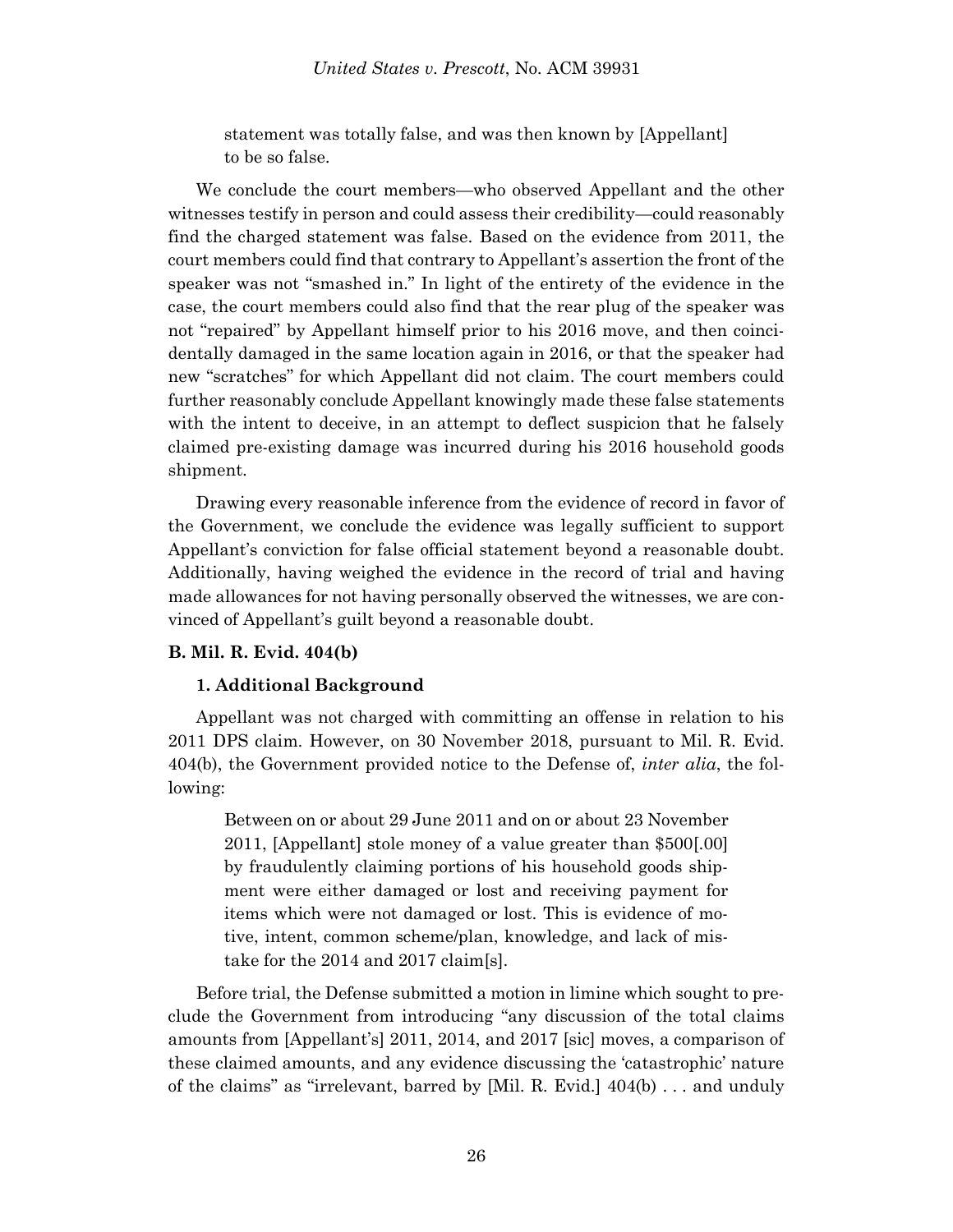prejudicial pursuant to [Mil. R. Evid.] 403." The Government opposed the defense motion. Specifically with regard to evidence of the 2011 claim, the Government's written opposition reiterated that evidence of the 2011 claim was relevant to show Appellant's motive, intent, common plan or scheme, knowledge, and lack of mistake with regard to his 2014 and 2017 claims, as well as his "opportunity" to file fraudulent claims. The Government further contended the probative value of the 2011 claim was "extremely high," and the danger of any unfair prejudice to Appellant was low.

The military judge conducted a hearing on the motion and received argument from both parties. During argument, civilian trial defense counsel clarified that the Defense agreed the Government should be able to bring up individual items that were claimed in 2011 if it alleged the same items were fraudulently claimed again in 2014 or 2017; however, the Defense contended the overall amount Appellant claimed (approximately \$32,000.00) and was awarded (approximately \$16,000.00) in 2011 should be excluded as irrelevant and unfairly prejudicial. In response, the circuit trial counsel (CTC) conceded the Government lacked the evidence for "a good faith basis to argue" the 2011 claim was itself fraudulent, but contended the 2011 claim was the "impetus" for Appellant's allegedly fraudulent 2014 and 2017 claims. The CTC argued the 2011 claim was relevant to show Appellant's motive, common plan or scheme, and knowledge of the claims process.

In an oral ruling, the military judge denied Appellant's motion with respect to the total amounts of the 2011, 2014, and 2017 claims. He explained:

I am persuaded there is relevant non-propensity basis for the [G]overnment comparing the entirety of these three claims in demonstrating the similarities between them. Specifically, I find that the evidence of a common scheme or plan as to the 2014 and 2017 claims is appropriate. In addition, I find that the details of the 2011 claim are admissible to demonstrate the accused's knowledge of the claims process, and when and how claims may be settled, as well as the amount of money that could potentially be claimed through the household goods claims process. The probative value of admitting and contrasting these three similar claims provided in three successive moves is not substantially outweighed by the danger of unfair prejudice or confusion of the issues. The court, however, will entertain a proposed instruction by the [D]efense regarding the appropriate use of any evidence about the 2011 claim, or the differences between what is claimed and what is ultimately paid out to a claimant.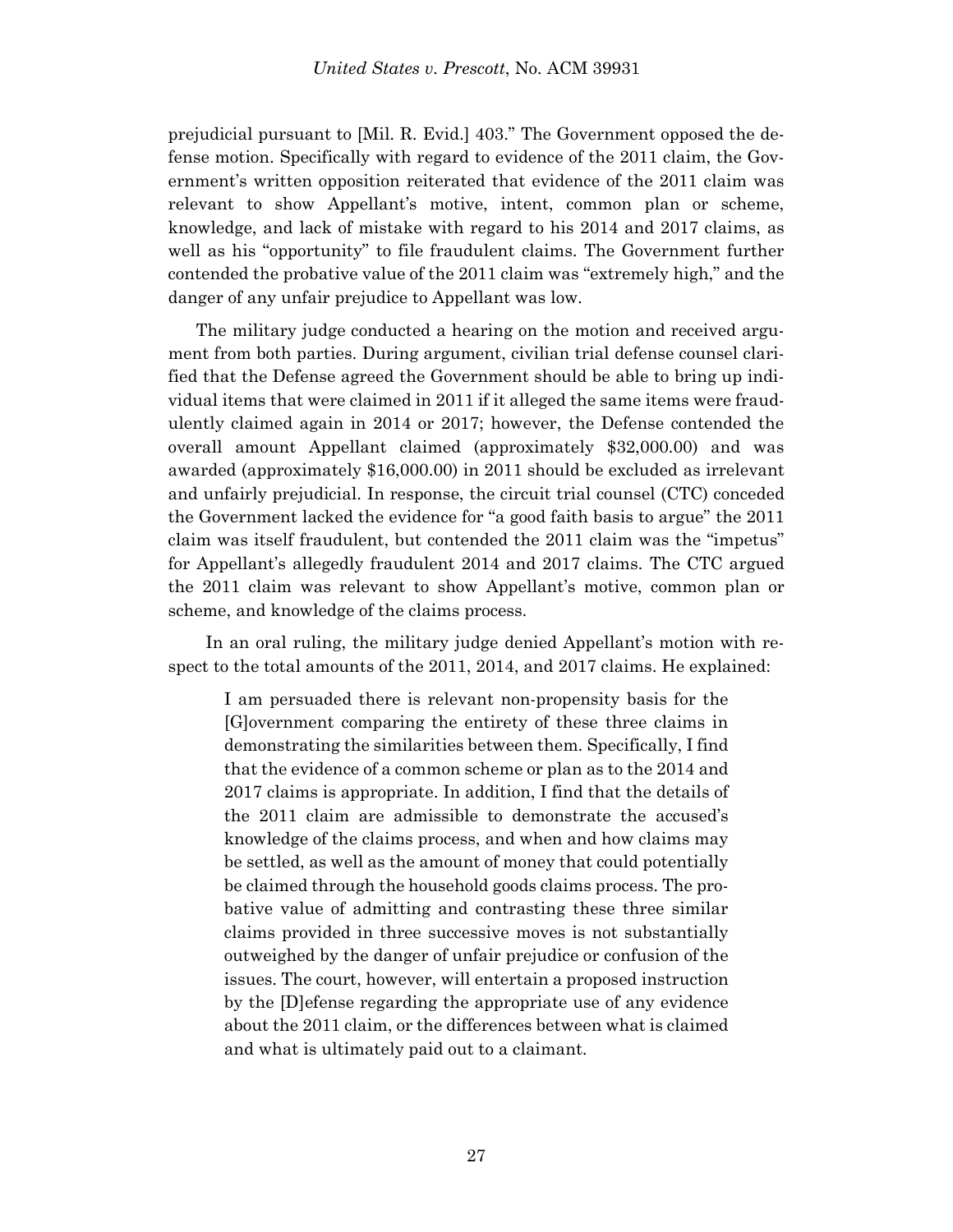During trial, the Government introduced evidence of the items and amounts Appellant claimed in 2011, 2014, and 2017. The military judge provided the following instruction to the court members before their deliberations on findings, and prior to closing arguments by counsel:

Uncharged Misconduct/Other Acts: You may consider evidence that the accused filed a 2011 household goods claim, and the circumstances of that claim, for the limited purpose of its tendency, if any, to prove a plan or design of the accused to wrongfully obtain money through false claims for broken or missing items through subsequent household goods moves, the accused's knowledge of how certain claims are processed and settled, or to rebut a contention that the alleged offenses were the result of accident or mistake.

Trial defense counsel did not propose an instruction, nor object or seek to augment this instruction with respect to the 2011 claim. At the conclusion of his findings instructions, the military judge asked, "Do counsel object to the instructions given or request additional instructions?" Civilian trial defense counsel responded, "No, Your Honor."<sup>16</sup>

### **2. Law**

We review a military judge's ruling pursuant to Mil. R. Evid. 404(b) for an abuse of discretion. *United States v. Hyppolite*, 79 M.J. 161, 164 (C.A.A.F. 2019) (citation omitted). "A military judge abuses his discretion when: (1) the findings of fact upon which he predicates his ruling are not supported by the evidence of record; (2) if incorrect legal principles were used; or (3) if his application of the correct legal principles to the facts is clearly unreasonable." *United States v. Ellis*, 68 M.J. 341, 344 (C.A.A.F. 2010) (citation omitted). "The abuse of discretion standard is a strict one, calling for more than a mere difference of

<sup>16</sup> Although not raised as an assignment of error, Appellant asserts there was a conflict between the military judge's oral ruling, which Appellant asserts appeared to limit the evidence of a common plan or scheme to the 2014 and 2017 claims, and the instruction, which permitted the court members to consider the 2011 claim with respect to the existence of a common plan or scheme in 2014 and 2017. However, by stating it had no objection to the instruction, the Defense affirmatively waived any objection to such a discrepancy. *See United States v. Davis*, 79 M.J. 329, 331 (C.A.A.F. 2019). Recognizing our authority under Article 66, UCMJ, 10 U.S.C. § 866, to pierce an appellant's waiver in order to correct a legal error, we decline to do so. *See United States v. Hardy*, 77 M.J. 438, 443 (C.A.A.F. 2017). A fair reading of the military judge's ruling conveys his intention to permit evidence of "the entirety of [all] three claims" as "evidence of a common scheme or plan as to the 2014 and 2017 claims," and we find the military judge's instructions as a whole did not unfairly prejudice Appellant.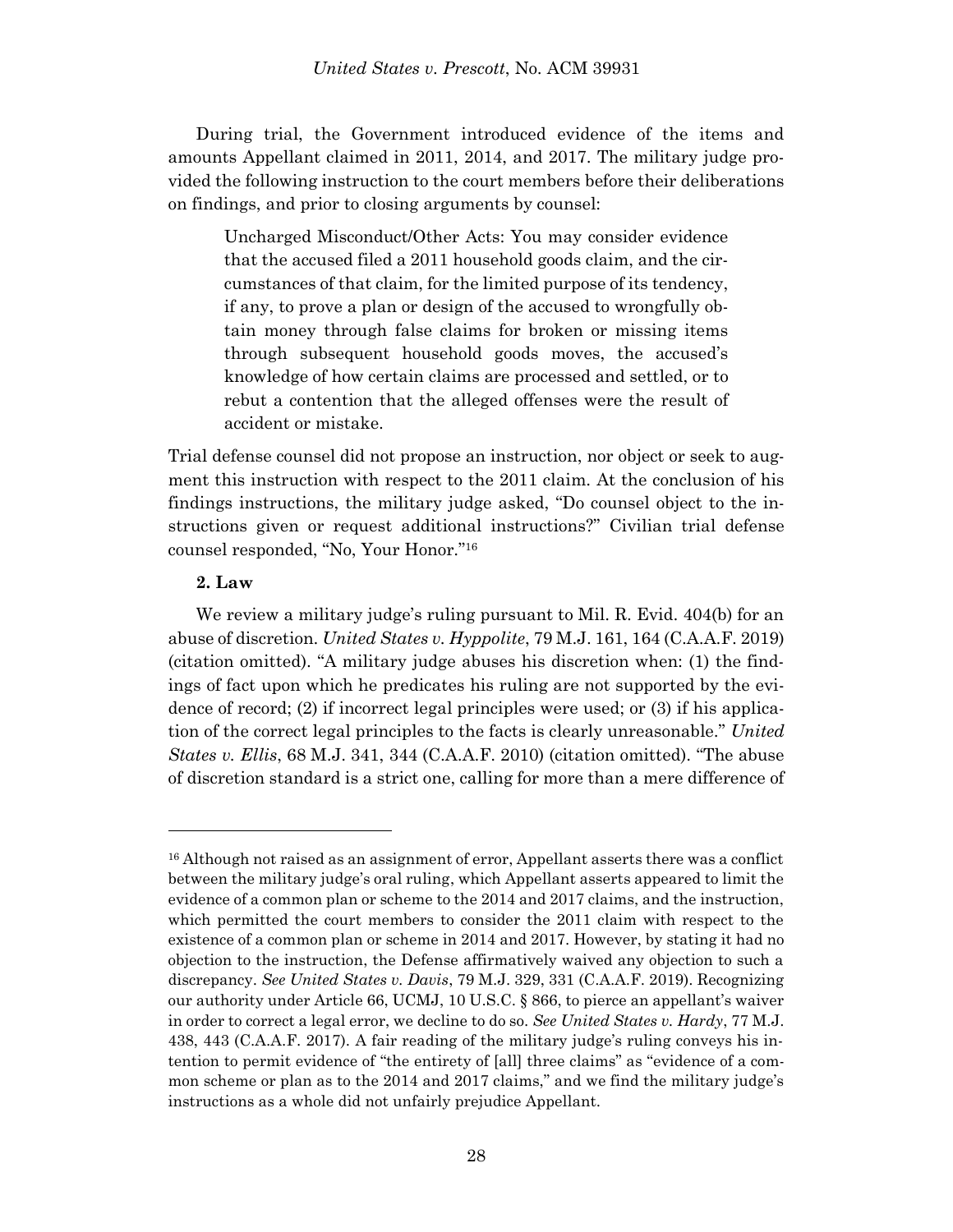opinion. The challenged action must be 'arbitrary, fanciful, clearly unreasonable,' or 'clearly erroneous.'" *United States v. McElhaney*, 54 M.J. 120, 130 (C.A.A.F. 2000) (quoting *United States v. Miller*, 46 M.J. 63, 65 (C.A.A.F. 1997); *United States v. Travers*, 25 M.J. 61, 62 (C.M.A. 1987)).

Mil. R. Evid. 404(b) provides that evidence of a crime, wrong, or other act by a person is generally not admissible as evidence of the person's character in order to show the person acted in conformity with that character on a particular occasion. However, such evidence may be admissible for another purpose, including, *inter alia*, proving knowledge, absence of mistake, or the existence of a plan. Mil. R. Evid. 404(b)(2). The list of potential purposes in Mil. R. Evid. 404(b)(2) "is illustrative, not exhaustive." *United States v. Ferguson*, 28 M.J. 104, 108 (C.M.A. 1989). We apply a three-part test to review the admissibility of evidence under Mil. R. Evid. 404(b):

1. Does the evidence reasonably support a finding by the court members that [the] appellant committed prior crimes, wrongs or acts?

2. What "fact . . . of consequence" is made "more" or "less probable" by the existence of this evidence?

3. Is the "probative value . . . substantially outweighed by the danger of unfair prejudice"?

*United States v. Staton*, 69 M.J. 228, 230 (C.A.A.F. 2010) (alterations in original) (quoting *United States v. Reynolds*, 29 M.J. 105, 109 (C.M.A. 1989)). Where the military judge does not conduct the balancing inquiry of the third prong of the *Reynolds* test on the record, we afford his ruling less deference. *See United States v. Barnett*, 63 M.J. 388, 396 (C.A.A.F. 2006).

# **3. Analysis**

Appellant asserts the military judge abused his discretion by permitting the Government to use evidence of Appellant's 2011 claim to demonstrate the existence of a common plan or scheme with respect to the 2014 and 2017 claims, pursuant to Mil. R. Evid. 404(b). We disagree.

With regard to the first element of the *Reynolds* test, Appellant concedes the Defense did not contest that sufficient evidence existed with regard to the 2011 claim. We agree this prong was satisfied.

With regard to the second element, we agree with the military judge that evidence of the 2011 claim was relevant to show Appellant's knowledge of the claims process, the absence of mistake as to items Appellant wrongly claimed, and the existence of a common scheme or plan across the 2014 and 2017 claims. Appellant cites *United States v. Morrison* for the proposition that "uncharged acts 'must be almost identical to the charged acts' to be admissible as evidence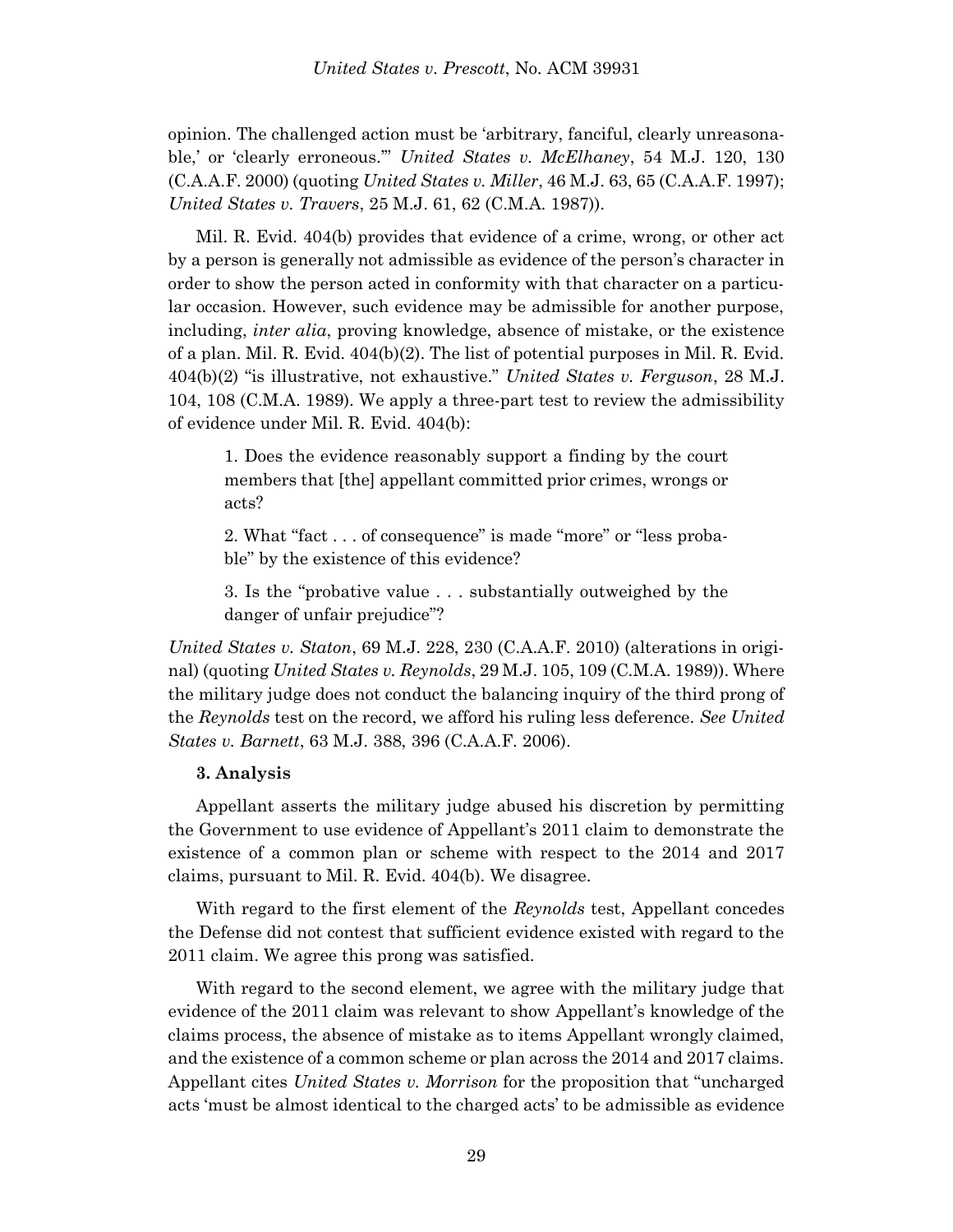of a plan or scheme." 52 M.J. 117, 122 (C.A.A.F. 1999) (quoting *United States v. Brannan*, 18 M.J. 181, 183 (C.M.A. 1984) (additional citation omitted). However, this is such a case. Appellant's uncharged act of filing a very large household goods claim, including specific claims of damaged and lost items that were repeated in subsequent claims, was essentially the same as the charged larceny in 2014 and attempted larceny in 2017. Appellant argues that the 2011 claim was fundamentally different because the Government did not have evidence the 2011 claim itself was fraudulent. We disagree. Mil. R. Evid. 404(b) does not require that the uncharged act itself be criminal. *See United States v. Dairo*, 75 M.J. 867, 871–72 (A. Ct. Crim. App. 2016) ("[T]he legality of the prior act is 'irrelevant to [its] admissibility' under [Mil. R. Evid.] 404(b)." (second alteration in original) (citations omitted)). Moreover, the relevance of the 2011 claim does not hinge on its criminality. Even if the 2011 claim was itself entirely valid, Appellant's experience with the process of filing a large household goods claim was relevant to show his knowledge of the process and the existence of his subsequent fraudulent plans in 2014 and 2017. For example, the court members could reasonably infer that Appellant learned from his 2011 experience how TSPs go about investigating such claims, their salvage practices, and what types of claimed loss or damage are more or less likely to be compensated.

Turning to the final element of the *Reynolds* test, we note the military judge did not specifically articulate his balancing of the probative value against the potential for unfair prejudice; accordingly, we afford his ruling less deference. *See Barnett*, 63 M.J. at 396 (explaining the mere recitation that "the probative value of th[e] evidence is not substantially outweighed by its prejudicial impact" warrants less deference from appellate courts). Nevertheless, we agree with the military judge that the probative value of the 2011 claim was not substantially outweighed by the danger of unfair prejudice. As described above, Appellant's experience with the 2011 claim tended to show he approached his 2014 and 2017 claims with particular knowledge of the household goods claims process and a plan to file large, unjustified claims.

Appellant argues that the admission of evidence that Appellant's 2011 claim exceeded \$30,000.00 was "both prejudicial and confusing" because it created an inference the 2011 claim was also fraudulent. We are not persuaded such concerns substantially outweighed the probative value. It is the similarities between the 2011 claim and subsequent claims that establish its relevance as to Appellant's knowledge and subsequent scheme or plan. Such prejudice is not unfair. Whether or not trial counsel misused or mischaracterized the evidence in argument to suggest the 2011 claim was also fraudulent—addressed below—is a separate question and not inherent in the military judge's ruling.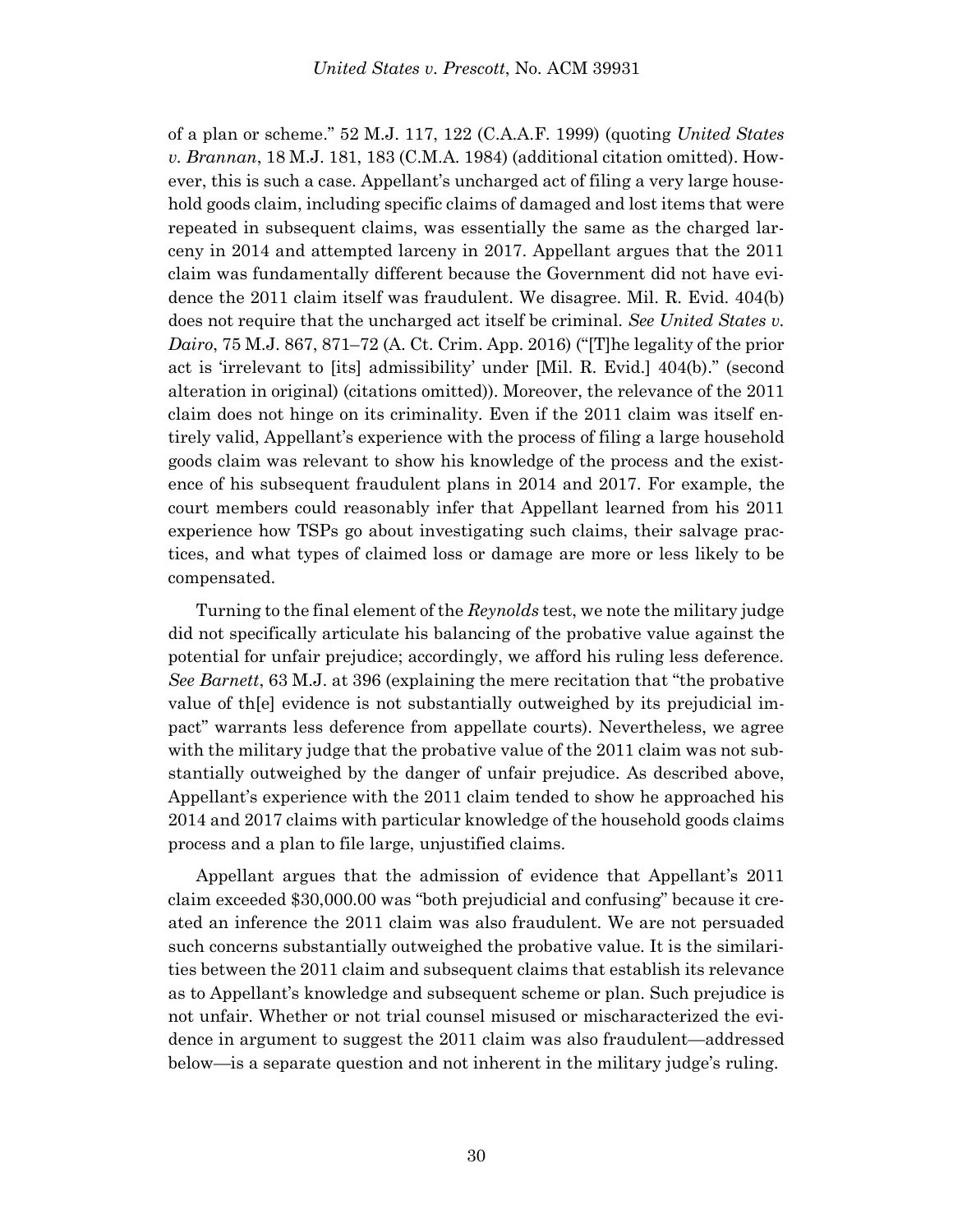Appellant further argues there was other, less unfairly prejudicial evidence available of Appellant's knowledge of claims processes. Appellant cites testimony that he had previously served as a claims officer, and suggests the evidence of the 2014 and 2017 claims themselves demonstrate he knew how to file a household goods claim. However, evidence of the 2011 claim goes well beyond this sort of generalized knowledge of the claims process. The 2011 claim indicated Appellant had, through personal experience and before he filed his 2014 claim, learned how TSPs adjudicate such claims, what types of loss or damage were likely to be compensated, and more generally that he personally could obtain significant amounts of money through the claims process.

Accordingly, we conclude the military judge did not abuse his discretion by permitting the Government to introduce evidence of Appellant's entire 2011 claim as evidence of his knowledge of the claims process, the absence of mistake, and the existence of a scheme or plan.

# **C. Trial Counsel's Findings Argument**

# **1. Additional Background**

During the CTC's argument on findings, he noted similarities between the items Appellant claimed in 2011, 2014, and 2017, including, *inter alia*, missing shelves from bookcases, missing remote controls, missing weights, a damaged speaker, and a damaged music stand. He further noted the large number of total items claimed each year, the large number of items Appellant specifically claimed were missing, and the large payments Appellant obtained in 2011 and 2014—approximately \$16,000.00 and \$33,000.00, respectively. Appellant concluded this portion of his argument, "Through this series of claims, members, the accused engaged in a plan, a scheme to fraudulently obtain money from his transportation service providers."

Later in his argument, the CTC referred to the inspections of transit-related damage to Appellant's property conducted by the claims inspectors BW, MM, and MP in 2011, 2014, and 2017, respectively. He argued:

This first [anticipated defense argument] that we're going to walk through in [sic] this transit-related damage means it must be new damage. That's not what the actual testimony was. The testimony was that they examine it, and if it appears that it could have been related to the transit, they will label it as transit-related damage. But you also heard testimony that one thing that would be helpful would be prior photos. Right? Prior information about the item, understanding what it looked like before, has it ever looked like this before? Members, you all have been provided that information. You don't rely on [BW] or [MM] or [MP, the three claims inspectors]. You're the fact finder in this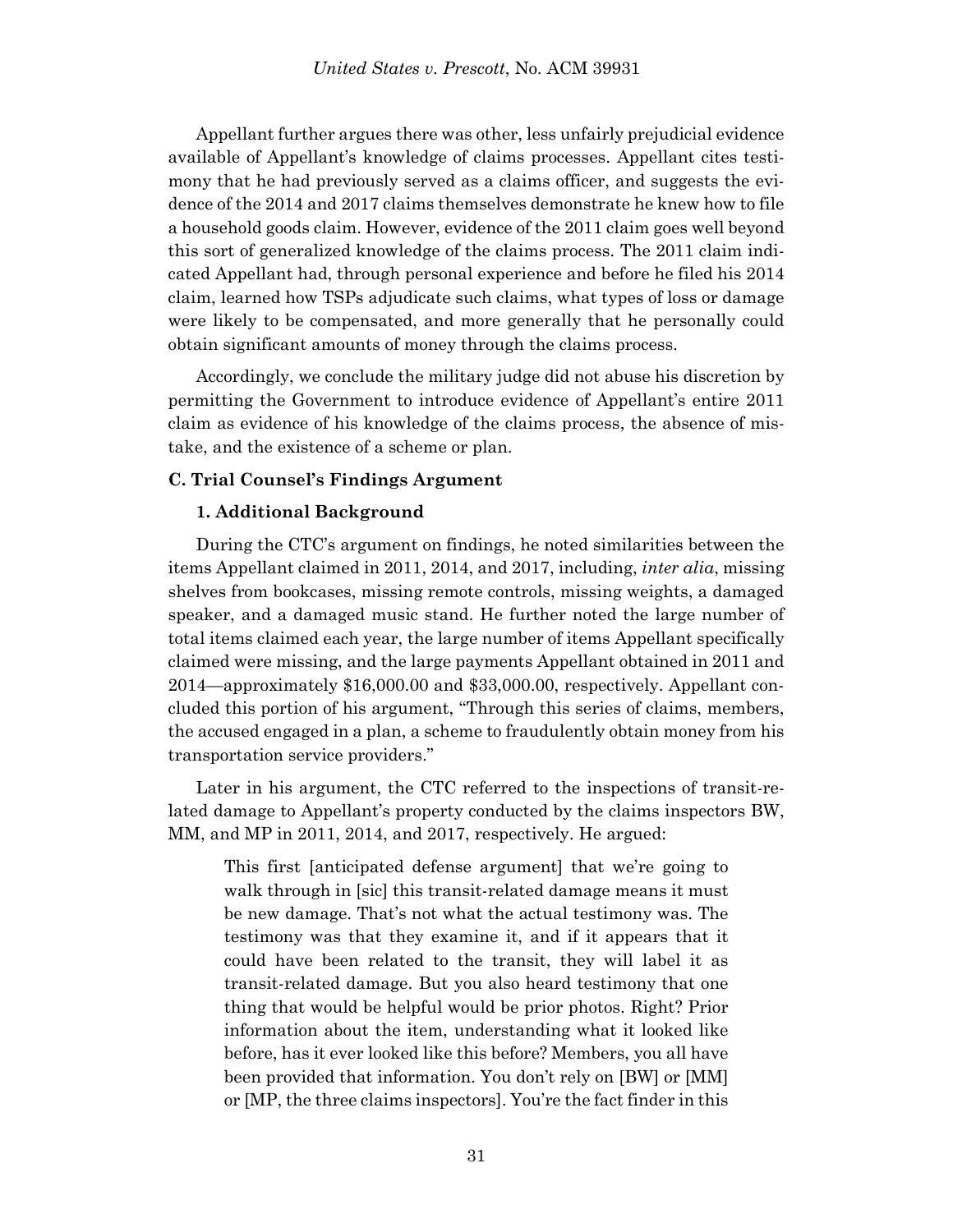case. You are the fact finders in this case. You look at the photos that have been provided to you, and you look at those preexisting damages, and *you'll see what has been going on here, this scheme and plan that the accused has been engaging in from 2011 to 2017*.

(Emphasis added).

At a later point, the CTC addressed the significance of the "parts box" which was marked as delivered on the 2016 inventory but could not be located by AAction employees at Appellant's house on the day of delivery. The CTC argued:

There is an issue with the parts box raised by [BT] and [TP], right? They told you about we couldn't find the parts box. We couldn't find the parts box. We didn't know where the parts box was. We couldn't find pieces to put things back together. I will turn your attention to Prosecution Exhibit 27. It's on page 1. It's line item number one on that page. It is the parts box. And I'd ask you to look over to the Shipper Check Destination and look at the "X" that is in that box as received and ask yourself what is going on at this house? What's going on at that house? *You just look back to the 2014 and 2011 claims, and you see the plan, the scheme, the chaos caused by [Appellant] in these moves to obtain money* because it's received, and then when the workers can't find the parts they need -- or when they need the parts to put things together, they can't find them.

(Emphasis added).

Still later, the CTC commented on evidence suggesting that—contrary to his testimony—Appellant knew his carbon copy of the 2016 inventory did not accurately reflect which items had been delivered to his residence at Minot AFB, and the improbability that Appellant's claims for items that were actually delivered were attributable to innocent mistakes. He argued:

[I]s it probable that he truly was mistaken based on this? It's not, not for someone with knowledge of the claim system. Not for someone with knowledge of how the claims process works. *Not for someone who has set up this elaborate scheme -- this elaborate plan to do this in three consecutive moves.* Did he actually believe that despite the items sitting in his home? What's the probability of that?

(Emphasis added).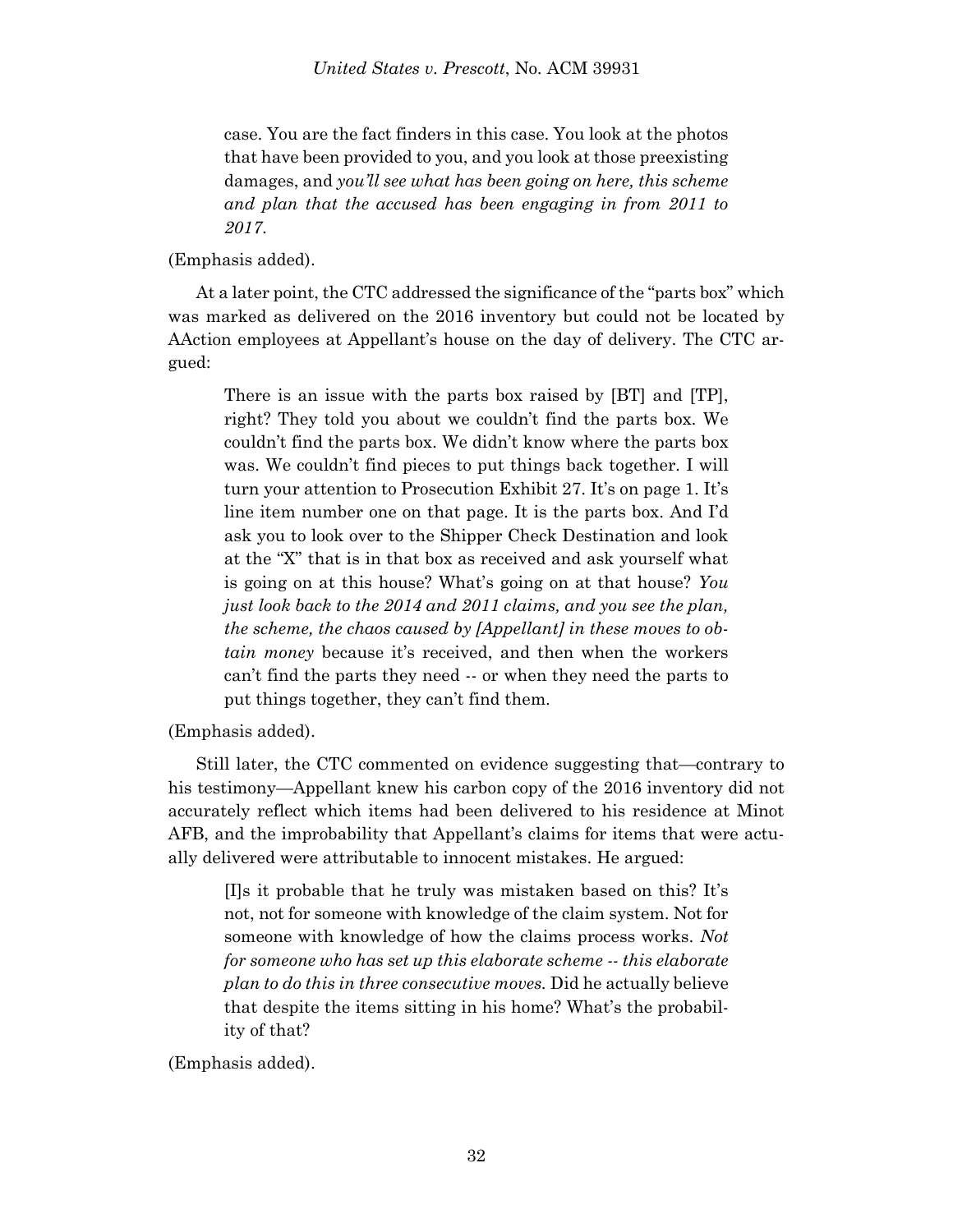Trial defense counsel did not object to any of the portions of argument quoted above.

# **2. Law**

"We review prosecutorial misconduct and improper argument de novo and where . . . no objection is made, we review for plain error." *United States v. Voorhees*, 79 M.J. 5, 9 (C.A.A.F. 2019) (citing *United States v. Andrews*, 77 M.J. 393, 398 (C.A.A.F. 2018)). "Plain error occurs when (1) there is error, (2) the error is plain or obvious, and (3) the error results in material prejudice to a substantial right of the accused." *United States v. Fletcher*, 62 M.J. 175, 179 (C.A.A.F. 2005) (citation omitted). The burden of proof under a plain error review is on the appellant. *See United States v. Sewell*, 76 M.J. 14, 18 (C.A.A.F. 2017) (citation omitted).

"Improper argument is one facet of prosecutorial misconduct." *Id*. (citation omitted). "Prosecutorial misconduct occurs when trial counsel 'overstep[s] the bounds of that propriety and fairness which should characterize the conduct of such an officer in the prosecution of a criminal offense.'" *United States v. Hornback*, 73 M.J. 155, 159 (C.A.A.F. 2014) (quoting *Fletcher*, 62 M.J. at 179). Such conduct "can be generally defined as action or inaction by a prosecutor in violation of some legal norm or standard, [for example], a constitutional provision, a statute, a Manual rule, or an applicable professional ethics canon." *Id*. at 160 (quoting *United States v. Meek*, 44 M.J. 1, 5 (C.A.A.F. 1996)).

"A prosecutorial comment must be examined in light of its context within the entire court-martial." *United States v. Carter*, 61 M.J. 30, 33 (C.A.A.F. 2005) (citation omitted). "When a trial counsel makes an improper argument during findings, 'reversal is warranted only when the trial counsel's comments taken as a whole were so damaging that we cannot be confident that the members convicted the appellant on the basis of the evidence alone.'" *United States v. Norwood*, 81 M.J. 12, 19 (C.A.A.F. 2021) (quoting *Andrews*, 77 M.J. at 401– 02). "We weigh three factors to determine whether trial counsel's improper arguments were prejudicial: '(1) the severity of the misconduct, (2) the measures adopted to cure the misconduct, and (3) the weight of the evidence supporting the conviction.'" *Andrews*, 77 M.J. at 402 (quoting *Fletcher*, 62 M.J. at 184).

### **3. Analysis**

Citing the portions of the Government's findings argument quoted above, Appellant contends the CTC improperly argued that Appellant's 2011 claim was fraudulent. Appellant notes that during the Mil. R. Evid. 404(b) motion hearing described above, the CTC conceded the Government did not have "a good faith basis to argue" the 2011 claim was fraudulent "based on the evidence" it had. In addition, the military judge ruled that evidence of the 2011 claim was admissible as "evidence of a common scheme or plan *as to the 2014*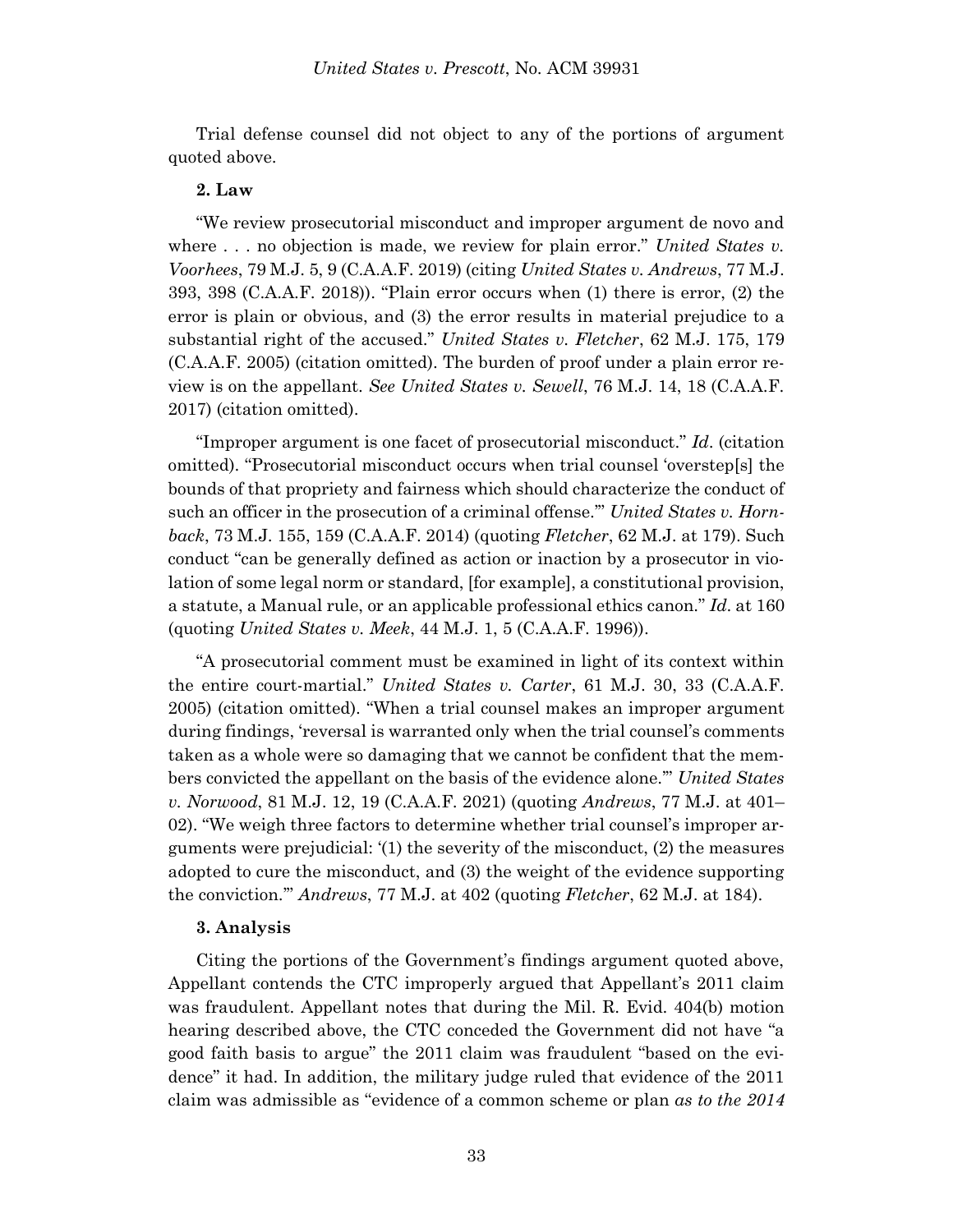*and 2017 claims*," and he instructed the court members they could consider evidence of the 2011 claim for "the limited purpose of its tendency, if any, to prove a plan or design of the accused to wrongfully obtain money through false claims for broken or missing items through *subsequent* household goods moves." (Emphasis added). Therefore, Appellant contends, it was error for the CTC to argue Appellant had a criminal scheme or plan in 2011.

Because the Defense did not object at trial, the initial question is whether the CTC's argument rose to the level of plain or obvious error. Although the CTC did not specifically argue that the 2011 claim in particular was fraudulent, in each instance quoted above he spoke about the series of claims in such a way as to at least imply Appellant had fraudulent intent in 2011, and thereby exceeded the scope of the military judge's ruling. For purposes of our analysis, we will assume the CTC's comments were plainly erroneous.

However, after considering the three factors the CAAF set forth in *Fletcher*, we conclude such an error did not materially prejudice Appellant's substantial rights. As to the first factor, we find the severity of the error to be slight. The fact that trial defense counsel did not object to any of these instances is some indication of their immateriality. *See United States v. Gilley*, 56 M.J. 113, 123 (C.A.A.F. 2001) (citation omitted). In addition, each of these four instances was a brief passing reference in a lengthy argument that spanned approximately 30 pages of the transcript. More significantly, although the argument may have exceeded the permissible use of evidence of the 2011 claim by implying that claim was also fraudulent, it was nevertheless very closely related to a permissible use. Although the military judge's ruling did not permit the Government to argue that the 2011 claim itself was fraudulent, the Government was allowed to argue evidence of the 2011 claim demonstrated Appellant's subsequent claims in 2014 and 2017 were fraudulent. This narrow distinction was not of a nature to materially affect the court members' deliberations. Indeed, the court members' findings of not guilty as to the charged larceny in 2014 indicate they were not persuaded Appellant had a common fraudulent scheme or plan from 2011 to 2017.

With regard to the second *Fletcher* factor, because the Defense did not object, the military judge did not specifically address the improper argument. However, the military judge did provide other findings instructions that we may presume had some prophylactic effect. *See United States v. Taylor*, 53 M.J. 195, 198 (C.A.A.F. 2012) ("Absent evidence to the contrary, this Court may presume that members follow a military judge's instructions." (citations omitted)). He instructed the court members that argument by counsel was not evidence, and the members were to decide the issues based on the evidence and the instructions from the military judge. More particularly, he instructed that the members could consider evidence of the 2011 claim for the "*limited purpose*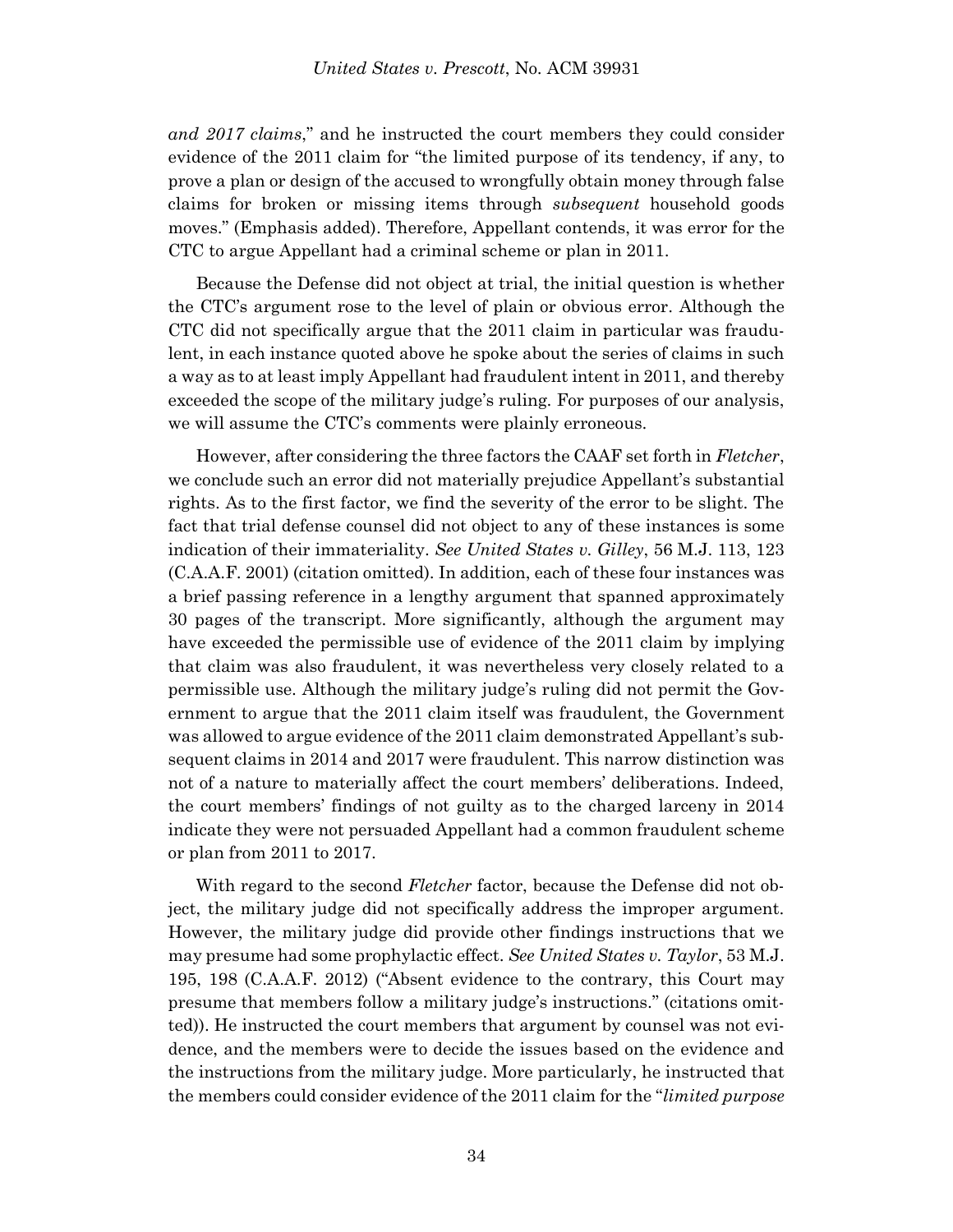of its tendency, if any, to prove a plan or design . . . to wrongfully obtain money through false claims for broken or missing items through *subsequent* household goods moves, . . . ." (Emphasis added). Not only is there no evidence the court members misused the evidence, but as stated above their findings indicate they were not persuaded by the Government's argument regarding a common plan or scheme across multiple moves and claims.

Finally, with regard to the strength of the evidence, as described above with respect to legal and factual sufficiency, the Government presented a compelling case that Appellant knowingly tried to obtain by false pretenses over \$500.00 by filing a claim for items for which he knew he was not entitled to payment. To be sure, Appellant testified in his defense that he was not guilty of the allegations, but the court members evidently and reasonably found much of his testimony was not credible. Given the nature of both the evidence in the case and of the improper argument, we are not persuaded the CTC's error affected the court members' findings of guilty as to attempted larceny. The strength of the evidence supporting Appellant's conviction for false official statement is a closer question, but for similar reasons we find no prospect that the erroneous argument played any substantial role in the court members' findings.

Weighing the *Fletcher* factors together and considering the CTC's comments in context, we are confident the court members properly convicted Appellant on the basis of the evidence alone.

# **D. Sentence Severity**

### **1. Law**

We review issues of sentence appropriateness de novo. *United States v. Lane*, 64 M.J. 1, 2 (C.A.A.F. 2006) (citing *United States v. Cole*, 31 M.J. 270, 272 (C.M.A. 1990)). We may affirm only as much of the sentence as we find correct in law and fact and determine should be approved on the basis of the entire record. Article 66(c), UCMJ. "We assess sentence appropriateness by considering the particular appellant, the nature and seriousness of the offense[s], the appellant's record of service, and all matters contained in the record of trial." *United States v. Sauk*, 74 M.J. 594, 606 (A.F. Ct. Crim. App. 2015) (en banc) (per curiam) (alteration in original) (citing *United States v. Anderson*, 67 M.J. 703, 705 (A.F. Ct. Crim. App. 2009)). Although we have great discretion to determine whether a sentence is appropriate, we have no authority to grant mercy. *United States v. Nerad*, 69 M.J. 138, 146 (C.A.A.F. 2010).

### **2. Analysis**

Appellant contends his sentence to a dismissal is inappropriately severe and this court should set it aside. He cites the extensive statements of support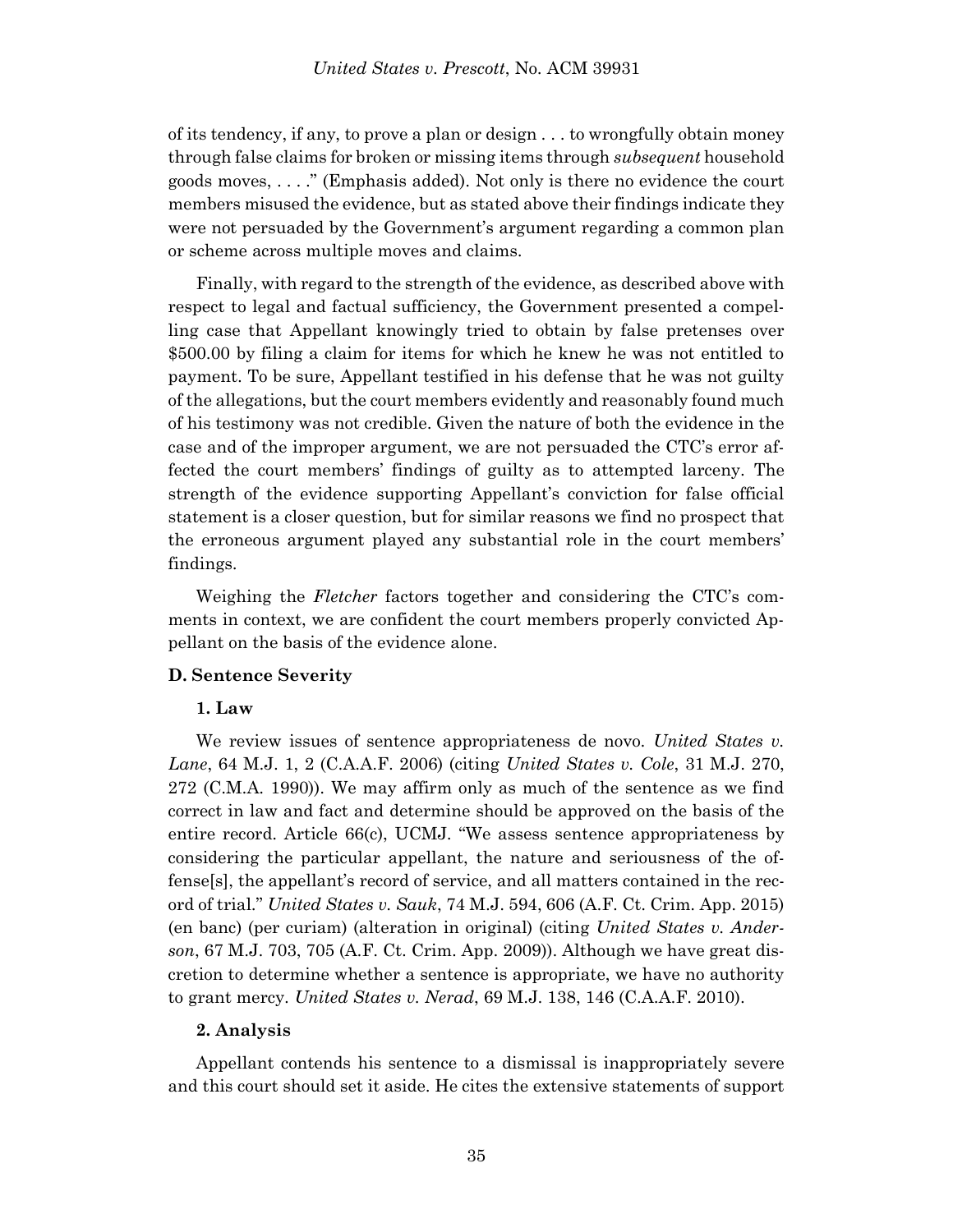from numerous individuals that he submitted both during presentencing proceedings and to the convening authority for clemency purposes, as well as his excellent record of duty performance. In addition, he cites the "confusing and inherently subjective" household goods claims process which by its nature involves negotiation. Furthermore, he contends it is a mitigating circumstance that he "did not expect to receive the [full] amount he claimed."

We are not persuaded. We recognize the numerous attestations of support from Appellant's family, friends, former supervisors, peers, and subordinates, as well as his duty performance and extensive volunteer work. We have also taken into account the particular context for Appellant's offenses and the dynamics of the household goods claims process. We are confident the court members took these considerations into account as well when they adjudged a sentence of a dismissal alone, without confinement, where Appellant faced a maximum term of confinement for ten years. Appellant was convicted of a serious offense, attempting to steal a significant amount of money to which he knew he had no right. In addition, he was convicted of making a false official statement. In light of their findings, the court members may have also found, and thus were permitted to consider for rehabilitation purposes in accordance with the military judge's mendacity instruction, that Appellant willfully provided materially false testimony. However commendable Appellant's behavior may have been in other respects, having given individualized consideration to Appellant, the nature and seriousness of the offenses, Appellant's record of service, and all other matters contained in the record of trial, we do not find his dismissal is inappropriately severe as a matter of law.

#### **E. Convening Authority's Jurisdiction to take Action**

#### **1. Additional Background**

On 30 October 2018, the 14th Air Force commander, Major General (Maj Gen) Whiting, referred the charges and specifications for trial by a general court-martial. On the same day he convened a general court-martial of officer members by Special Order A-004, Headquarters 14th Air Force. Maj Gen Whiting subsequently amended the convening order and appointed new court members in Special Order A-1, Headquarters 14th Air Force, dated 8 October 2019. On each of these dates, the 14th Air Force commander was a properly designated general court-martial convening authority (GCMCA) as identified in Department of the Air Force Special Orders G-18-001 and G-19- 001, dated 18 March 2018 and 15 January 2019, respectively, and in accordance with Article 22(a)(7), UCMJ, 10 U.S.C. § 822(a)(7).

Appellant was arraigned on 20 November 2018 and, after two continuances, his trial began on 28 October 2019. The court-martial announced its findings on 8 November 2019. Following the announcement of findings, after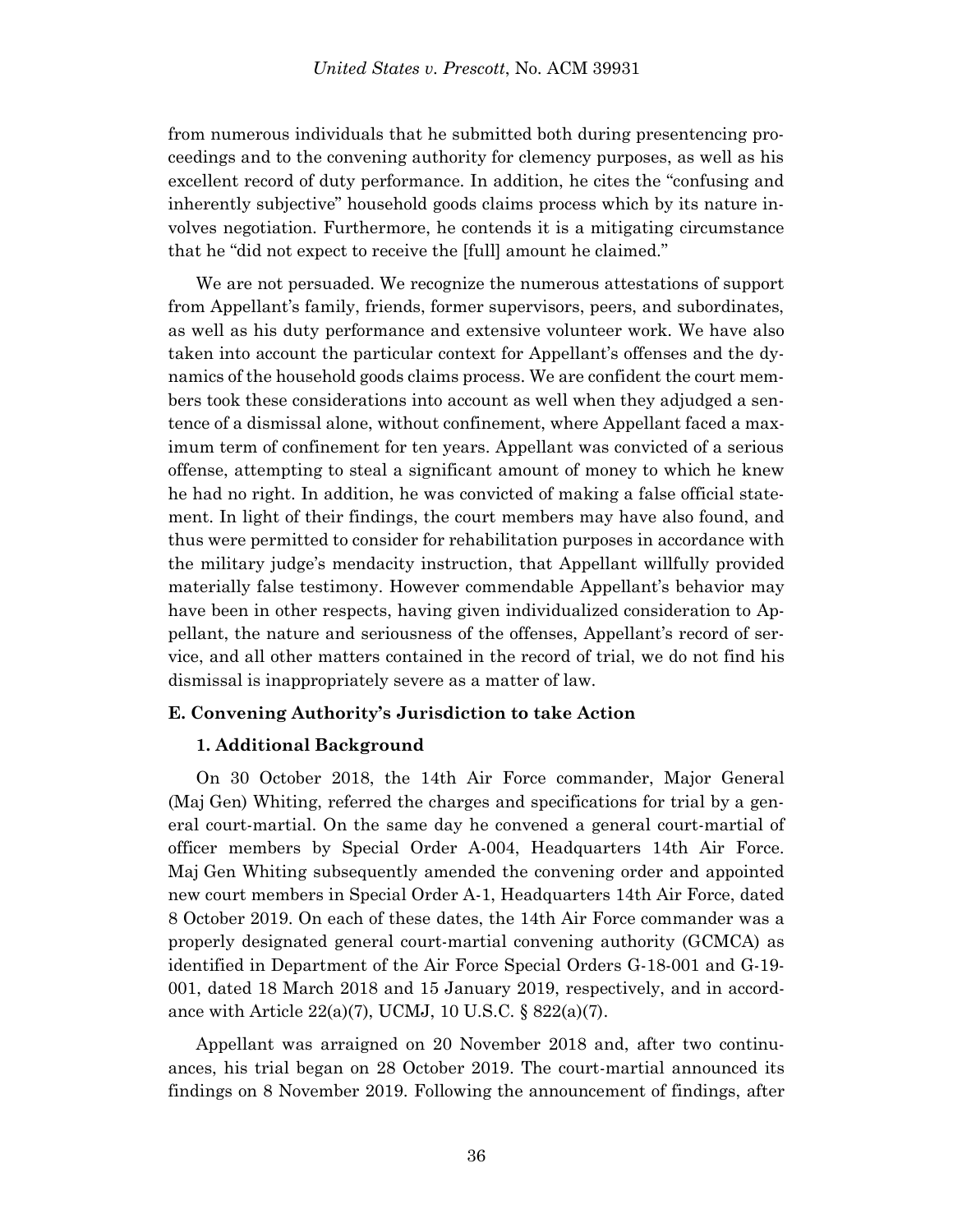consultation with the parties the military judge continued the proceedings until 30 December 2019.

On 20 November 2019, Maj Gen Shaw was appointed as the 14th Air Force commander.

The National Defense Authorization Act for Fiscal Year 2020 (NDAA) created the United States Space Force as a separate armed service within the Department of the Air Force, effective 20 December 2019. *See* NDAA for Fiscal Year 2020, Pub. L. No. 116-92, § 952, 133 Stat. 1198, 1561 (2019); *see also* 10 U.S.C. § 9081. The NDAA also redesignated Air Force Space Command, of which 14th Air Force was a subordinate command, as the United States Space Force. On 20 December 2019, the Secretary of the Air Force redesignated 14th Air Force as Space Operations Command (SpOC). The Secretary's memorandum additionally stated, *inter alia*, that "[a]ll U.S. Air Force authorities and policies, to include the application of any provision of law, continue to apply to all military and civilian personnel assigned to the U.S. Space Force."

Appellant's court-martial reconvened on 30 December 2019 and the court members sentenced Appellant to be dismissed from the Air Force.<sup>17</sup>

On 11 February 2020, the Secretary of the Air Force issued a memorandum identifying court-martial convening authorities within the United States Space Force, and expressly identified the SpOC commander as a GCMCA. The memorandum further provided, "Court-martial convening authorities for units having one or more predecessor units whose commanders were court-martial convening authorities will, upon activation, assume the court-martial convening authority responsibilities of their predecessor unit commanders for all matters then pending."

On 2 March 2020, the Defense filed a post-trial motion requesting the military judge set aside the findings of guilty and the sentence and dismiss "the court-martial" with prejudice. The Defense contended that the court-martial's jurisdiction ended when the convening command, 14th Air Force, ceased to exist on 20 December 2019. The Government filed its opposition to the defense motion on 11 March 2020.

The military judge denied the defense motion in a written ruling dated 26 March 2020. He held that the court-martial had been properly convened and, with respect to the 30 December 2019 sentencing proceeding,

there is nothing in the . . . establishment of the Space Force on 20 December 2019 that suggests that a prior authorized action

<sup>&</sup>lt;sup>17</sup> One of the original ten members of Appellant's court-martial was excused for cause from the sentencing proceedings.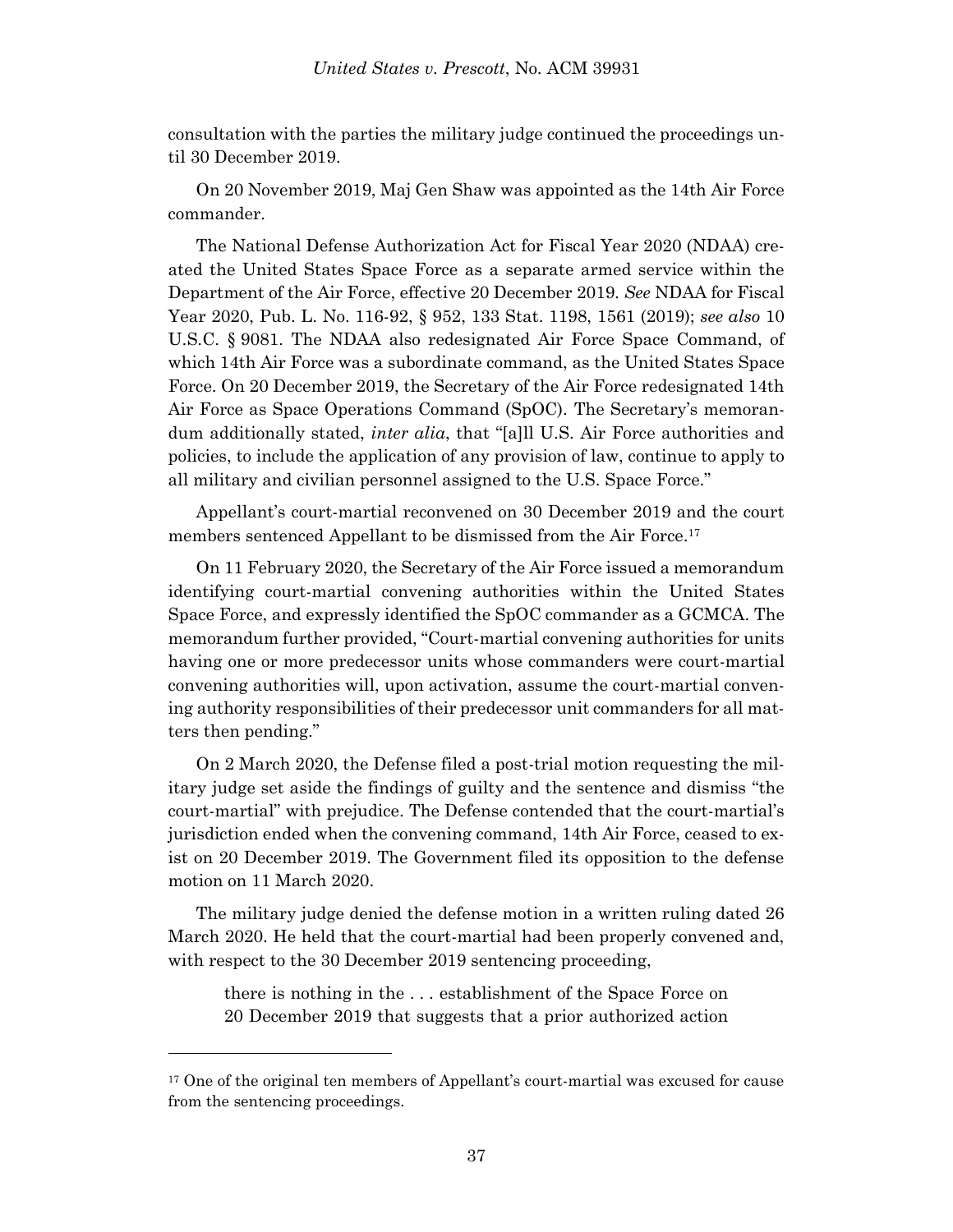by a convening authority would subsequently become invalid or should be treated as a nullity. Accordingly, the court continued to be properly convened through the announcement of sentence on 30 December 2019. As *US v. Prescott* was properly convened against a person subject to the [UCMJ], there was and is ongoing jurisdiction.

The military judge further ruled that the question of who was the correct person to take action on the results of the court-martial was not ripe for decision.

In his clemency submission, Appellant asserted that Maj Gen Shaw, as the commander of SpOC, lacked authority to take action on Appellant's sentence for several reasons. The SpOC staff judge advocate (SJA) disagreed and advised Maj Gen Shaw did have such authority. On 3 June 2020, Maj Gen Shaw approved Appellant's sentence.

# **2. Law**

We review questions of court-martial jurisdiction de novo. *United States v. Hale*, 78 M.J. 268, 270 (C.A.A.F. 2019) (citing *EV v. United States*, 75 M.J. 331, 333 (C.A.A.F. 2016)). "When challenged, the [G]overnment must prove jurisdiction by a preponderance of evidence." *Id*. (citing *United States v. Morita*, 74 M.J. 116, 121 (C.A.A.F. 2015)). We also review questions of statutory and regulatory interpretation de novo. *United States v. Atchak*, 75 M.J. 193, 195 (C.A.A.F. 2016) (citing *United States v. Vargas*, 74 M.J. 1, 5 (C.A.A.F. 2014)); *United States v. Watson*, 69 M.J. 415, 419 (C.A.A.F. 2011) (citing *United States v. Estrada*, 69 M.J. 45, 47 (C.A.A.F. 2010)).

"Jurisdiction depends upon a properly convened court, composed of qualified members chosen by a proper convening authority, and with charges properly referred." *United States v. Adams*, 66 M.J. 255, 258 (C.A.A.F. 2008) (citations omitted). "When charges are referred to a court-martial, that court retains jurisdiction over the case from the point of referral through authentication of the record by the military judge, except when the convening authority withdraws the charges from the court-martial under [Rule for Courts-Martial (R.C.M.)] 604(a)." *United States v. Williams*, 55 M.J. 302, 304 (C.A.A.F. 2001) (citation omitted).

Article  $22(a)(8)$ , UCMJ, 10 U.S.C. §  $822(a)(8)$ , provides that any commanding officer designated by the service secretary concerned may convene a general court-martial. *See also* 10 U.S.C. § 822(a)(7) ("General courts-martial may be convened by  $\dots$  the commanding officer of  $\dots$  an air force  $\dots$ ."); R.C.M. 504(b)(1) ("Unless otherwise limited by superior competent authority, general courts-martial may be convened by persons occupying positions designated in Article 22(a) and by any commander designated by the Secretary concerned or empowered by the President."). Article  $60(c)(1)$ , UCMJ, 10 U.S.C. §  $860(c)(1)$ ,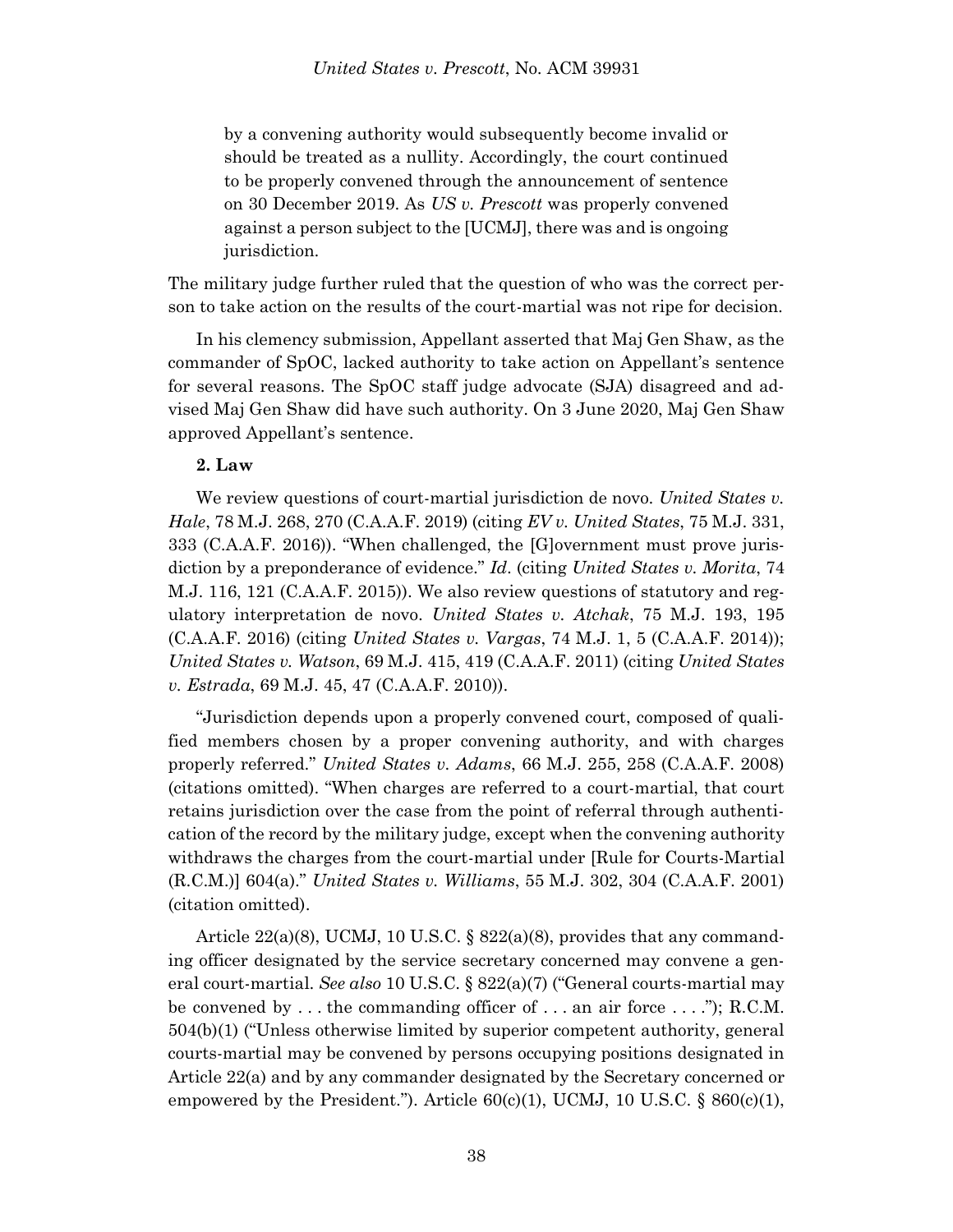provides, "Under regulations of the Secretary concerned, a commissioned officer commanding for the time being, a successor in command, or any person exercising general court-martial jurisdiction may act under this section in place of the convening authority." Article 60(c)(2), UCMJ, 10 U.S.C. § 860(c)(2), provides, "Action on the sentence of a court-martial shall be taken by the convening authority or by another person authorized to act under this section."

### **3. Analysis**

Through counsel, Appellant contends that the 14th Air Force commander— Maj Gen Shaw at the time—ceased to be a GCMCA on 20 December 2019, when 14th Air Force was redesignated SpOC as part of the United States Space Force without any explicit provision that the SpOC commander was a convening authority. Appellant acknowledges the Secretary did subsequently explicitly designate the SpOC commander as a GCMCA on 11 February 2020, before Maj Gen Shaw took action on Appellant's sentence. However, Appellant reasons that because neither Maj Gen Shaw nor any superior authority transferred Appellant's case to another convening authority before 20 December 2019, from 20 December 2019 until 11 February 2020 there was no existing convening authority for Appellant's court-martial. Appellant further argues the Secretary's 11 February 2020 memorandum purporting to give the SpOC commander GCMCA authority over existing courts-martial "does not account for the fact that a lapse [of] almost two months in GCMCA authority existed," and therefore Maj Gen Shaw did not "clearly ha[ve] the jurisdiction or authority to take action" on Appellant's court-martial. Appellant asks this court to set aside the convening authority's action and remand the case for a new post-trial process and action.

We find no cause to remand Appellant's case for a new convening authority action. The basic flaw in Appellant's argument is that jurisdiction is not predicated on the continuous existence of the convening authority that originally convened the court, or of any particular GCMCA. Instead, the UCMJ relies upon actors with appropriate authority taking actions at the relevant point in time. For purposes of analysis, we accept Appellant's contention that between 20 December 2019 and 11 February 2020 Maj Gen Shaw was not a GCMCA because the SpOC commander had not been explicitly granted such authority. However, that is immaterial. As Appellant concedes, his court-martial was properly convened by Maj Gen Whiting as the 14th Air Force commander. As the military judge correctly concluded, the court-martial's jurisdiction over the referred charges and specifications continued through the sentencing proceeding, notwithstanding the redesignation of 14th Air Force as SpOC in the interim. *See Williams*, 55 M.J. at 304 (citation omitted). Maj Gen Shaw may have lacked authority to take action on the sentence prior to 11 February 2020, but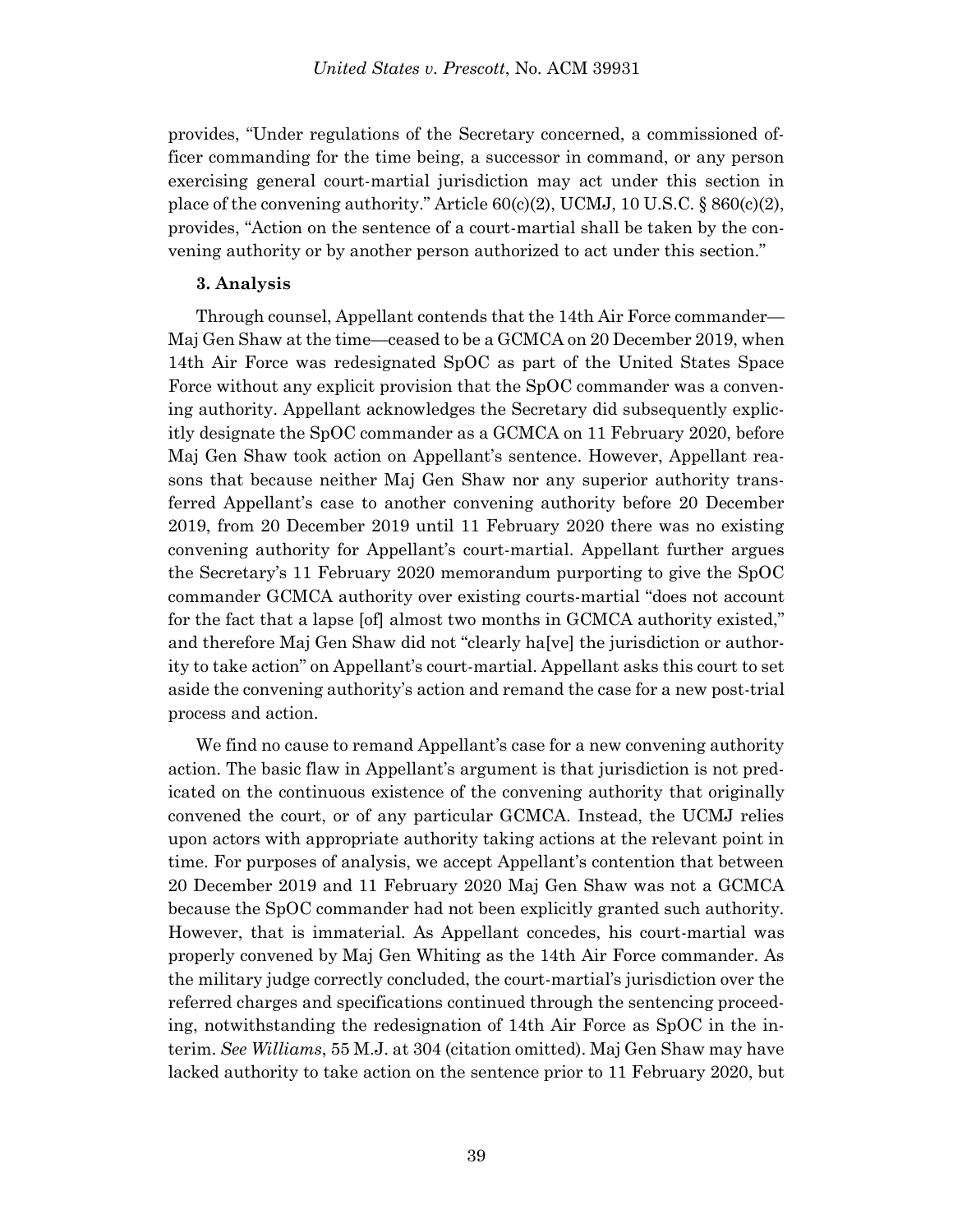as of that date the Secretary's memorandum clearly identified the SpOC commander as a GCMCA and as having responsibility for Appellant's court-martial. This clear expression of secretarial intent was more than sufficient to establish Maj Gen Shaw's authority to take action on 3 June 2020 in accordance with Article 60(c), UCMJ.

As a separate assignment of error, pursuant to *United States v. Grostefon*, 12 M.J. 431, 435 (C.M.A. 1982), Appellant personally reasserts the position argued in the Defense's post-trial motion—that the *court-martial* itself lost jurisdiction once the 14th Air Force commander ceased to be a GCMCA, and therefore we should set aside the findings of guilty and the sentence. We disagree for reasons similar to those explained above. Appellant fails to identify authority for the proposition that a properly convened court-martial becomes, in the military judge's words, "a nullity" simply because the convening command is redesignated as a new organization whose commander has not been expressly granted GCMCA authority. To the contrary, we conclude it does not. *See Williams*, 55 M.J. at 304 (citation omitted).

#### **F. Post-Trial Delay**

Appellant was sentenced on 30 December 2019. On 2 March 2020, the Defense submitted a post-trial motion to dismiss the findings and sentence, asserting the court-martial's jurisdiction had ceased to exist when the convening command, 14th Air Force, ceased to exist on 20 December 2019 with the advent of the United States Space Force, as analyzed above. The Government submitted its written opposition to the motion on 11 March 2020. The military judge issued his ruling denying the motion on 26 March 2020.

The SJA signed his recommendation (SJAR) to the convening authority on 17 April 2020. The Defense's clemency submission on behalf of Appellant was dated 18 May 2020. The SJA signed the first addendum to the SJAR on 20 May 2020 and, although it did not contain "new matter," served it on the Defense in order to afford Appellant an additional opportunity to respond. Trial defense counsel submitted an additional response on 30 May 2020, and the SJA signed a second addendum for the convening authority on 1 June 2020. The convening authority took action on the sentence on 3 June 2020.

Appellant's case was docketed with this court on 24 June 2020. Appellant filed his assignments of error to this court on 20 May 2021 after being granted eight enlargements of time in which to submit his appeal. The Government submitted its answer brief on 25 June 2021, and Appellant submitted his reply brief on 12 July 2021.

"We review de novo claims that an appellant has been denied the due process right to a speedy post-trial review and appeal." *United States v. Moreno*, 63 M.J. 129, 135 (C.A.A.F. 2006) (citations omitted). The 156 days that elapsed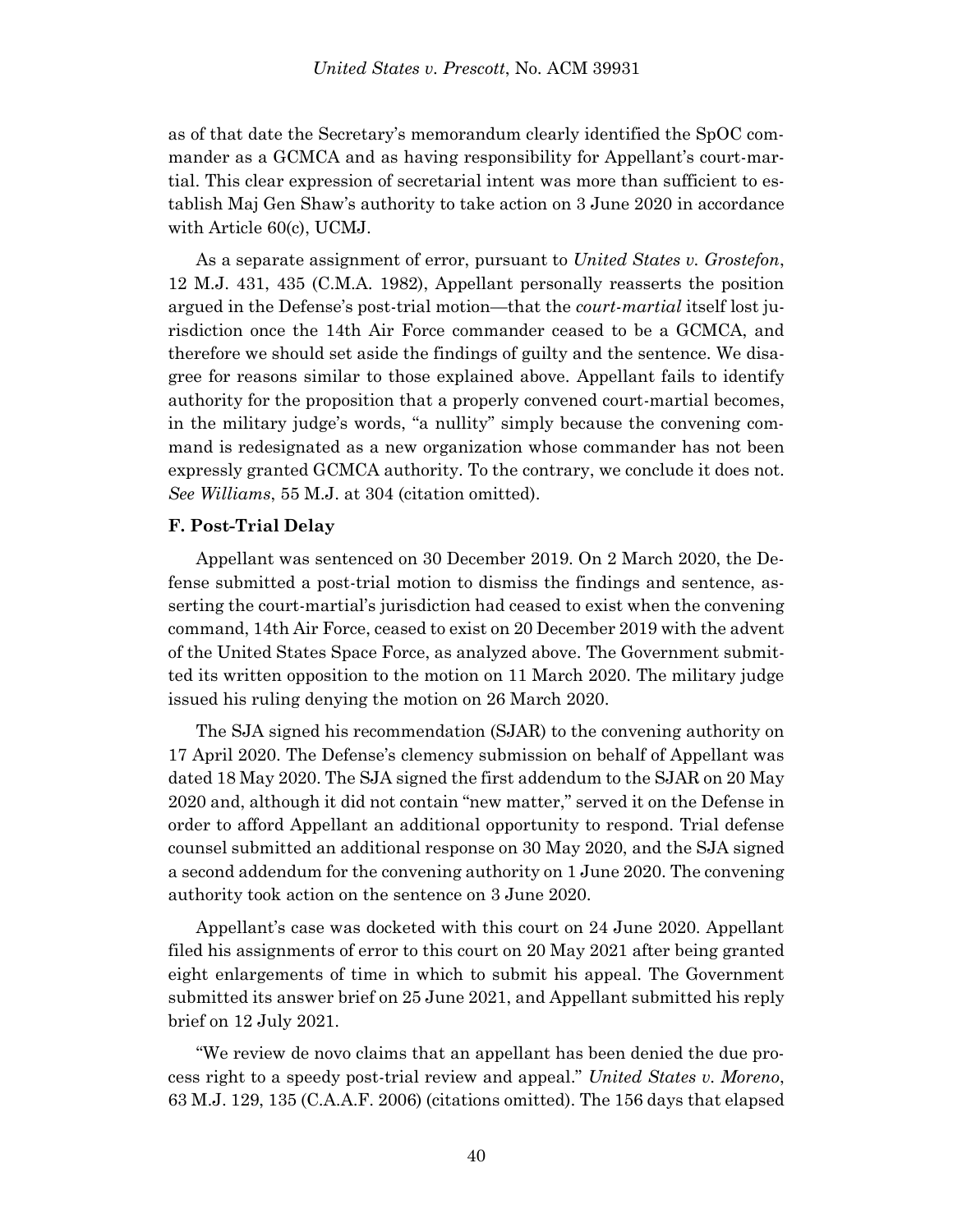between sentencing and action exceeded the 120-day threshold for a facially unreasonable post-trial delay the Court of Appeals for the Armed Forces (CAAF) established in *Moreno*, 63 M.J. at 142. Similarly, the delay between docketing at this court and the issuance of this opinion exceeds *Moreno's* 18 month threshold for a facially unreasonable appellate delay. *Id*. Accordingly, we have considered the four factors the CAAF identified in *Moreno* to assess whether Appellant's due process right to timely post-trial and appellate review has been violated by either delay: "(1) the length of the delay; (2) the reasons for the delay; (3) the appellant's assertion of the right to timely review and appeal; and (4) prejudice." *Id*. at 135 (citing *United States v. Jones*, 61 M.J. 80, 83 (C.A.A.F. 2005); *Toohey v. United States*, 60 M.J. 100, 102 (C.A.A.F. 2004) (per curiam)).

However, the CAAF has held that where there is no qualifying prejudice from the delay, there is no due process violation unless the delay is so egregious as to "adversely affect the public's perception of the fairness and integrity of the military justice system." *United States v. Toohey*, 63 M.J. 353, 362 (C.A.A.F. 2006). In *Moreno*, the CAAF identified three types of cognizable prejudice for purposes of an appellant's due process right to timely post-trial review: (1) oppressive incarceration; (2) anxiety and concern; and (3) impairment of the appellant's ability to present a defense at a rehearing or his grounds for appeal. 63 M.J. at 138–39 (citations omitted). Appellant received no sentence to confinement and has not been subjected to incarceration, oppressive or otherwise. Moreover, we perceive no impairment to Appellant's ability to present grounds for appeal, and where an appellant's substantive appeal fails, his ability to present a defense at a rehearing is not impaired. *Id*. at 140. With regard to anxiety and concern, "the appropriate test for the military justice system is to require an appellant to show particularized anxiety or concern that is distinguishable from the normal anxiety experienced by [appellants] awaiting an appellate decision." *Id*. Appellant has made no showing of such particularized anxiety or concern with respect to either of the delays in question, and we perceive none.

Accordingly, we consider whether the delays in this case were so egregious as to adversely affect the public's perception of the military justice system. *Toohey*, 63 M.J. at 362. We conclude they were not.

With respect to the delay between Appellant's trial and the convening authority's action, we note the delay is partly attributable to the adjudication of Appellant's post-trial motion to dismiss. In addition, Appellant's lengthy trial was factually complex and the record includes more than 2,000 pages of transcript and more than 270 exhibits. Furthermore, the defense clemency submission was lengthy, including two memoranda from trial defense counsel, a lengthy memorandum from Appellant himself, and 36 other attachments.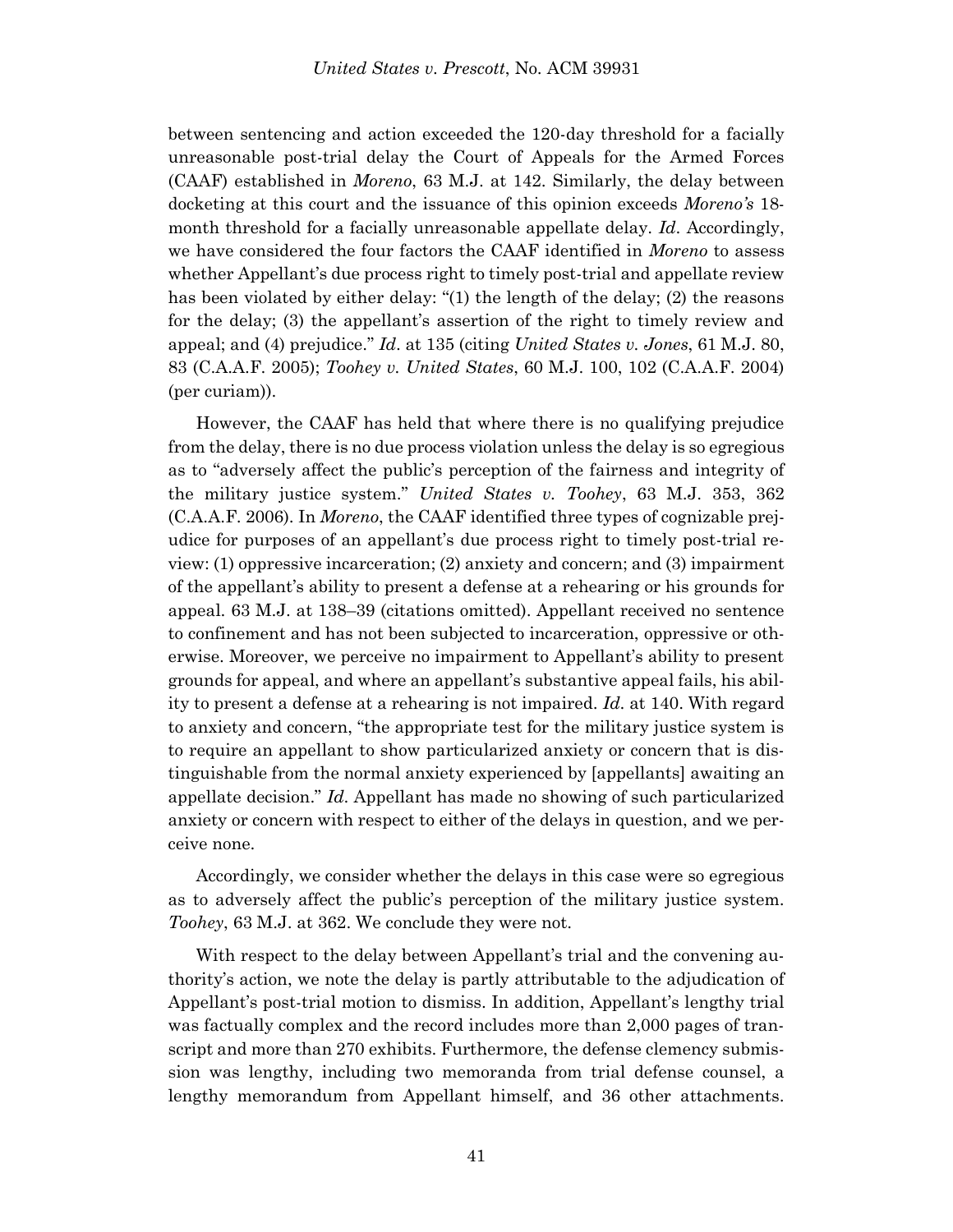Moreover, the SJA afforded the Defense an additional opportunity to respond to the first SJAR addendum; although this consumed an additional two weeks, we do not find that members of the public would consider this additional opportunity to be heard offensive to Appellant's due process rights. Considering all the circumstances, we find the delay was not egregious and did not impugn the fairness and integrity of the military justice system.

With regard to appellate delay, we note this court has issued its opinion within four months of the 18-month *Moreno* standard. The delay is largely attributable to the eight enlargements of time Appellant requested and was granted over the Government's opposition. In addition, on 16 February 2022, Appellant submitted a motion for leave to file a supplemental assignment of error (issue (11)), which this court granted on 25 February 2022. In doing so, Appellant "recognize[d] that by filing a supplemental assignment of error, it may increase the time necessary for this Court to review his case . . . . [Appellant] understands his right to speedy appellate review and knows that this supplemental assignment of error may be counted against him for speedy appellate purposes." The Government submitted its timely supplemental answer to issue (11) on 24 March 2022. Furthermore, as noted above, the nature of Appellant's trial was highly complex—which is reflected in the length of the parties' briefs to this court—and the record is very extensive. In the absence of any particularized prejudice to Appellant, we find the delay did not violate Appellant's right to due process.

Finally, recognizing our authority under Article 66(c), UCMJ, 10 U.S.C. § 866(c), we have also considered whether relief for excessive post-trial delay is appropriate in this case even in the absence of a due process violation. *See United States v. Tardif*, 57 M.J. 219, 225 (C.A.A.F. 2002). After considering the factors enumerated in *United States v. Gay*, 74 M.J. 736, 742 (A.F. Ct. Crim. App. 2015), *aff'd*, 75 M.J. 264 (C.A.A.F. 2016), we conclude no such relief is appropriate.

#### **III. CONCLUSION**

The approved findings and sentence are correct in law and fact, and no error materially prejudicial to the substantial rights of Appellant occurred. Articles 59(a) and 66(c), UCMJ, 10 U.S.C. §§ 859(a), 866(c).